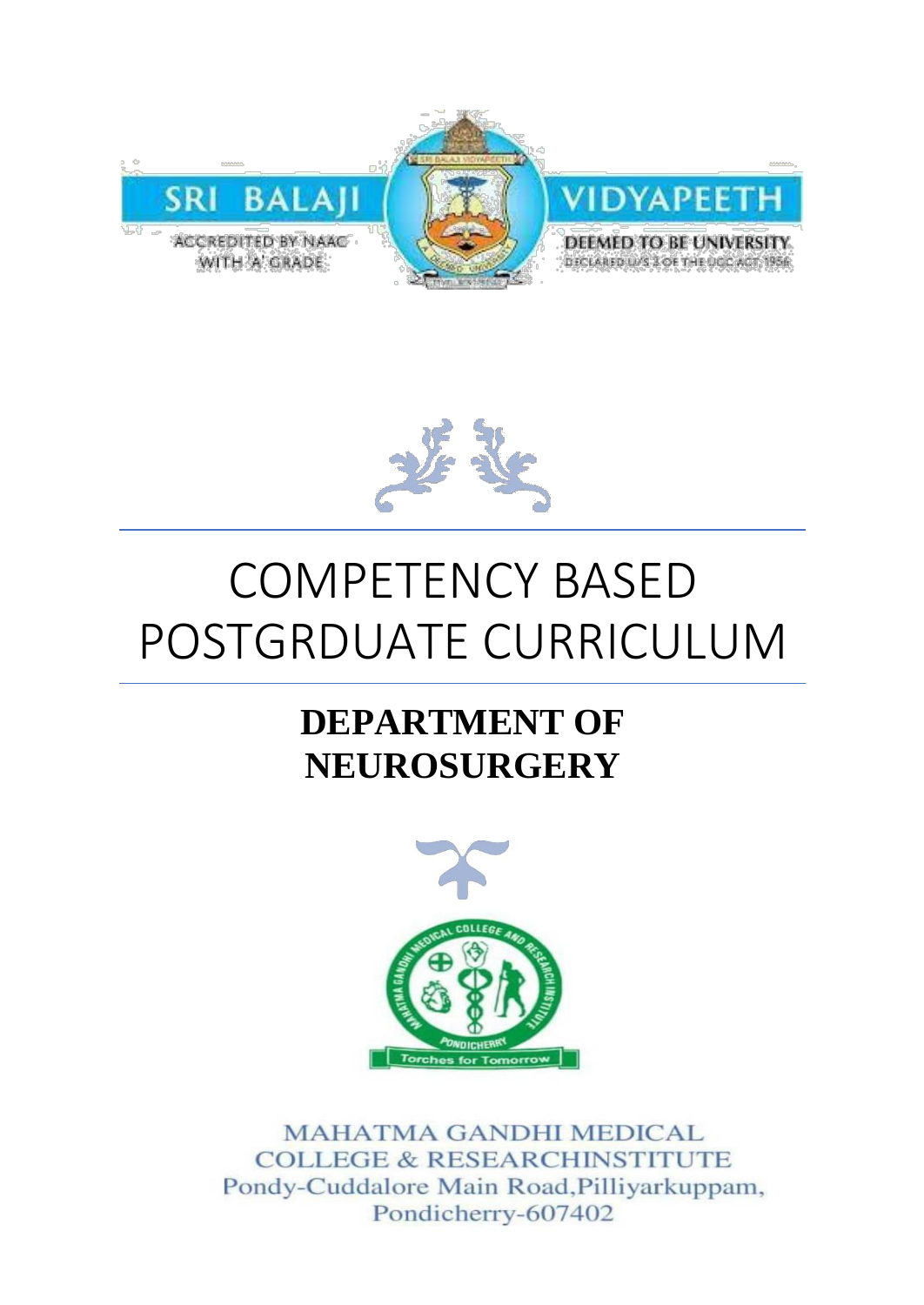### **TABLE OF CONTENTS**

|                                       | Page No. |
|---------------------------------------|----------|
| <b>Board of Studies</b>               | 3        |
| Introduction                          | 4        |
| <b>Program Educational Objectives</b> | 6        |
| <b>Program Outcomes</b>               | 6        |
| Courses and Course objectives         | 8        |
| Core Competencies                     | 9        |
| Milestones                            | 27       |
| Teaching and Learning Methods         | 50       |
| Assessment                            | 53       |
| <b>Suggested Books and Journals</b>   | 56       |
| <b>Model Question Papers</b>          | 57       |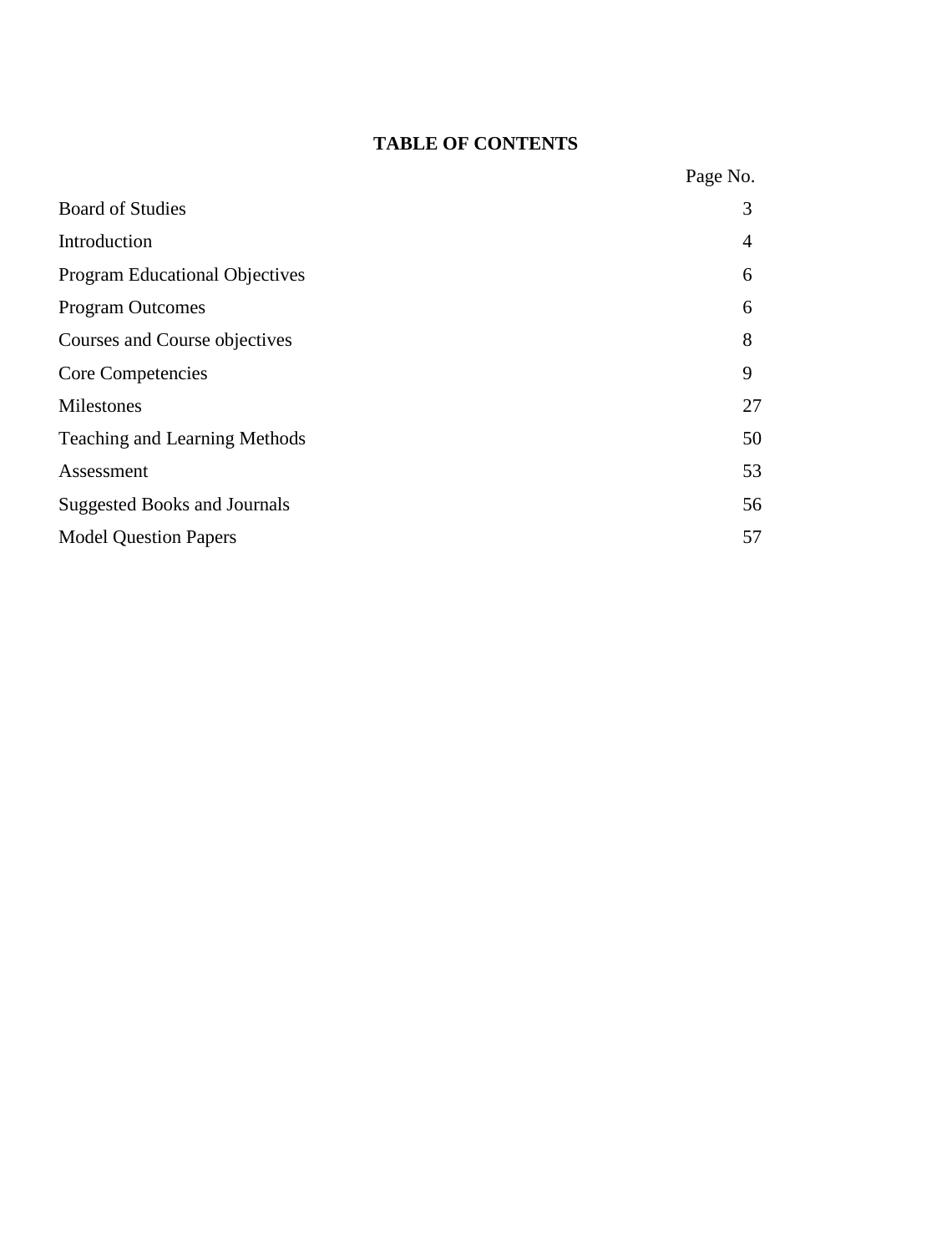#### **BOARD OF STUDIES**

This document named postgraduate curriculum for the **MCh Neurosurgery** has been prepared by the Department of Neurosurgery of MGMCRI, Puducherry ,ratified by the Board of Studies on 01/03/2018 and approved by Academic Council of Sri Balaji Vidyapeeth, a deemed to be university, accredited 'A' Grade by NAAC on dd.mm.yyyy.

#### **Board of studies for MCh Neurosurgery**

#### **Chairman and Convener:**

o Dr. Pratheesh Ravindran, Professor and HOD, Neurosurgery, MGMCRI, Puducherry

#### **Internal Member:**

o Dr. Natesan Damodaran, Assistant Professor, Neurosurgery, MGMCRI, Puducherry

#### **External members:**

- o Dr. G. Thiagarajan, Professor and HOD, Neurosurgery, PIMS, Puducherry
- o Dr. Gopalakrishnan MS, Professor and HOD, Neurosurgery, JIPMER, Puducherry

**Sri Balaji University Mahatma Gandhi Medical College & Research Institute Department of Neurosurgery Post-Graduate Program**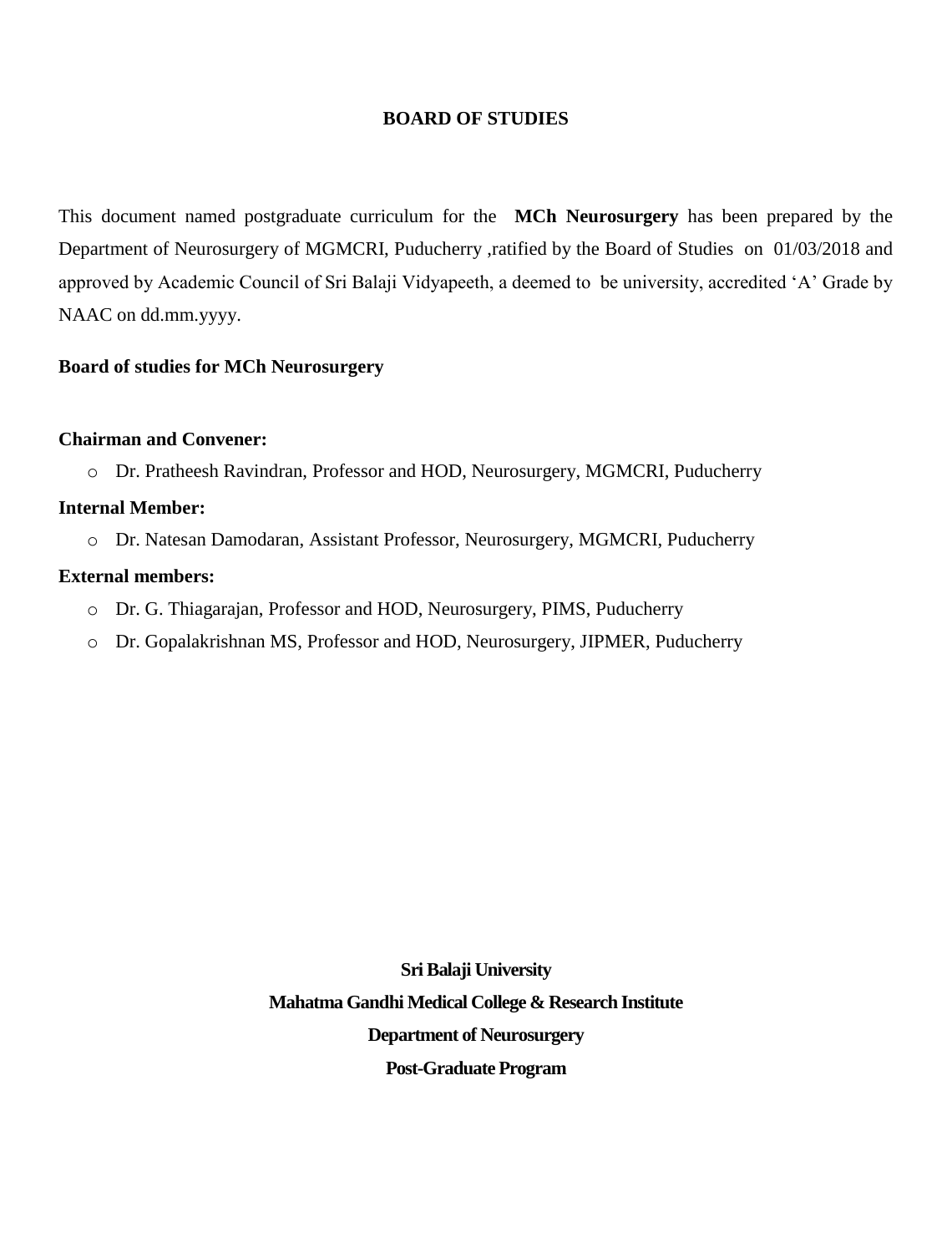#### **INTRODUCTION**

#### **Definition:**

Neurosurgery is the specialty of surgery dedicated to the diagnosis, surgical and non-surgical management of congenital abnormalities, trauma, and diseases affecting the nervous system, its blood supply, and supporting structures, in both adults and children.

#### **Neurosurgery Practice:**

Neurosurgery is the surgical specialty that enhances survival and improves the quality of life of patients with disorders of the central and peripheral nervous system. This includes conditions affecting the brain, skull, spinal cord, spinal discs, vertebrae, cranial, cervical and spinal blood vessels, nerves, ligaments, and the protective coverings that offer support to the nervous tissues.

Neurosurgeons are involved in the care of patients with neurosurgical emergencies and patients referred for suspected neurosurgical conditions. Neurosurgeons select investigations and synthesize the results to determine the indications for medical or surgical treatment, and/or further consultation. When surgery is indicated, neurosurgeons optimize patients for surgery and perform the appropriate procedures. They provide neuro-critical care for patients with neurosurgical emergencies as well as those for whom it is part of postoperative management. Post-operative recovery may lead to transition of care back to the patient's primary care provider, another specialty service, or referral to rehabilitation services.

Neurosurgeons provide long-term follow-up or surveillance for a limited number of conditions. Patients with neurosurgical emergencies require immediate clinical assessment along with neuroimaging to identify opportunities for intervention and to optimize neurologic outcomes. This need for immediate consultant level care and access to neuroimaging delineates the practice locations of Neurosurgeons, requiring that they primarily practice in institutions with advanced imaging services, in either academic or larger community based settings.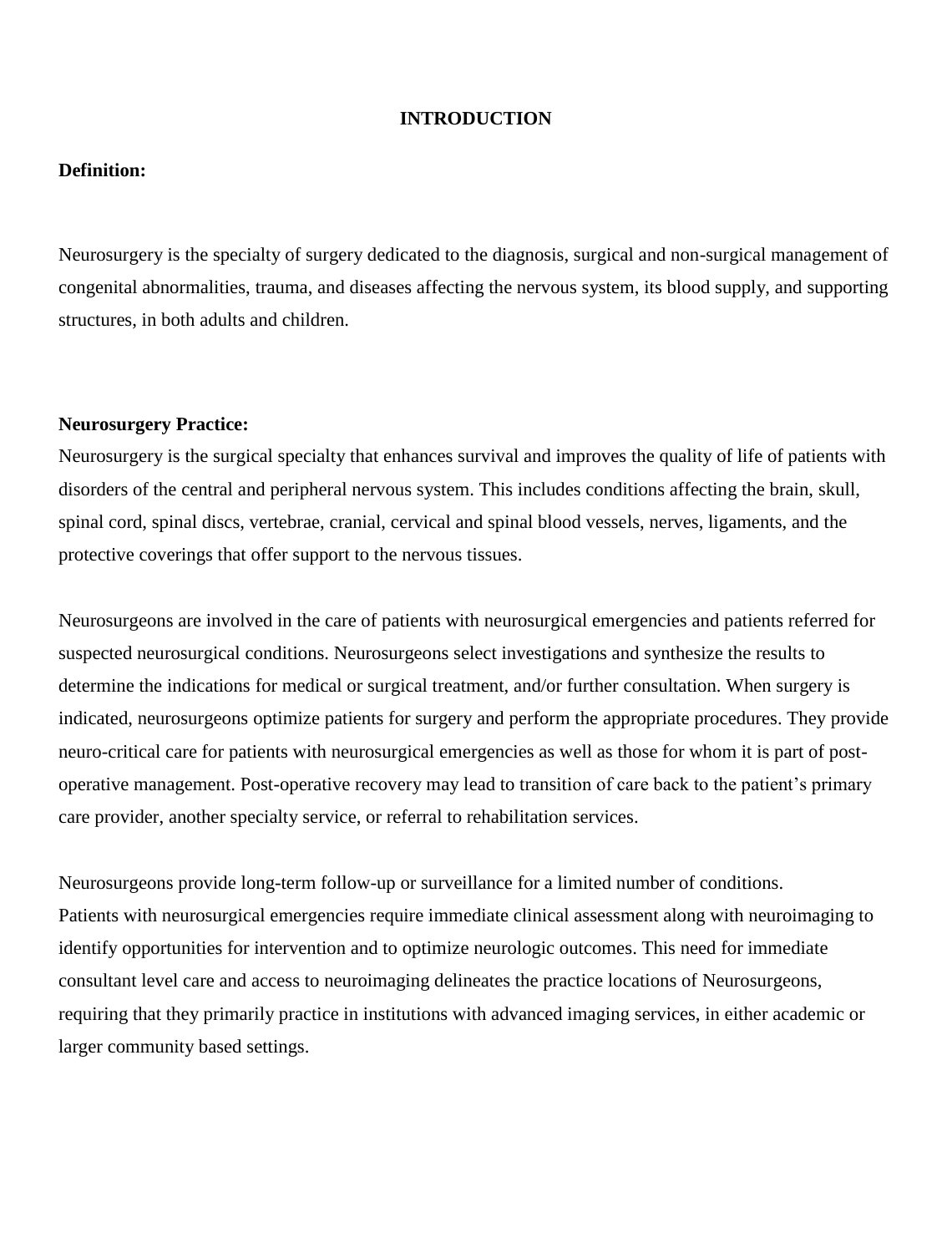The practice of Neurosurgery interconnects with other disciplines in the neurosciences for the care of mutual patients. In addition, neurosurgeons may work in intraprofessional teams with interventional radiologists or neuroradiologists for the care of patients with cerebrovascular disease, with orthopedic surgeons for the care of patients with spinal conditions, and with medical or radiation oncologists for the care of patients with cancer affecting the central and peripheral nervous system.

The breadth of Neurosurgery, and the available treatment options, has led to the delineation of distinct clinical areas of the specialty: functional neurosurgery, surgical neuro-oncology, peripheral nerve repair, spinal neurosurgery, vascular and endovascular neurosurgery, radiosurgery, skull base neurosurgery, pediatric neurosurgery, neuro-trauma and neuro-critical care. Some neurosurgeons undertake advanced training and/or focus their practice in one or more of these areas.

#### **PROGRAM EDUCATIONAL OBJECTIVES (PEO)**

- o **PEO1:** Specialist who can provide comprehensive care related to Neurosurgery over and above the physician of first contact.
- o **PEO2:** Leader and team member who understands health care system and act to provide safe patient care with accountability and responsibility.
- o **PEO3:** Communicator possessing adequate communication skill to convey required information in an appropriate manner in various health care setting.
- o **PEO4:** Lifelong learner keen on updating oneself regarding the advancement in the health care field and able to perform the role of researcher and teacher
- o **PEO5:** Professional who understands and follows the principle of bio-ethics / ethics related to health care system.

#### **PROGRAM OUTCOME (PO)**

At the end of the M.Ch. Neurosurgery courses the resident should be able to: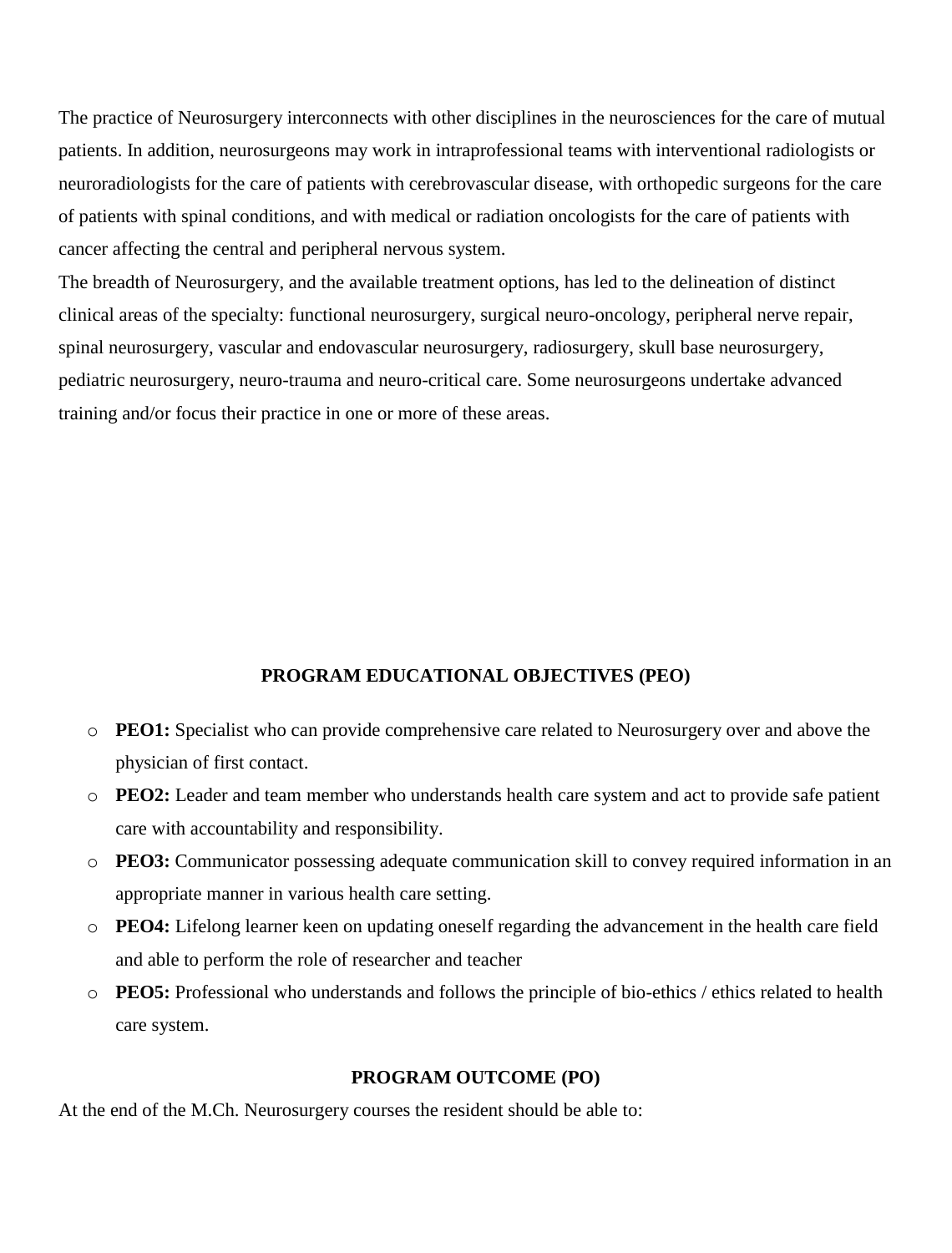- **PO 1** Practice the specialty of Neurosurgery in keeping with the principles of professional ethics
- **PO 2** Identify social, economic, environmental, biological and emotional determinants of Neurosurgery and know the therapeutic, rehabilitative, preventive and promotion measures so as to provide holistic care to all patients
- **PO 3** Take detailed history, perform complete physical examination and make a clinical diagnosis
- **PO 4** Perform and interpret relevant investigations (Imaging and Laboratory)
- **PO 5** Perform and interpret important diagnostic procedures
- **PO 6** Diagnose illnesses in adults, based on the analysis of history, physical examination and investigative work up
- **PO 7** Plan and deliver comprehensive treatment for illness in adults using principles of rational drug therapy
- **PO 8** Perform common minor & major Neurosurgical procedures and provide peri-operative care.
- **PO 9** Plan and advise measures for the prevention of diseases
- PO 10 Plan rehabilitation of adults suffering from chronic illness, and those with special needs
- **PO 11** Manage emergencies efficiently
- **PO 12** Identify patient safety and develop a system approach to rectifying medical errors
- **PO 13** Demonstrate skills in documentation of case details, and of morbidity and mortality data relevant to the assigned situation
- **PO 14** Demonstrate empathy and humane approach towards patients and their families and respect their sensibilities
- **PO 15** Demonstrate communication skills of a high order in explaining management and prognosis, providing counselling and giving health education messages to patients, families and communities.
- **PO 16** Develop skills as a self-directed learner, recognize continuing educational needs; use appropriate learning resources, and critically analyze relevant published literature in order to practice evidence-based medicine
- **PO 17** Demonstrate competence in basic concepts of research methodology and epidemiology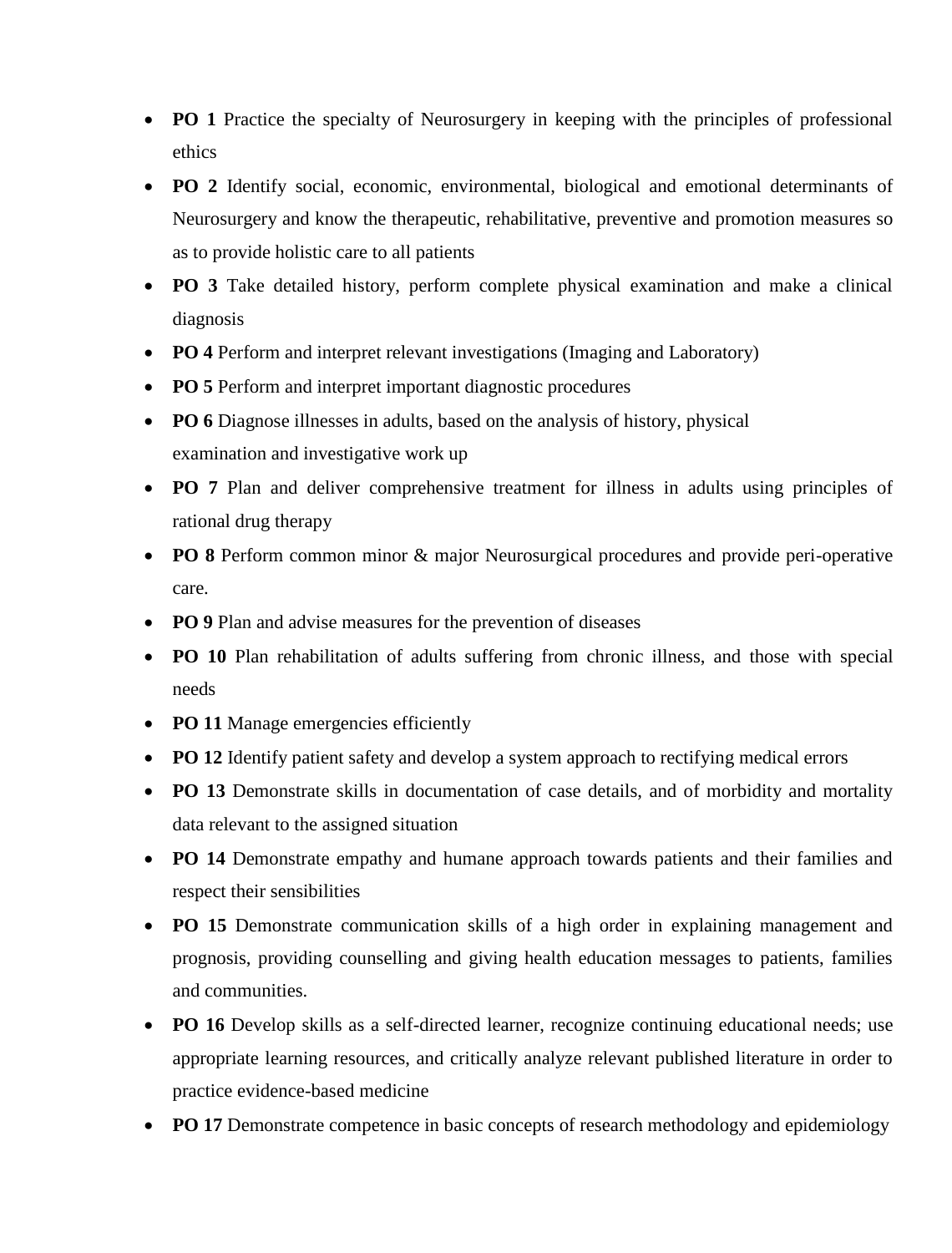- **PO 18** Develop & execute a protocol for a scientific research project, collect and analyze the data and scientifically communicate to the others
- **PO 19** Facilitate learning by medical/nursing students, practising surgeons , para-medical health workers and other providers as a teacher-trainer
- **PO 20** Play the assigned role in the implementation of national health programs, effectively and responsibly
- **PO 21** Organize and supervise the desired managerial and leadership skills
- **PO 22** Function as a productive member of a team engaged in health care, research and education.

#### **COURSE AND COURSE OBJECTIVES (CO)**

#### **Course 1 (C1): Basic Sciences as related to Neurosurgery**

*Objectives:* At the end of three years post graduate student should be proficient in the basic sciences related to Neurosurgery, namely Neuroanatomy, Neurophysiology, Neurochemistry, Neuropathology and Neuropharmacology. The candidate should have a detailed working knowledge of clinical examination of the neurological/neurosurgical patient including neonates and infants and unconscious patients, various medical neurological disorders and differentiation of some common medical neurological disorders which can closely mimic neurosurgical conditions, various diagnostic procedures used, and the treatment of common neurological disorders.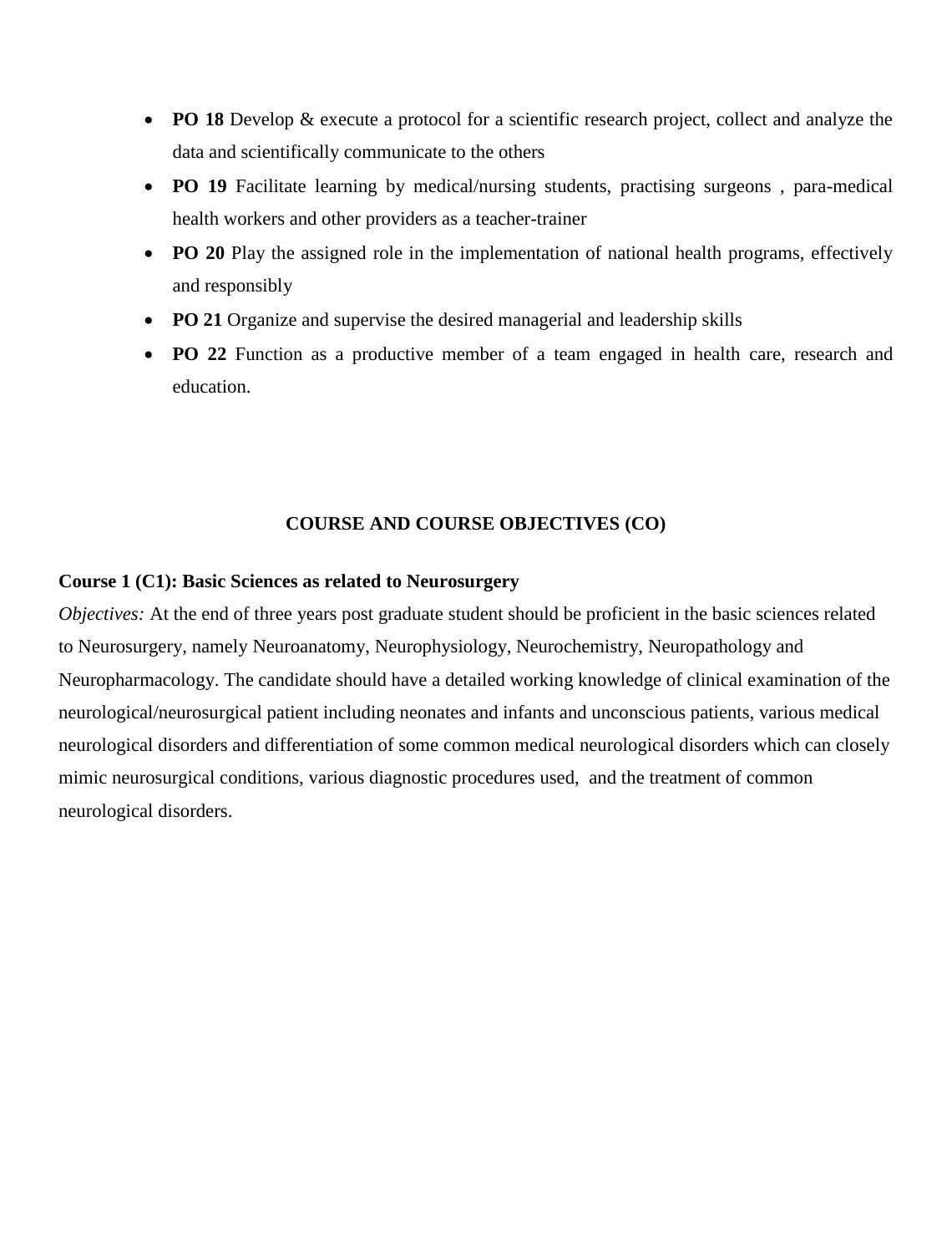#### **Course 2 (C2): Clinical Neurosurgery**

*Objectives:* At the end of three years post graduate student should be able to well versed with all theoretical aspects, practical ward procedures, special investigatory methods including neuroradiology, clinical features, diagnosis and differential diagnosis, preoperative and postoperative assessment and care of all the surgical diseases of the nervous system

#### **Course 3 (C3): Operative Neurosurgery**

*Objectives:* At the end of three years post graduate student should competent in decision making about indications/ contra-indications for surgical procedures in various neurosurgical conditions, relevant operative surgical anatomy, Pre-operative planning, patient positioning, operative techniques, use of surgical tools and post-operative care for complications. The resident should be able to perform basic neurosurgical procedures independently or under supervision and assist in complex neurosurgeries.

#### **Course 4 (C4): Recent advances in Neurosurgery**

*Objectives:* At the end of three years post graduate student shall be up-to-date with the recent advances and basic research methods in neurosurgery and the use of all the special surgical tools including Operating Microscope, LASER, CUSA, Neuroendoscopy, Radiosurgery, Intervention Neuroradiology, Stereotaxic surgery, etc

#### **CORE COMPETENCIES**

#### **Neurosurgeon as a Medical Expert**

Definition:

As Medical Experts, Neurosurgeons apply knowledge, clinical skills, and professional values in their provision of high-quality and safe patient-centered care.

Key and Enabling Competencies: Post-graduates are able to…

1. Practice medicine within their defined scope of practice and expertise

1.1 Demonstrate a commitment to high-quality care of their patients

1.2 Apply knowledge of the clinical and biomedical sciences relevant to Neurosurgery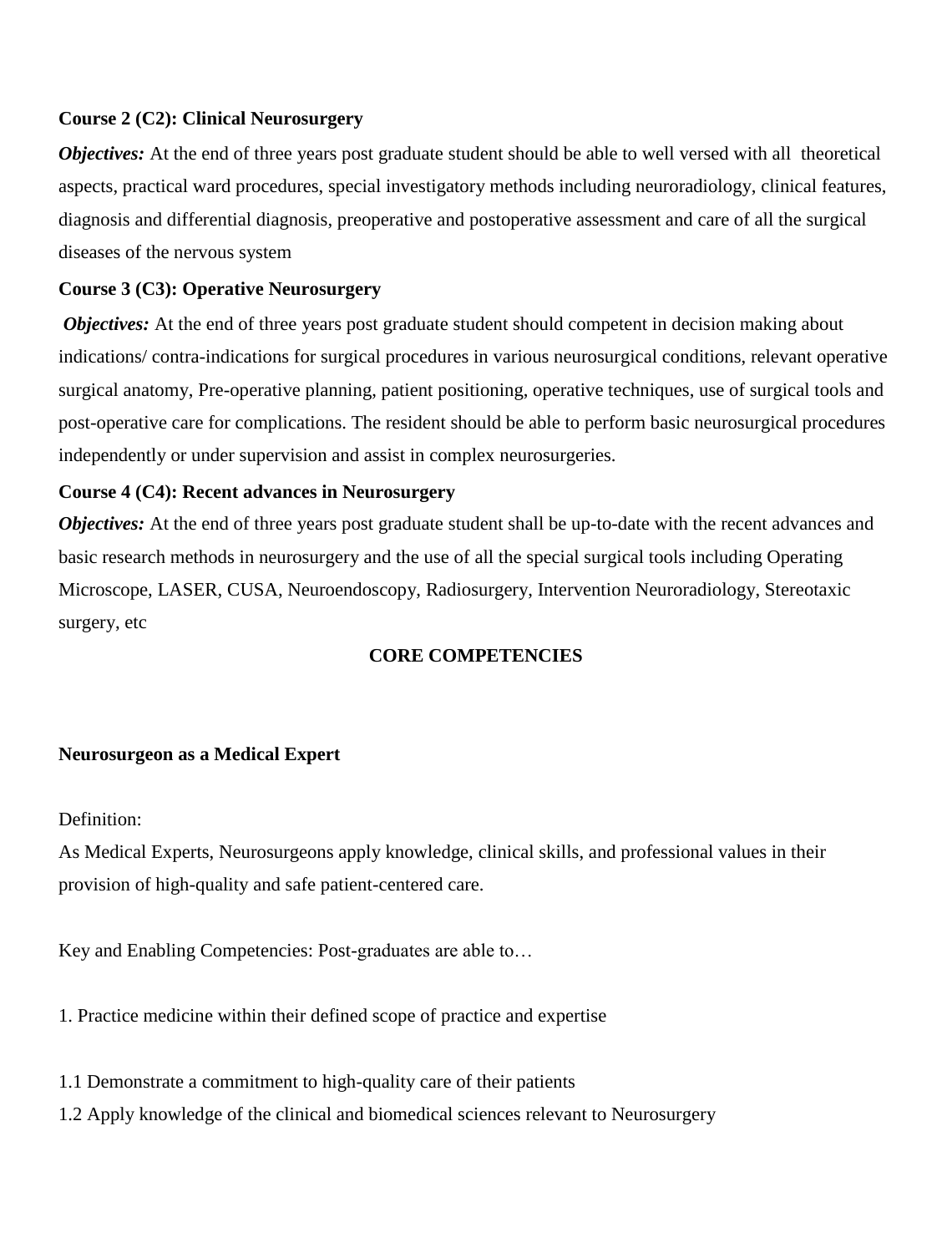- 1. Embryology of the nervous system and the pathogenesis of congenital anomalies
- 2. Anatomy and physiology of the nervous system

Cerebral cortex, subcortical regions, basal ganglia, thalamus, brain

stem, cerebellum and cranial nerves

Pituitary gland and neuroendocrine function Meninges Spinal cord Spine and skull Cerebral and spinal vessels Nerve roots, peripheral nerves and associated muscles Neurotransmission Formation, circulation and absorption of cerebrospinal fluid (CSF) Autonomic nervous system Motor and sensory systems Special senses Consciousness, sleep and mechanisms of wakefulness

Speech, memory, learning and behaviour

Pain

3 Fundamentals of clinical neuroendocrinology

4 Gross and microscopic pathology of neurosurgical conditions

5 Clinical and molecular genetics of neurosurgical conditions

6 Microbiology and pathology of infectious diseases of the nervous system

7 Clinical epidemiology of neurosurgical conditions

8 Clinical features, including symptoms, signs, natural history, and prognosis, of neurosurgical conditions in the following categories:

1. Neurosurgical emergencies

2. Trauma

- 3. Infection and inflammation
- 4. CSF disorders
- 5. Pediatric and congenital
- 6. Neuro-oncology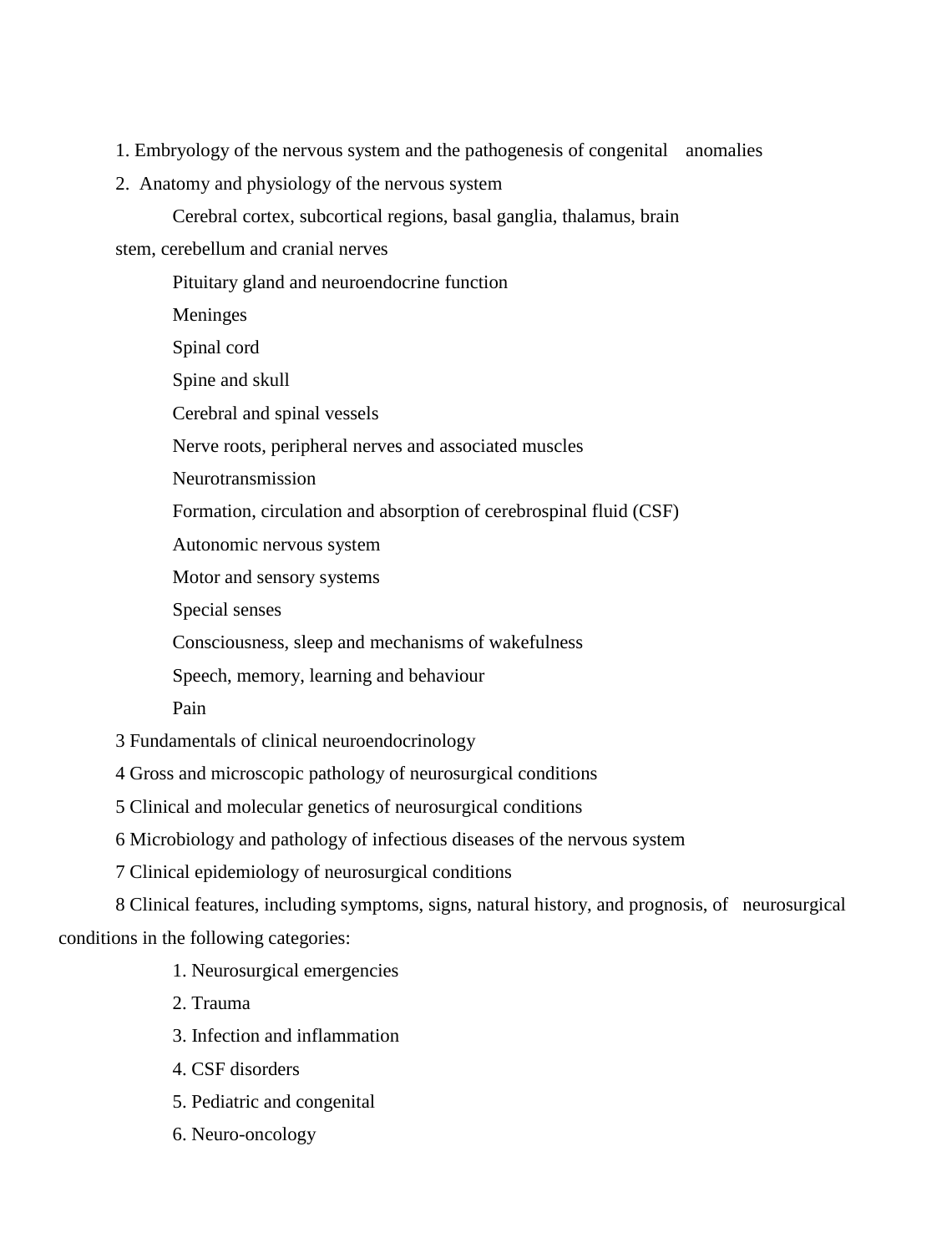7. Cerebrovascular

8. Functional neurosurgery

9. Peripheral nerve

10. Spinal neurosurgery

9. Common neurological conditions, with particular emphasis on those

neurological entities which have important differential diagnostic considerations with respect to neurosurgical care

10. Principles of neuro-ophthalmology and neuro-otology

11. Principles of neuropsychology relevant to Neurosurgery

12. Fundamental principles of neuroanesthesia

13. Principles of neuro-critical care

14. Clinical pharmacology: the indications for, mechanism(s) of action of, side effects of, and dosages of drugs and agents used in neurosurgical therapeutics

15. Principles of radiation safety and protection

16. Fundamental knowledge of imaging modalities, techniques, and contrast agents, including benefits and risks, for care of neurosurgical patients

17. Therapeutic and toxic effects of radiation therapy on the nervous system and supporting structures

18. Principles of, and procedures for, surgical management of functional neurosurgical conditions

1. Epilepsy

2. Pain and spasticity

3. Movement disorders

19. Principles of physical medicine and rehabilitation in the treatment of neurosurgical patients

20. Pathophysiology and principles of the declaration of neurologically determined death

1.3 Perform appropriately timed clinical assessments with recommendations that are presented in an organized manner

1.4 Carry out professional duties in the face of multiple, competing demands

1.5. Recognize and respond to the complexity, uncertainty, and ambiguity inherent in Neurosurgery practice

2. Perform a patient-centred clinical assessment and establish a management plan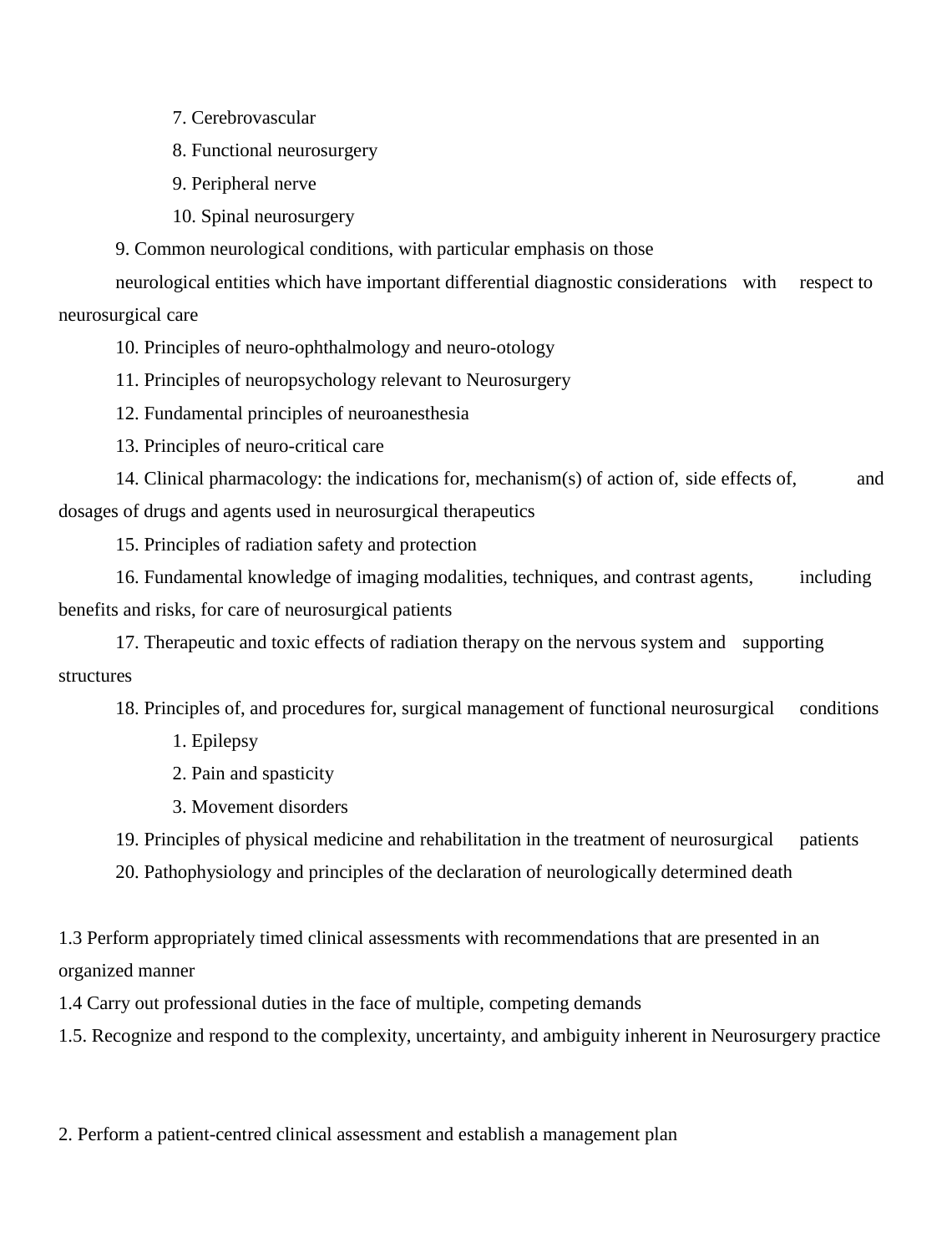2.1 Prioritize issues to be addressed in a patient encounter

2.1.1. Identify patients at risk of clinical deterioration

2.1.2. Triage patients based on clinical presentation and medical imaging to determine priorities and the appropriate setting of care

2.2 Elicit a history, perform a physical exam, select appropriate investigations, and interpret their results for the purpose of diagnosis and management, disease prevention, and health promotion

2.2.1. Identify and interpret the clinical significance of the findings of a neurological examination

2.2.2. Assess patients preoperatively and determine the significance of pre- existing medical conditions, and their impact on perioperative risk

2.2.3. Select and interpret general diagnostic tests for the management of neurosurgical patients

- 2.2.4. Select and interpret neuroimaging investigations
	- 2.2.4.1. Radiography
	- 2.2.4.2. Computerized tomography
	- 2.2.4.3. Magnetic resonance imaging
	- 2.2.4.4. Angiography
- 2.2.5. Select specific diagnostic investigations for the management of

neurosurgical patients and interpret their reports

2.2.5.1. Cerebrospinal fluid studies

2.2.5.2. Clinical electrophysiology

2.2.5.2.1. Electroencephalography

2.2.5.2.2. Electrocorticography

2.2.5.2.3. Evoked potentials

2.2.5.2.4. Electromyography

2.2.5.2.5. Nerve conduction studies

- 2.2.5.3. Ultrasonography
- 2.2.5.4. Advanced neuroimaging techniques

2.2.5.4.1. Positron emission tomography (PET)

2.2.5.4.2. Single-photon emission computed tomography (SPECT)

2.2.5.4.3. Functional magnetic resonance imaging (fMRI)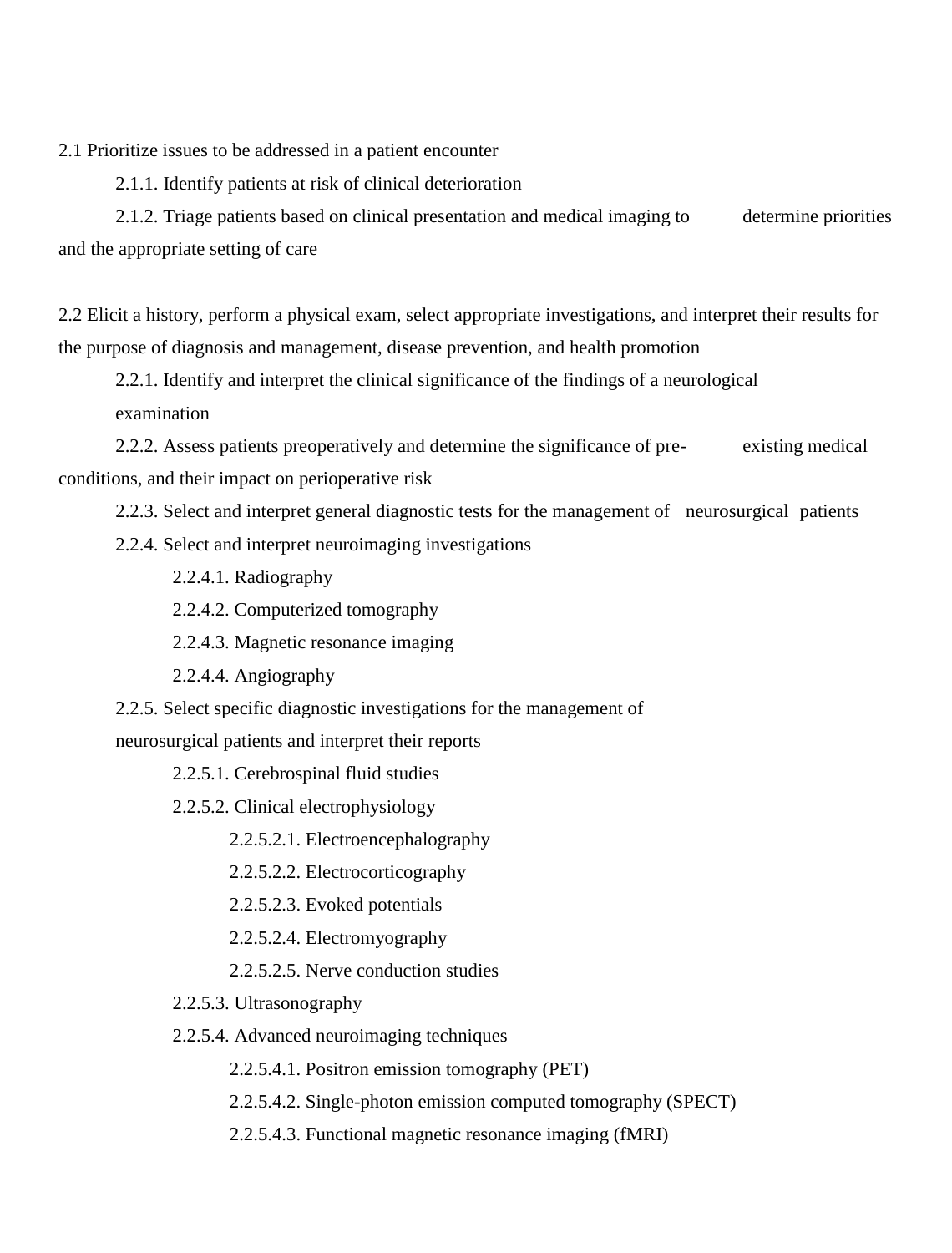2.2.5.4.4. Magnetic resonance (MR) spectroscopy

2.2.5.4.5. Perfusion imaging

2.2.6. Synthesize clinical information and diagnostic investigations to determine the appropriateness of surgical intervention, and to plan perioperative management and risk mitigation

2.3 Establish goals of care in collaboration with patients and their families, which may include slowing disease progression, treating symptoms, achieving cure, improving function, and palliation

2.3.1. Recognize and respond to changes in patient status that indicate a need to reassess goals of care

2.4 Establish a patient-centred management plan

2.4.1. Determine the appropriate setting of care for the patient's clinical status, and arrange admission or transfer to alternative levels of care, as appropriate

2.4.2. Provide initial and definitive management for patients with cranial emergencies

2.4.3. Provide initial and definitive management for patients with spinal emergencies

2.4.4. Provide neuro-critical care

2.4.4.1. Medical stabilization of patients, including airway management, ventilation and spinal precautions

2.4.4.2. Prevention and/or treatment of increased intracranial pressure

2.4.4.3. Prevention and/or treatment of cerebral vasospasm

2.4.5. Recommend surgical or non-surgical approaches

2.4.6. Recommend neuroradiological interventions

2.4.7. Provide supportive and/or postoperative management in the critical care setting and on the inpatient ward

2.4.8. Provide appropriate follow-up care, including evaluations for rehabilitation

3. Plan and perform procedures and therapies for the purpose of assessment and/or management

3.1 Determine the most appropriate procedures or therapies

3.1.1. Fluids for correction of metabolic abnormalities, volume management and resuscitation

3.1.2. Blood products, recombinant factors, and anticoagulants

3.1.3. Medications and relevant therapeutics

3.1.4. Tissue sampling for pathological diagnosis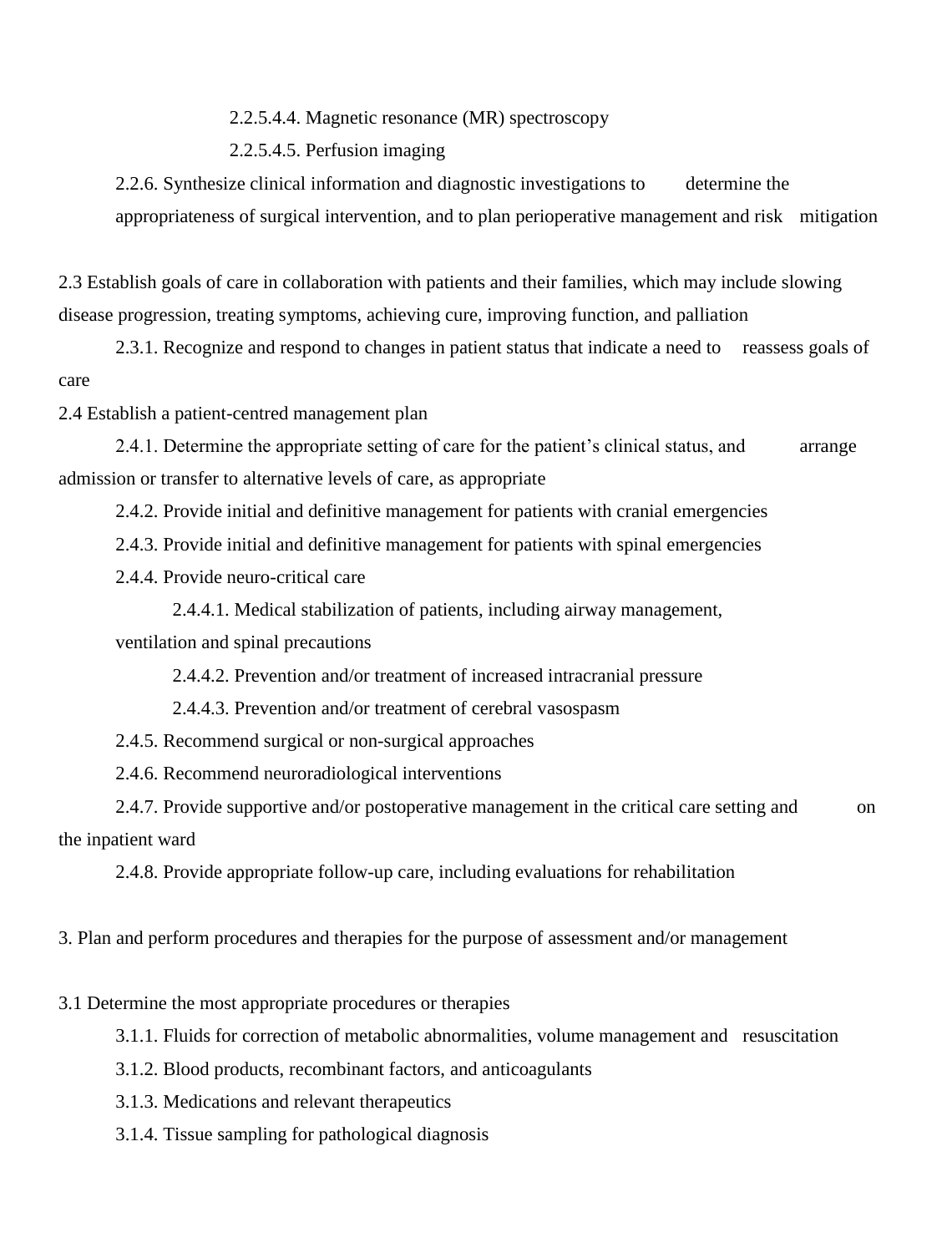- 3.1.5. Injection of therapeutic substances
- 3.1.6. Neurointerventional procedures
- 3.1.7. Radiosurgery
- 3.1.8. Surgical intervention
- 3.1.9. Rehabilitation

3.2 Obtain and document informed consent, explaining the risks and benefits of, and the rationale for, a proposed procedure or therapy

3.2.1. Demonstrate comprehensive knowledge of the indications for and contraindications of neurosurgical procedures

3.3 Prioritize procedures or therapies, taking into account clinical urgency and available resources

3.4 Perform/ assist procedures in a skilful and safe manner, adapting to unanticipated findings or changing clinical circumstances

General:

- 3.4.1. Utilization of image guidance technology
- 3.4.2. Utilization of intraoperative monitoring
- 3.4.3. Utilization of intracranial pressure monitoring
- 3.4.4. Fine needle aspiration and tissue biopsies and resections
- 3.4.5. Treatment of simple and compound depressed skull fractures
- 3.4.6. Drainage of epidural, subdural and intraparenchymal abscesses
- 3.4.7. Evacuation of epidural, subdural and intraparenchymal hematomas
- 3.4.8. Decompressive craniectomy
- 3.4.9. Cerebrospinal fluid management:
	- 3.4.9.1. CSF sampling
	- 3.4.9.2. Placement of external ventricular drains and lumbar drains;
	- tapping of reservoir systems
		- 3.4.9.3. Placement of ventricular/cyst/spinal shunts
		- 3.4.9.4. Endoscopic third ventriculostomy
		- 3.4.9.5. Cyst fenestration
		- 3.4.9.6. Repair of cerebrospinal fluid leak repair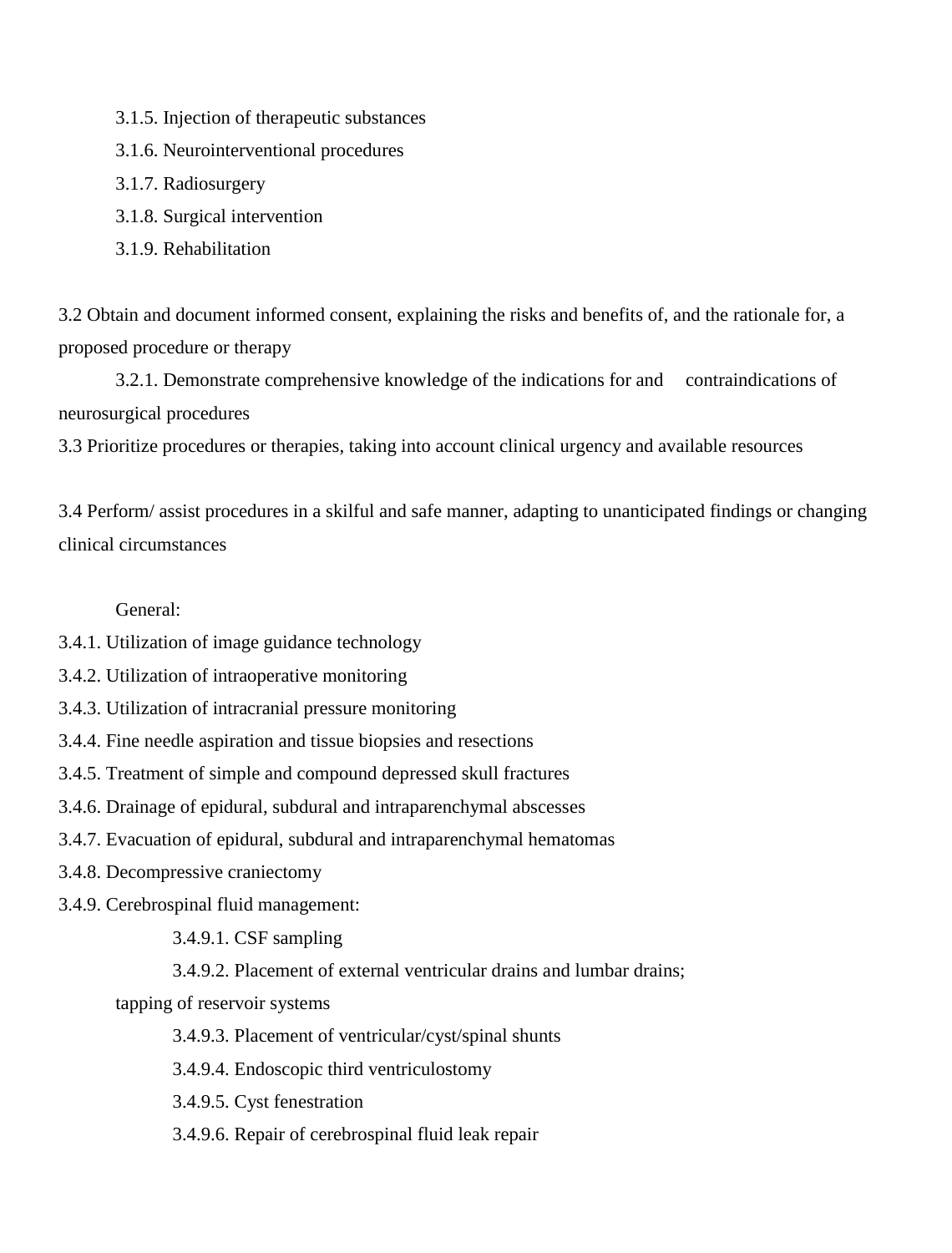3.4.10. Surgical treatment of Chiari malformations 3.4.11. Cranioplasty

Functional:

- 3.4.12. Application of a stereotactic frame
- 3.4.13. Cranial nerve microvascular decompression
- 3.4.14. Percutaneous techniques for trigeminal neuralgia

Spinal:

3.4.15. Application of Gardner–Wells tongs or halo ring for traction, closed

reduction, and intraoperative reduction of spinal deformity

3.4.16. Application of a halo ring and vest

3.4.17. Bone harvesting

- 3.4.18. Cervical decompression
- 3.4.19. Thoracic decompression
- 3.4.20. Lumbar decompression
- 3.4.21. Spinal instrumentation
	- 3.4.21.1. Occipito-cervical
	- 3.4.21.2. Anterior cervical
	- 3.4.21.3. Posterior cervical
	- 3.4.21.4. Posterior thoraco-lumbar
- 3.4.22. Surgical management of intradural lesions

Peripheral nerve:

- 3.4.23. Carpal tunnel decompression
- 3.4.24. Nerve and muscle biopsy
- 3.4.25. Sural nerve harvest
- 3.4.26. Resection of simple nerve tumours

Neuro-oncology:

3.4.27. Open biopsy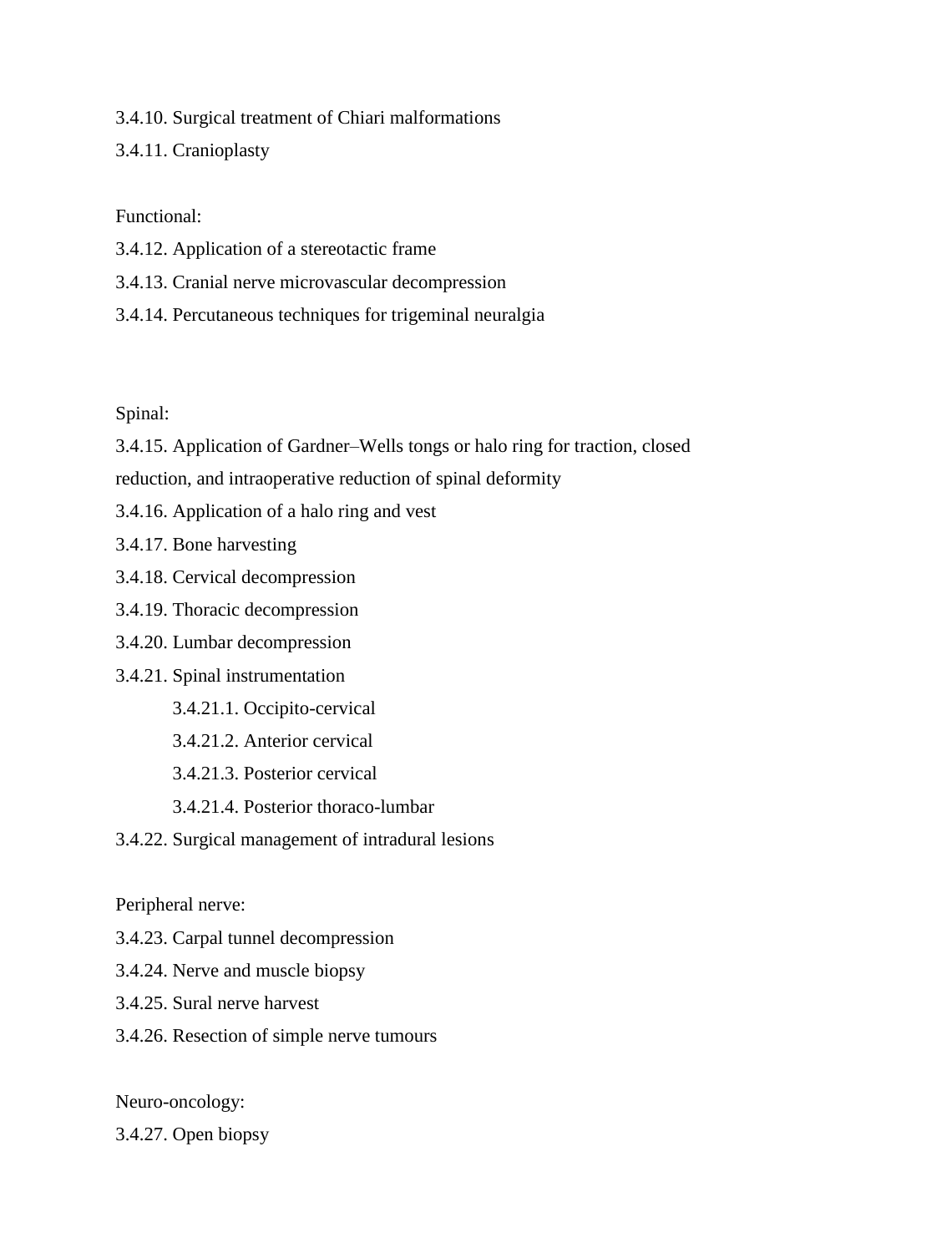3.4.28. Stereotactic biopsy

3.4.29. Endoscopic biopsy

3.4.30. Intra-axial tumour removal

3.4.31. Extra-axial tumour removal

3.4.32. Transsphenoidal removal of pituitary tumours

Vascular:

3.4.33. Surgical clipping of cerebral aneurysms

3.4.34. Surgical management of intracranial vascular malformations

3.4.35. Carotid endarterectomy

Pediatric:

3.4.36. Surgical treatment of spinal dysraphism

3.4.37. Surgical treatment of craniosynostosis

4. Establish plans for ongoing care and, when appropriate, timely consultation

4.1 Implement a patient-centred care plan that supports ongoing care, follow-up on investigations, response to treatment, and further consultation

4.1.1. Recognize and manage complications of neurosurgical conditions, interventions and treatments

4.1.1.1. Bleeding

4.1.1.2. Neurologic deficits

4.1.1.3. Endocrine and metabolic disturbances

4.1.1.4. Infection

4.1.1.5. Vasospasm

4.1.2. Identify indications for consultation with other health care professionals

4.1.2.1. Provide referral for advanced neurosurgical procedures

4.1.2.2. Identify indications for and timing of consultation with medical and/or radiation oncologists

4.1.2.3. Identify indications for and timing of intraoperative pathology consultation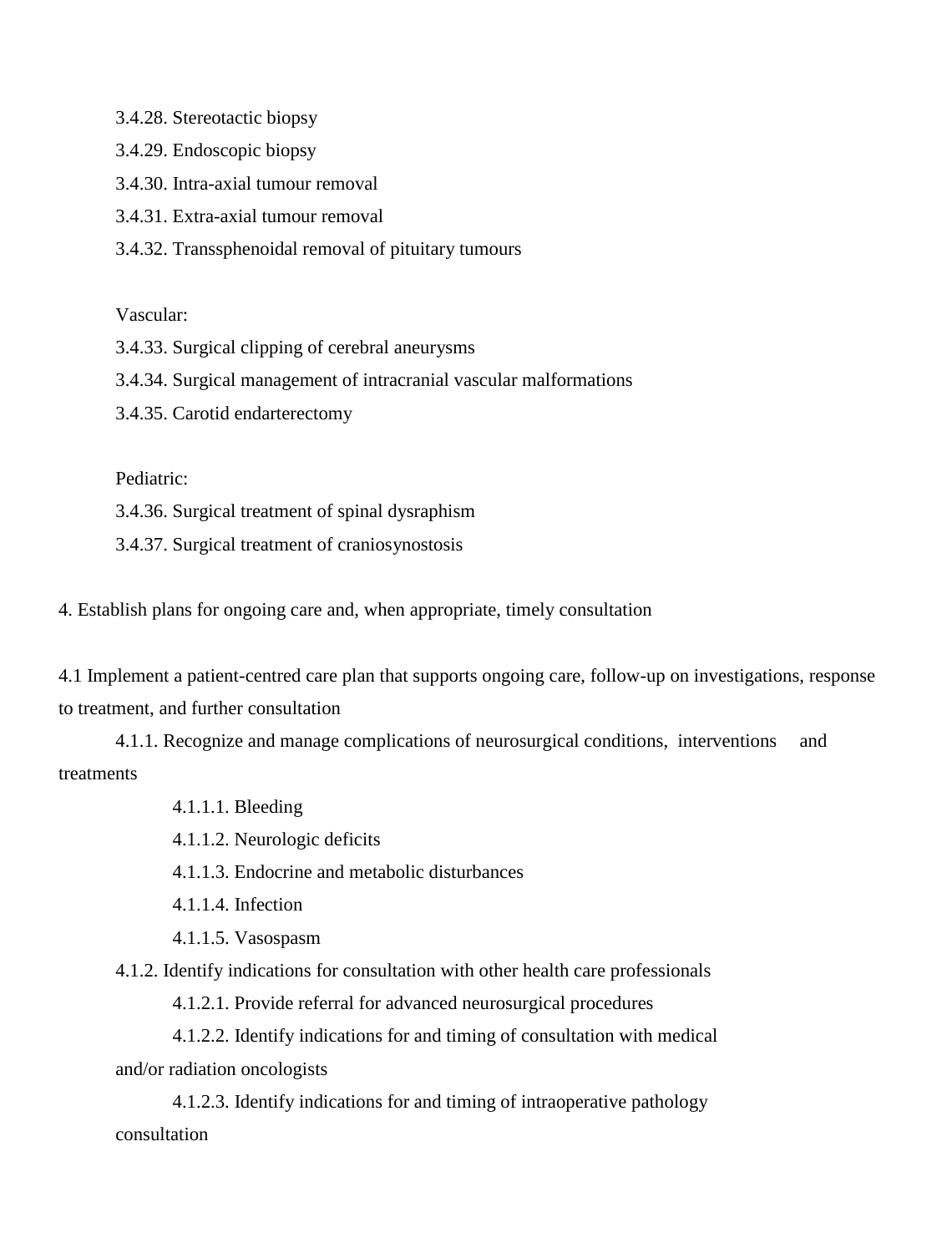#### 4.1.3. Provide follow-up on results of investigations and response to treatment

#### 4.1.4. Provide management and/or referral for end-of-life care

5. Actively contribute, as an individual and as a member of a team providing care, to the continuous improvement of health care quality and patient safety

5.1 Recognize and respond to harm from health care delivery, including patient safety incidents 5.2 Adopt strategies that promote patient safety and address human and system factors

#### **Neurosurgeon as a Communicator**

Definition:

As Communicators, Neurosurgeons form relationships with patients and their families that facilitate the gathering and sharing of essential information for effective health care.

Key and Enabling Competencies: Post-graduates are able to…

1. Establish professional therapeutic relationships with patients and their families

1.1 Communicate using a patient-centred approach that encourages patient trust and autonomy and is characterized by empathy, respect, and compassion

1.2 Optimize the physical environment for patient comfort, dignity, privacy, engagement, and safety

1.3 Recognize when the perspectives, values, or biases of patients, physicians, or other health care

professionals may have an impact on the quality of care, and modify the approach to the patient accordingly

1.4 Respond to a patient's non-verbal behaviours to enhance communication

1.5 Manage disagreements and emotionally charged conversations

1.6 Adapt to the unique needs and preferences of each patient and to his or her clinical condition and circumstances

1.6.1. Use appropriate language and terminology to facilitate understanding and decision making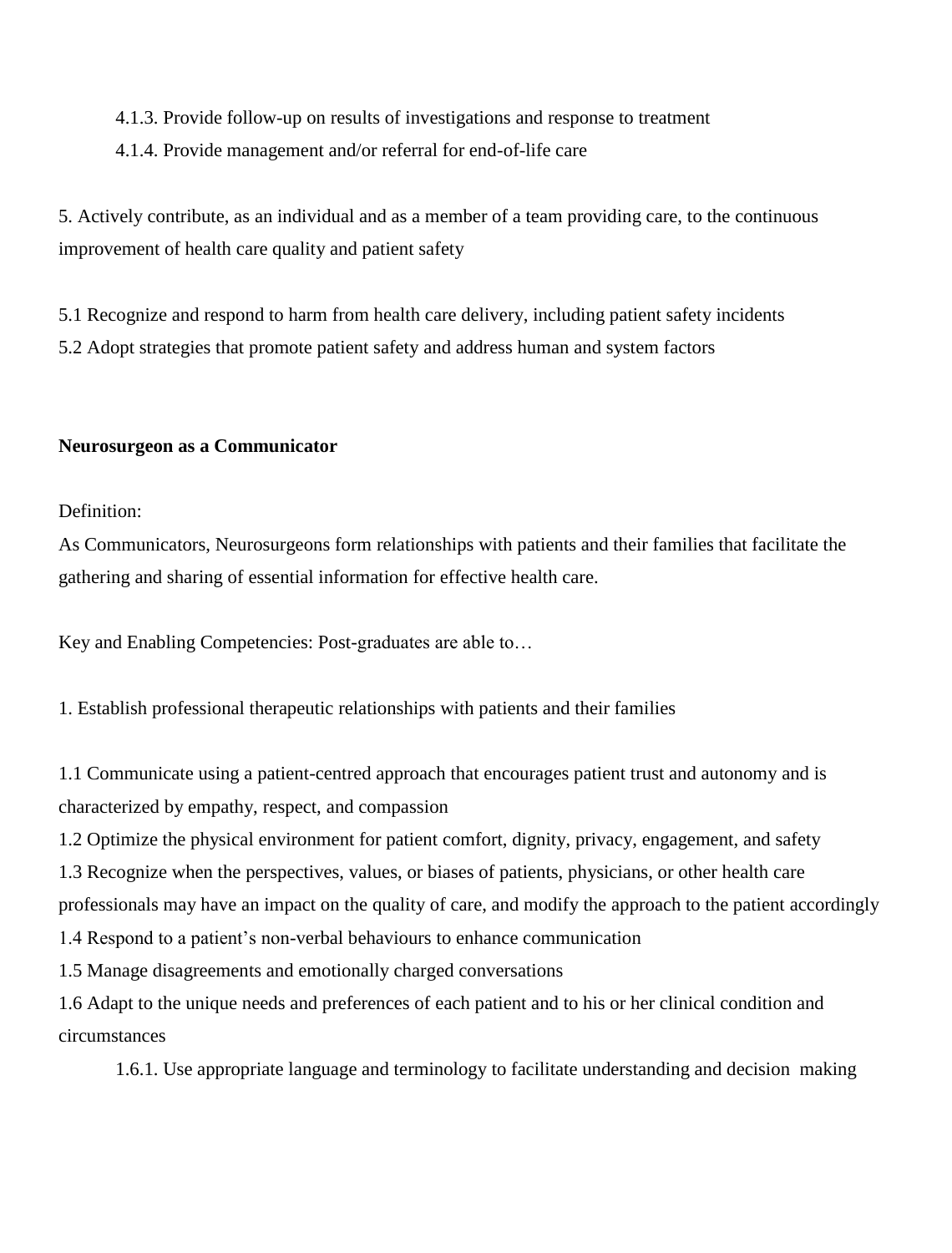2. Elicit and synthesize accurate and relevant information, incorporating the perspectives of patients and their families

2.1 Use patient-centred interviewing skills to effectively gather relevant biomedical and psychosocial information

2.2 Provide a clear structure for and manage the flow of an entire patient encounter

2.3 Seek and synthesize relevant information from other sources, including the patient's family, with the patient's consent

3. Share health care information and plans with patients and their families

3.1 Share information and explanations that are clear, accurate, and timely, while assessing for patient and family understanding

3.1.1. Deliver information about progression of disease and/or poor prognosis in an empathetic manner

3.2 Disclose harmful patient safety incidents to patients and their families accurately and appropriately

4. Engage patients and their families in developing plans that reflect the patient's health care needs and goals

4.1 Facilitate discussions with patients and their families in a way that is respectful, non-judgmental, and culturally safe

4.2 Assist patients and their families to identify, access, and make use of information and communication technologies to support their care and manage their health

4.3 Use communication skills and strategies that help patients and their families make informed decisions regarding their health

5. Document and share written and electronic information about the medical encounter to optimize clinical decision-making, patient safety, confidentiality, and privacy

5.1 Document clinical encounters in an accurate, complete, timely, and accessible manner, in compliance with regulatory and legal requirements

5.1.1. Document discussions regarding informed consent in an accurate and complete manner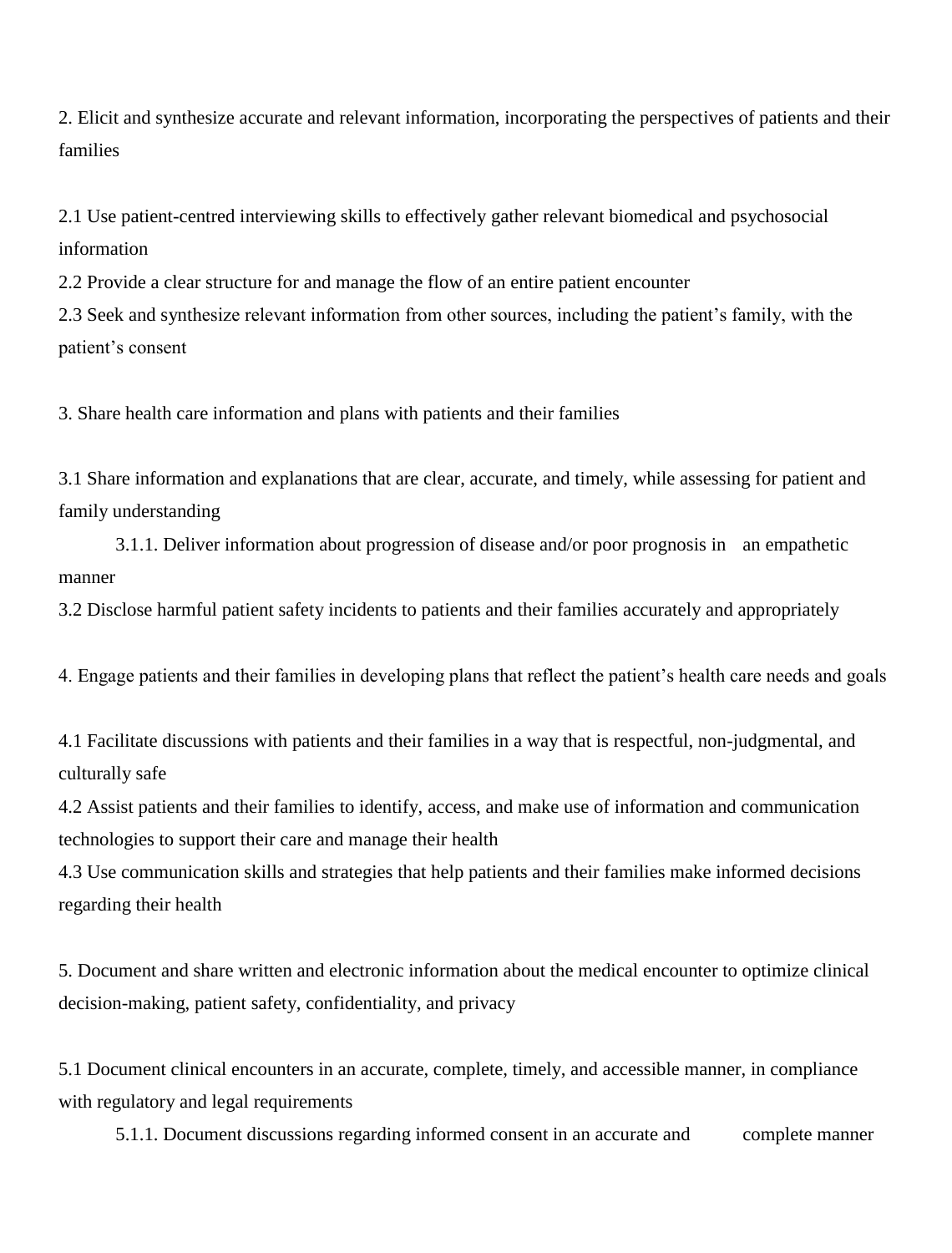5.1.2. Prepare concise, clear descriptions of surgical procedures

5.1.3. Prepare consultation, discharge, progress and clinic notes that are well organized, document all relevant findings and provide a clear opinion and a plan for ongoing management 5.2 Communicate effectively using a written health record, electronic medical record, or other digital technology

5.3 Share information with patients and others in a manner that respects patient privacy and confidentiality, and enhances understanding

#### **Neurosurgeon as a Collaborator**

#### Definition:

As Collaborators, Neurosurgeons work effectively with other health care professionals to provide safe, highquality patient-centred care.

Key and Enabling Competencies: Post-graduates are able to…

1. Work effectively with physicians and other colleagues in the health care professions

1.1 Establish and maintain positive relationships with physicians and other colleagues in the health care professions to support relationship-centred collaborative care

1.2 Negotiate overlapping and shared responsibilities with physicians and other colleagues in the health care professions in episodic and ongoing care

1.2.1. Consult with other specialists, colleagues and health professionals with regard to patients' medical, surgical, psychosocial, and rehabilitative issues

1.3 Engage in respectful shared decision-making with physicians and other colleagues in the health care professions

1.3.1. Convey patient information to a group of peers or other health care professionals in a clear and understandable manner

1.3.2. Contribute neurosurgical expertise to team decisions regarding patient care

2. Work with physicians and other colleagues in the health care professions to promote understanding, manage differences, and resolve conflicts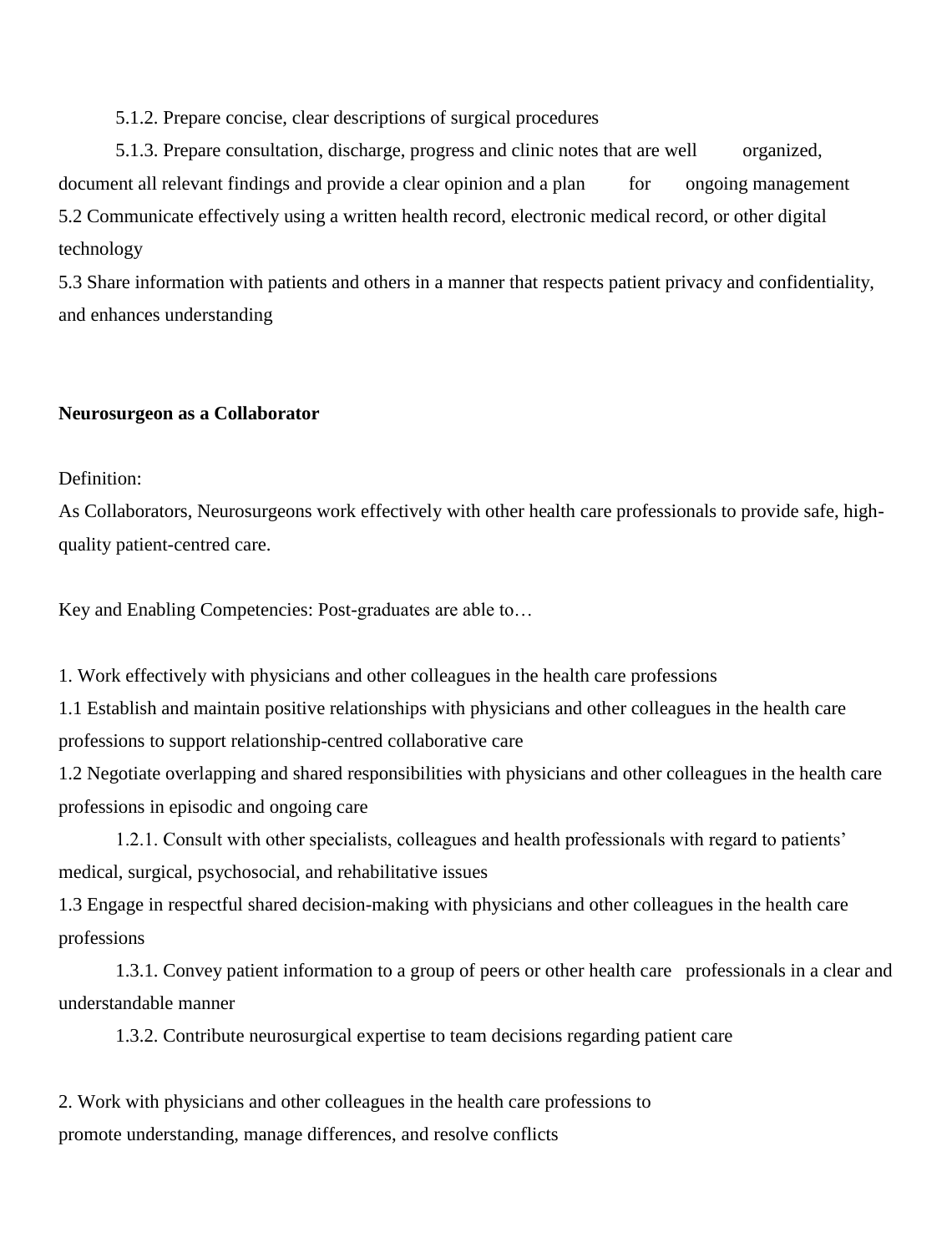2.1 Show respect toward collaborators

2.2 Implement strategies to promote understanding, manage differences, and resolve conflict in a manner that supports a collaborative culture

3. Hand over the care of a patient to another health care professional to facilitate continuity of safe patient care

3.1 Determine when care should be transferred to another physician or health care professional 3.2 Demonstrate safe handover of care, using both verbal and written communication, during a patient transition to a different health care professional, setting, or stage of care

3.2.1. Summarize the patient's issues for the receiving care provider, including plans to deal with ongoing issues as well as anticipated changes in the clinical Course

#### **Neurosurgeon as a Leader**

#### Definition:

As Leaders, Neurosurgeons engage with others to contribute to a vision of a high-quality health care system and take responsibility for the delivery of excellent patient care through their activities as clinicians, administrators, scholars, or teachers.

Key and Enabling Competencies: Post-graduates are able to

1. Contribute to the improvement of health care delivery in teams, organizations, and systems

1.1 Apply the science of quality improvement to contribute to improving systems of patient care

1.1.1. Identify potential improvement opportunities arising from the review of patient outcomes

1.1.2. Participate in quality improvement initiatives

1.2 Contribute to a culture that promotes patient safety.

1.3 Analyze patient safety incidents to enhance systems of care

- 1.4 Use health informatics to improve the quality of patient care and optimize patient safety
- 2. Engage in the stewardship of health care resources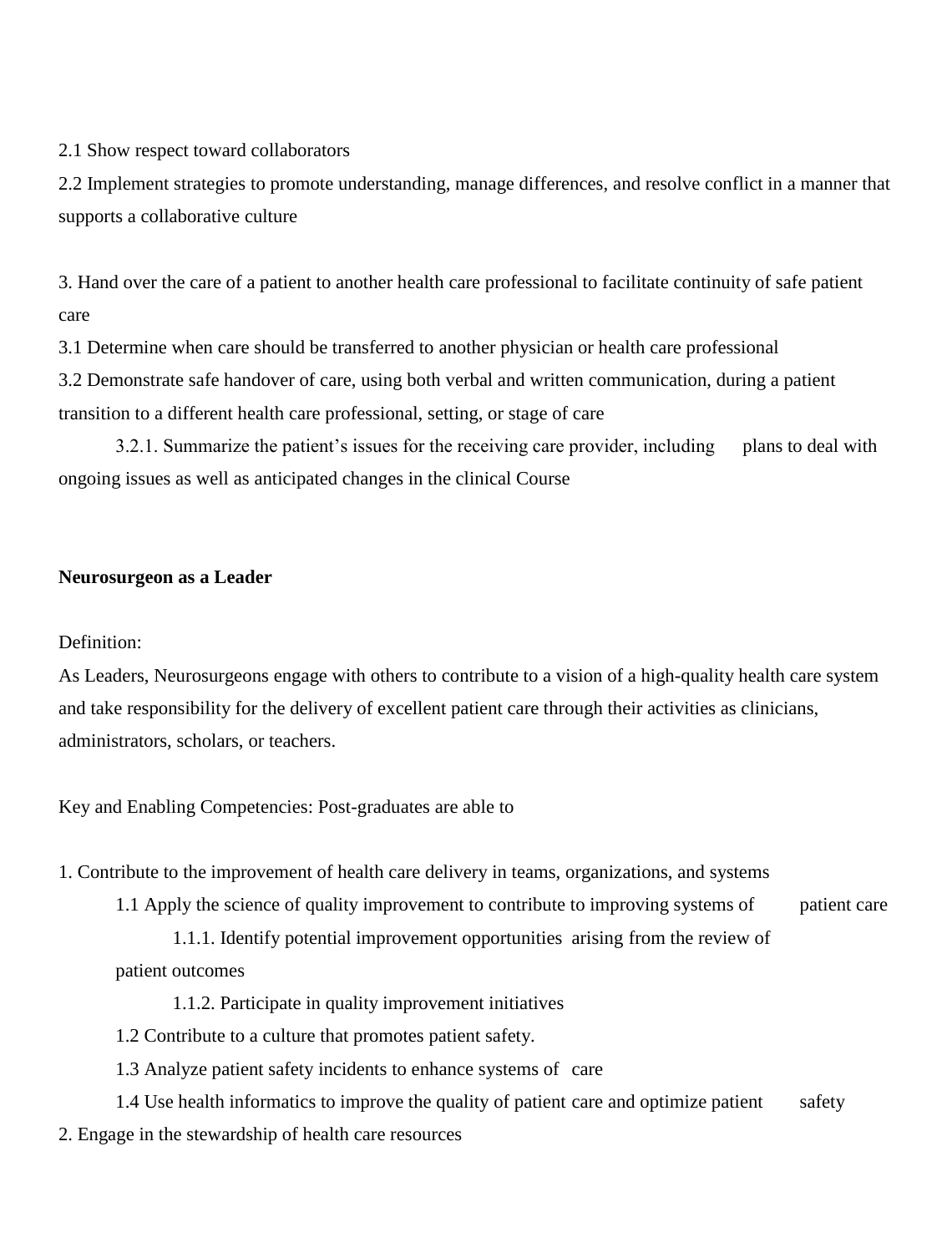2.1 Allocate health care resources for optimal patient care

2.1.1. Determine priorities of surgical cases based on clinical urgency and available resources

2.2 Apply evidence and management processes to achieve cost- appropriate care.

2.2.1. Incorporate considerations of resource stewardship into decisions regarding the timing and frequency of use of medical imaging and operating room resources

3. Demonstrate leadership in health care systems

3.1 Demonstrate leadership skills to enhance health care

3.1.1. Contribute administrative skills to the physician team, including leadership of committees and teams

3.2 Facilitate change in health care to enhance services and outcomes

4. Manage career planning, finances, and health human resources in personal practice(s)

4.1 Set priorities and manage time to integrate practice and personal life.

4.2 Manage personal professional practice(s) and career

4.2.1. Apply leadership skills to optimize patient care in the operating room

4.2.2. Adhere to occupational safety procedures to ensure personal and team

safety

4.3 Implement processes to ensure personal practice improvement.

#### **Neurosurgeon as a Health Advocate**

Definition:

As Health Advocates, Neurosurgeons contribute their expertise and influence as they work with communities or patient populations to improve health. They work with those they serve to determine and understand needs, speak on behalf of others when required, and support the mobilization of resources to effect change.

Key and Enabling Competencies: Post-graduates are able to…

1. Respond to an individual patient's health needs by advocating with the patient within and beyond the clinical environment

1.1 Work with patients to address determinants of health that affect them and their access to needed health services or resources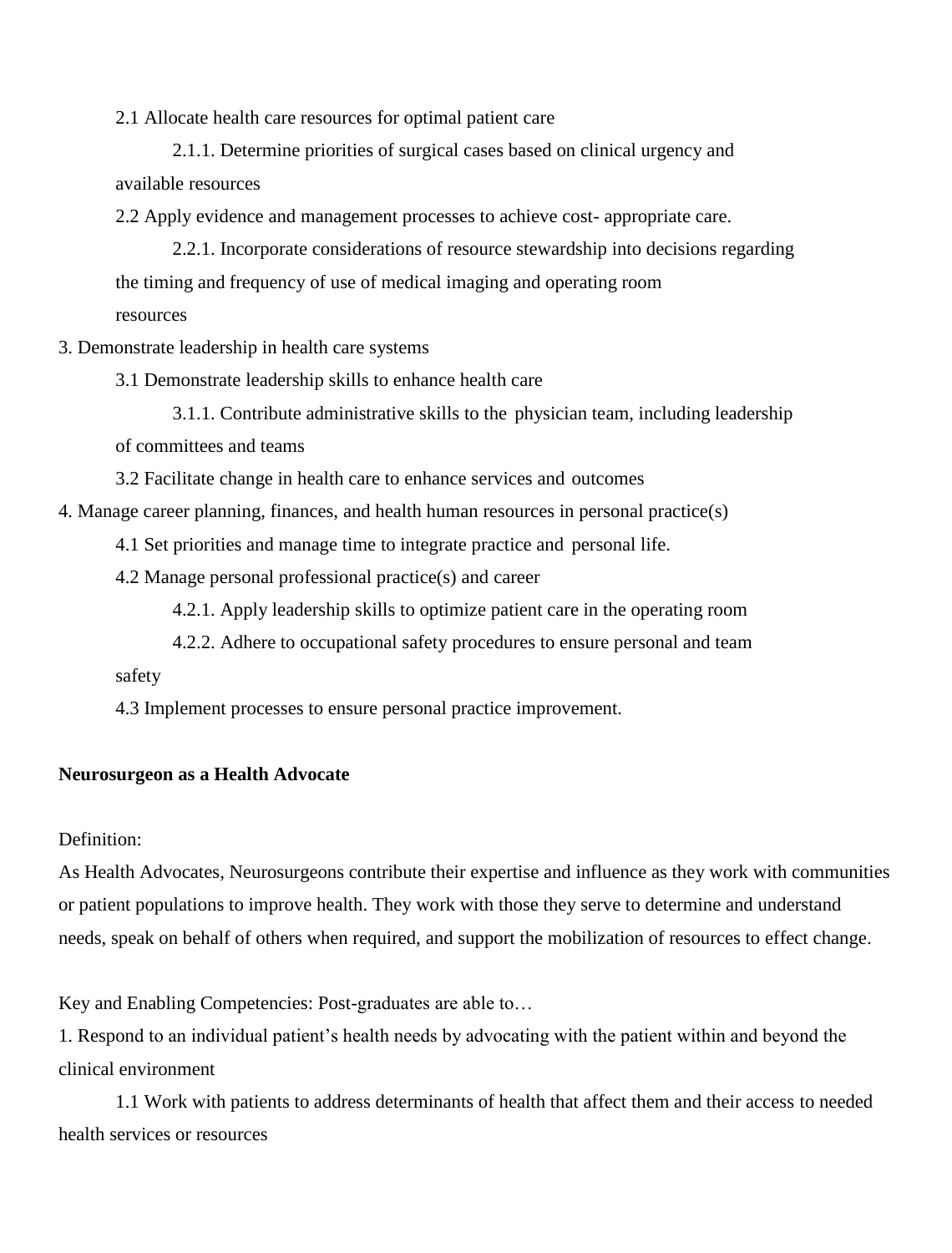1.1.1. Facilitate patient access to diagnostic, therapeutic and rehabilitative services and resources

1.2 Work with patients and their families to increase opportunities to adopt healthy behaviours

1.2.1. Counsel patients regarding secondary prevention of cerebrovascular disease, including smoking cessation and blood pressure control

1.2.2. Counsel patients regarding preventive strategies for trauma and head injury, including seat belt use and child restraints, helmet use, and avoidance of driving while impaired

1.2.3. Counsel patients and families regarding appropriate timing of return to athletic activities following neurologic trauma

1.3 Incorporate disease prevention, health promotion, and health surveillance into interactions with individual patients

1.3.1. Apply appropriate secondary prevention strategies for cerebrovascular disease

1.3.2. Recommend screening for relatives of patients with hereditary neurosurgical conditions

2. Respond to the needs of the communities or populations they serve by advocating with them for systemlevel change in a socially accountable manner

2.1 Work with a community or population to identify the determinants of health that affect them

2.2 Improve clinical practice by applying a process of continuous quality improvement To disease prevention, health promotion, and health surveillance activities

2.3 Contribute to a process to improve health in the community or population they serve

2.3.1. Work to ensure timely access to services and system of care for patients with neurosurgical emergencies, including adequate access to appropriate medical imaging, critical care, pathology, and operating room resources

#### **Neurosurgeon as a Scholar**

#### Definition: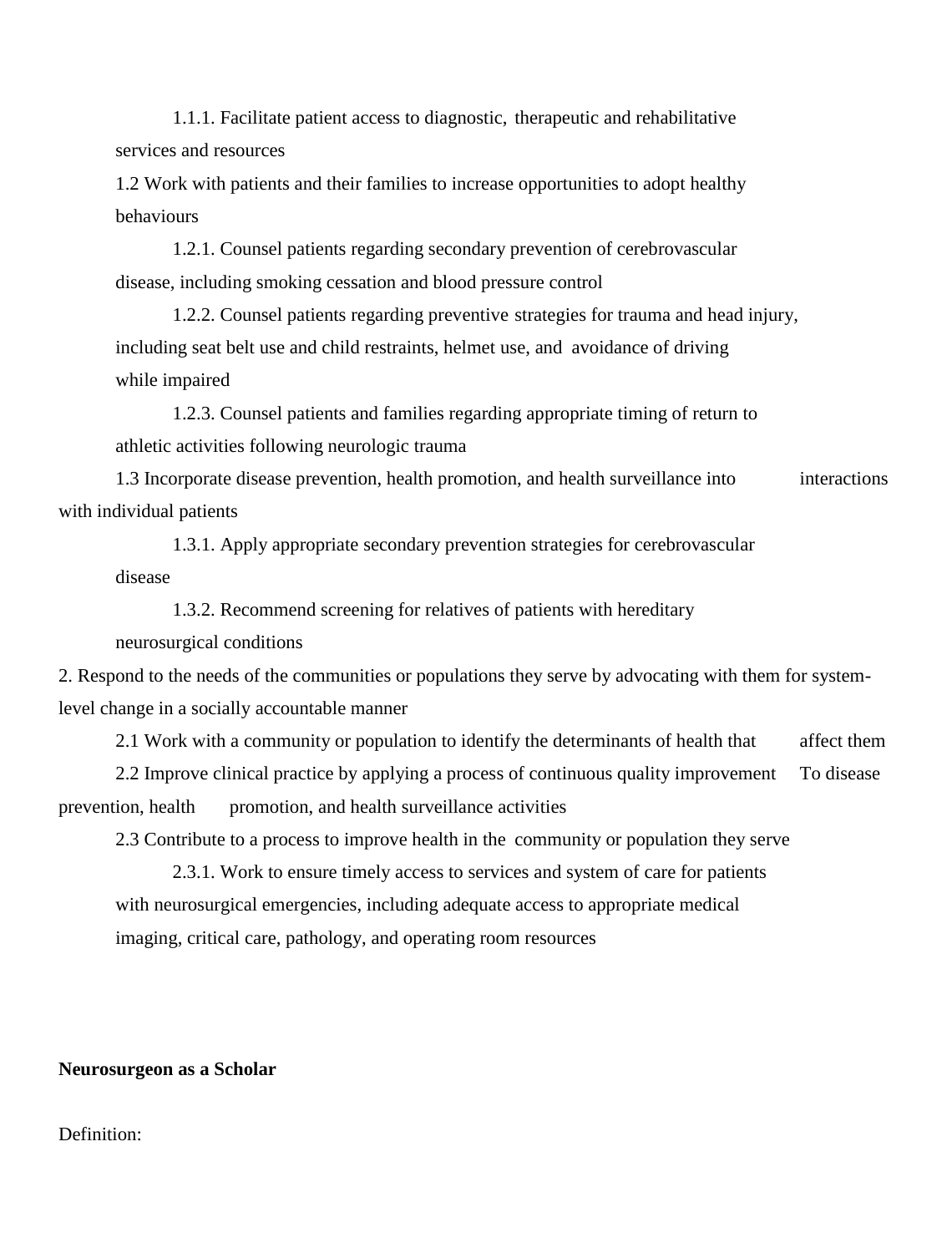As Scholars, Neurosurgeons demonstrate a lifelong commitment to excellence in practice through continuous learning, and by teaching others, evaluating evidence, and contributing to scholarship.

Key and Enabling Competencies: Post-graduates are able to…

1. Engage in the continuous enhancement of their professional activities through ongoing learning

1.1 Develop, implement, monitor, and revise a personal learning plan to enhance professional practice

1.2 Identify opportunities for learning and improvement by regularly reflecting on and assessing their performance using various internal and external data sources

1.2.1. Seek, maintain and regularly review performance data to continually

improve performance

1.3 Engage in collaborative learning to continuously improve personal practice and contribute to collective improvements in practice

2. Teach students, residents, the public, and other health care professionals

2.1 Recognize the influence of role-modelling and the impact of the formal, informal,and hidden curriculum on learners

2.2 Promote a safe and respectful learning environment

2.3 Ensure patient safety is maintained when learners are involved

2.3.1. Supervise learners to ensure they work within their limits

2.4 Plan and deliver learning activities

2.5 Provide feedback to enhance learning and performance

2.6 Assess and evaluate learners, teachers, and programs in an educationally appropriate manner 3. Integrate best available evidence into practice

3.1 Recognize practice uncertainty and knowledge gaps in clinical and other professional encounters and generate focused questions that can address them

3.2 Identify, select, and navigate pre-appraised resources

3.3 Critically evaluate the integrity, reliability, and applicability of health-related research and literature

3.4 Integrate evidence into decision-making in their practice

4. Contribute to the creation and dissemination of knowledge and practices applicable to health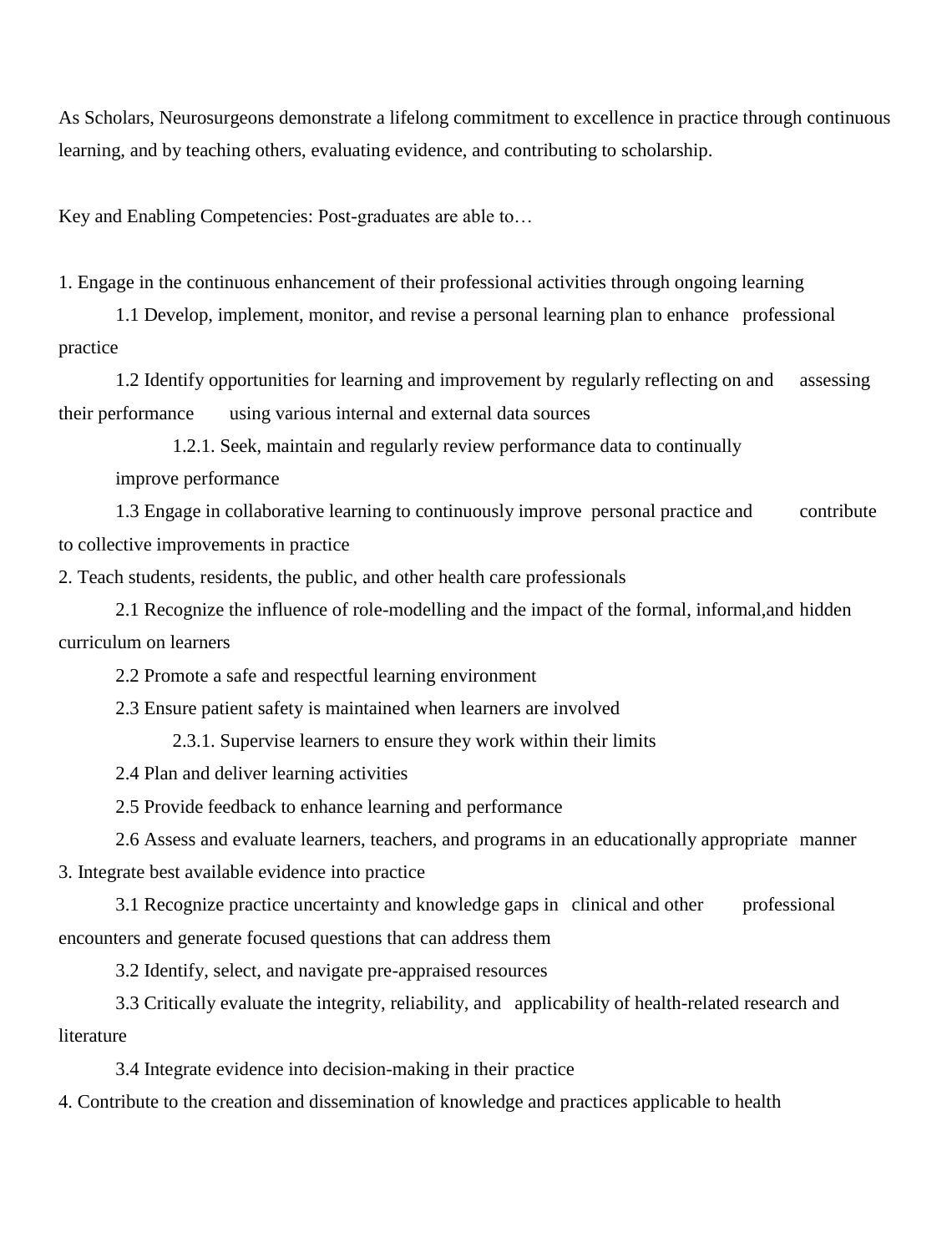4.1 Demonstrate an understanding of the scientific principles of research and scholarly inquiry and the role of research evidence in health care

4.2 Identify ethical principles for research and incorporate them into obtaining informed consent, considering potential harms and benefits, and considering vulnerable populations

4.3 Contribute to the work of a research program

4.4 Pose questions amenable to scholarly investigation and select appropriate methods to address them

4.4.1. Conduct scholarly work

4.5 Summarize and communicate to professional and lay audiences, including patients and their families, the findings of relevant research and scholarly inquiry

#### **Neurosurgeon as a Professional**

#### Definition:

As Professionals, Neurosurgeons are committed to the health and well-being of individual patients and society through ethical practice, high personal standards of behaviour, accountability to the profession and society, physician-led regulation, and maintenance of personal health.

Key and Enabling Competencies: Post-graduates are able to…

1. Demonstrate a commitment to patients by applying best practices and adhering to high ethical standards

1.1 Exhibit appropriate professional behaviours and relationships in all aspects of practice, demonstrating honesty, integrity, humility, commitment, compassion, respect, altruism, respect for diversity, and maintenance of confidentiality

1.2 Demonstrate a commitment to excellence in all aspects of practice

1.2.1. Maintain a log of procedures and their outcomes, for the purposes of continually improving performance

1.2.2. Identify and respect limits in their expertise

1.3 Recognize and respond to ethical issues encountered in practice

1.4 Recognize and manage conflicts of interest.

1.5 Exhibit professional behaviours in the use of technology-enabled communication

1.5.1. Respect boundaries and patient privacy

2. Demonstrate a commitment to society by recognizing and responding to societal expectations in health care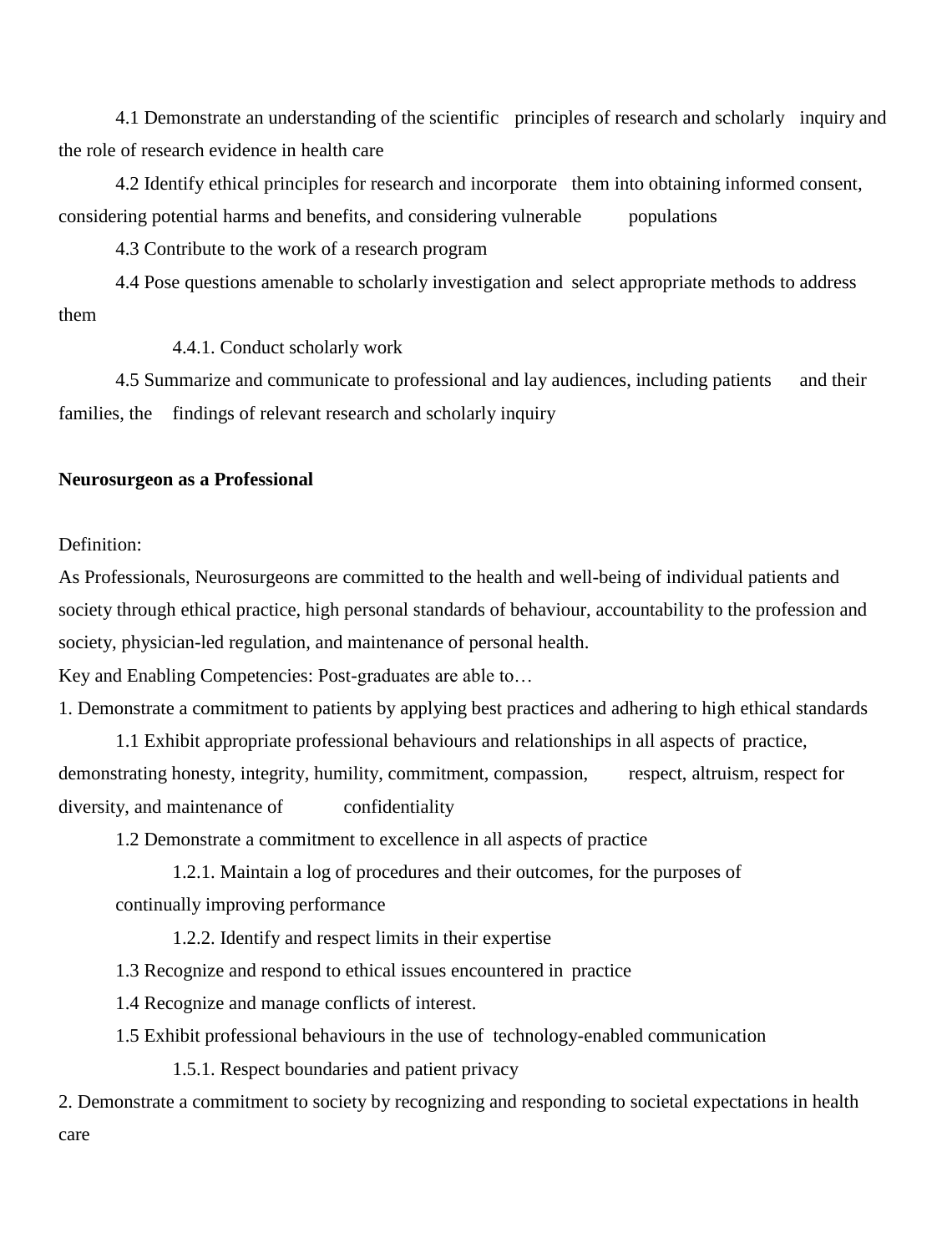2.1 Demonstrate accountability to patients, society, and the profession by responding to societal expectations of physicians

2.2 Demonstrate a commitment to patient safety and quality improvement

3. Demonstrate a commitment to the profession by adhering to standards and participating in physician-led regulation

3.1 Fulfil and adhere to the professional and ethical codes, standards of practice, and laws governing practice

3.1.1. Apply professional standards for the determination of neurologically determined death

3.1.2. Apply professional standards and laws governing capacity and competence for medical decision making

3.1.3. Apply the law as well as local policies and procedures relevant to substitute decision making, and document advance directives and goals of care

3.1.4. Contribute to public safety through adherence to requirements for mandatory reporting, such as driving restrictions, reportable infections and suspicious injuries

3.2 Recognize and respond to unprofessional and unethical behaviours in physicians and other colleagues in the health care professions

3.3 Participate in peer assessment and standard-setting

4. Demonstrate a commitment to physician health and well-being to foster optimal patient care

4.1 Exhibit self-awareness and manage influences on personal well-being and professional performance

4.1.1. Develop effective strategies to monitor fatigue and mitigate its effects on

clinical performance

4.1.2. Demonstrate knowledge of occupational hazards in neurosurgical practice and implement measures to minimize those risks

4.2 Manage personal and professional demands for a sustainable practice throughout the physician life cycle

4.3 Promote a culture that recognizes, supports, and responds effectively to colleagues in need

#### **MILESTONES**

#### **(Minimum Levels 2/3 to be achieved by the end of the program)**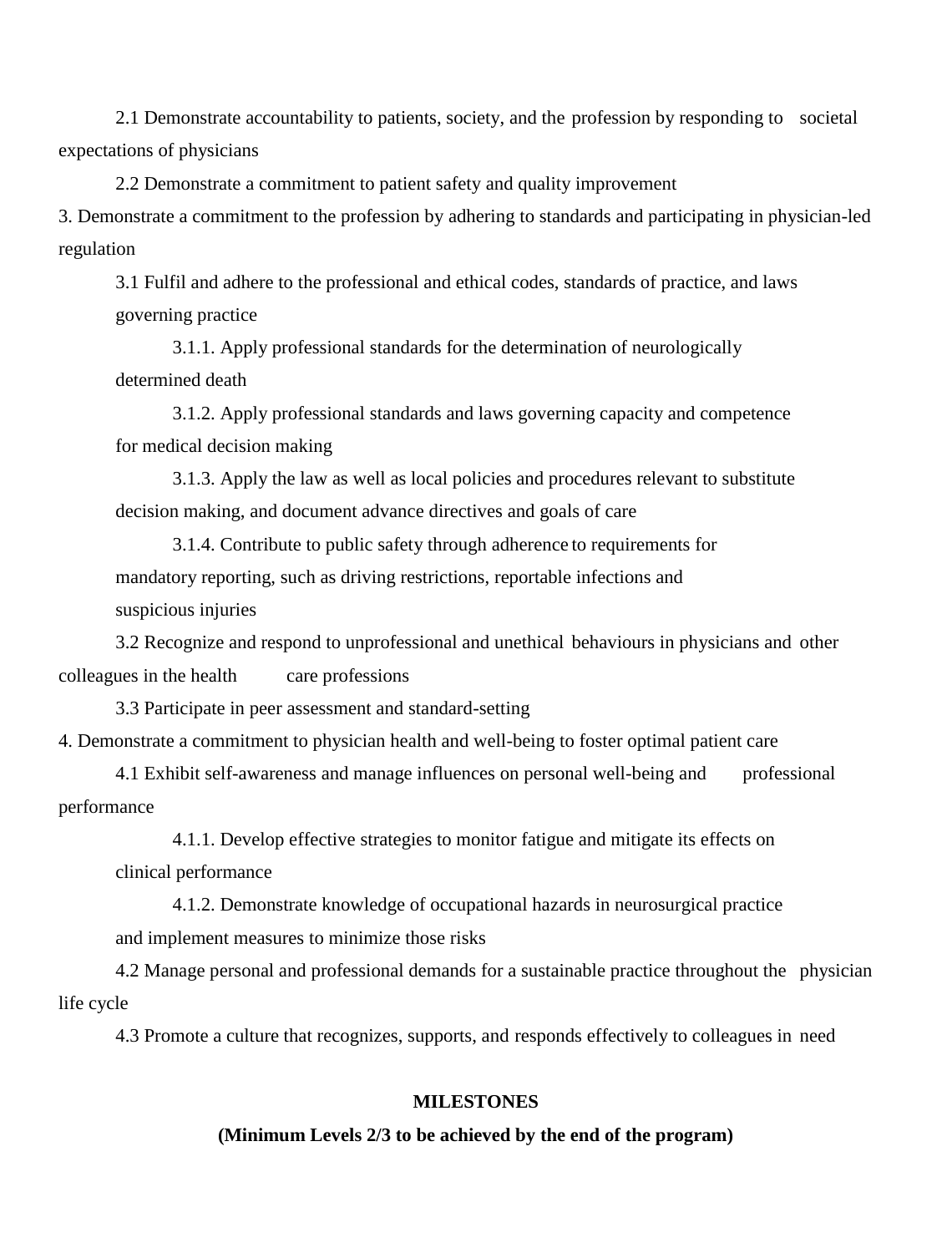| Patient Care 1: Brain Tumor |                    |                    |                    |                   |  |
|-----------------------------|--------------------|--------------------|--------------------|-------------------|--|
| Level 1                     | Level 2            | Level 3            | Level 4            | Level 5           |  |
| Performs a                  | Explains the       | Formulates a       | Adapts standard    | Leads discussion  |  |
| history and                 | risks and benefits | diagnostic and     | treatment plans    | at an             |  |
| physical                    | of craniotomy for  | treatment plan     | and techniques to  | interdisciplinary |  |
| examination in              | brain tumor        | for a patient with | special            | tumor board       |  |
| patients with a             |                    | a brain or spinal  | circumstances      |                   |  |
| brain tumor                 |                    | cord tumor         | (e.g., recurrence, |                   |  |
|                             |                    |                    | bone marrow        |                   |  |
|                             |                    |                    | suppression)       |                   |  |
|                             |                    |                    |                    |                   |  |
|                             | Assists with       | Performs routine   | Performs           | Performs          |  |
| Places an                   | routine            | craniotomy for     | complex            | advanced          |  |
| external                    | craniotomy for     | brain tumor;       | craniotomy for     | craniotomy for    |  |
| ventricular drain;          | brain tumor        | assists with       | brain tumor;       | brain tumor       |  |
| assists with set-           |                    | complex            | assists with       |                   |  |
| up, opening, and            |                    | craniotomy for     | advanced           |                   |  |
| closing for brain           |                    | brain tumor        | craniotomy for     |                   |  |
| tumor                       |                    |                    | brain tumor        |                   |  |
| craniotomies                | Recognizes and     | Manages routine    |                    | Utilizes patient  |  |
|                             | initiates work-up  | complications      | Manages            | outcome data for  |  |
| Provides routine            | of routine         | and recognizes     | complex            | quality           |  |
| perioperative               | complications      | complex            | complications      | improvement or    |  |
| care for brain              | (e.g., air)        | complications      |                    | the development   |  |
| tumor patients              | embolism, CSF      | (e.g., refractory  |                    | of adjunctive     |  |
|                             | fistula,           | cerebral edema,    |                    | therapy protocols |  |
|                             | hematoma)          | major vascular     |                    |                   |  |
|                             |                    | injury)            |                    |                   |  |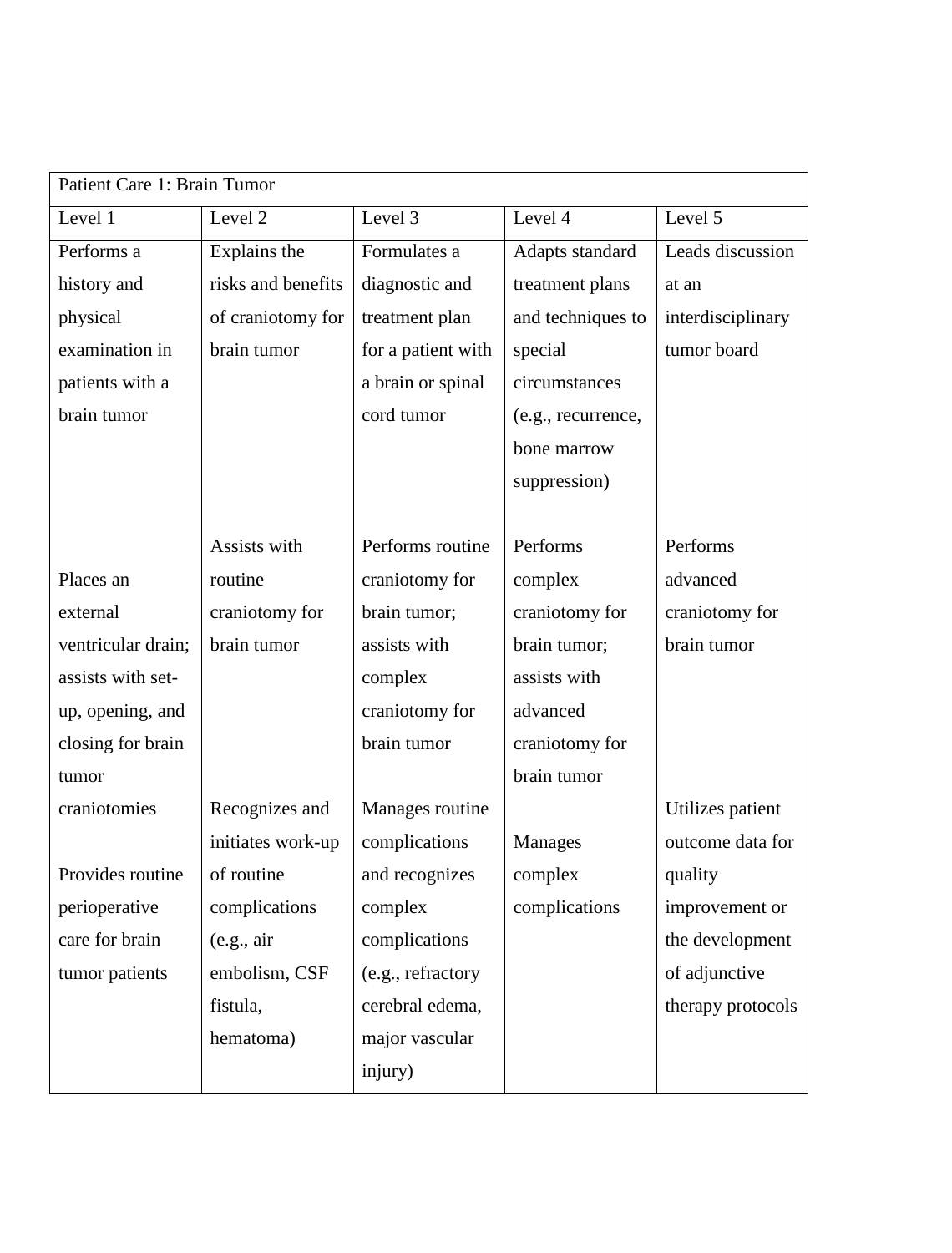| Patient Care 2: Surgical Treatment of Epilepsy and Movement Disorders |                    |                    |                    |                      |
|-----------------------------------------------------------------------|--------------------|--------------------|--------------------|----------------------|
| Level 1                                                               | Level 2            | Level 3            | Level 4            | Level 5              |
| Performs a                                                            | Explains the       | Formulates a       | Adapts standard    | Leads discussion at  |
| history and                                                           | risks and benefits | diagnostic and     | treatment plans    | an interdisciplinary |
| physical                                                              | of functional      | treatment plan     | and techniques to  | epilepsy center      |
| examination in                                                        | neurosurgical      | for a patient with | special            | patient management   |
| patients with                                                         | procedures         | epilepsy or a      | circumstances      | conference           |
| epilepsy or                                                           |                    | movement           | (e.g., Parkinson's |                      |
| movement                                                              |                    | disorder           | plus, multifocal   |                      |
| disorders                                                             |                    |                    | epilepsy)          |                      |
|                                                                       |                    |                    |                    | Performs advanced    |
|                                                                       | Assists with       | Performs routine   | Performs           | functional           |
| Performs                                                              | routine            | functional         | complex            | neurosurgical        |
| stereotactic                                                          | functional         | neurosurgical      | functional         | procedures,          |
| frame placement                                                       | neurosurgical      | procedures;        | neurosurgical      | including            |
| or frameless                                                          | procedures         | assists with       | procedures;        | interpretation of    |
| navigation                                                            |                    | complex            | assists with       | electrophysiological |
| registration;                                                         |                    | functional         | advanced           | data                 |
| assists with set-                                                     |                    | neurosurgical      | functional         |                      |
| up, opening, and                                                      |                    | procedure          | neurosurgical      |                      |
| closing for                                                           |                    |                    | procedures         |                      |
| functional                                                            |                    |                    |                    |                      |
| neurosurgical                                                         |                    |                    |                    |                      |
| procedures                                                            |                    |                    |                    | Utilizes patient     |
|                                                                       |                    | Manages routine    |                    | outcome data for     |
| Provides routine                                                      | Recognizes and     | complications      | <b>Manages</b>     | quality              |
| perioperative                                                         | initiates work-up  | and recognizes     | complex            | improvement;         |
| care for                                                              | of routine         | complex            | complications      | designs care         |
| movement                                                              | complications      | complications      |                    | pathways for         |
| disorder and                                                          | (e.g., seizures,   | (e.g., status      |                    | epilepsy or          |
| epilepsy patients                                                     | device infection)  | epilepticus,       |                    | movement disorder    |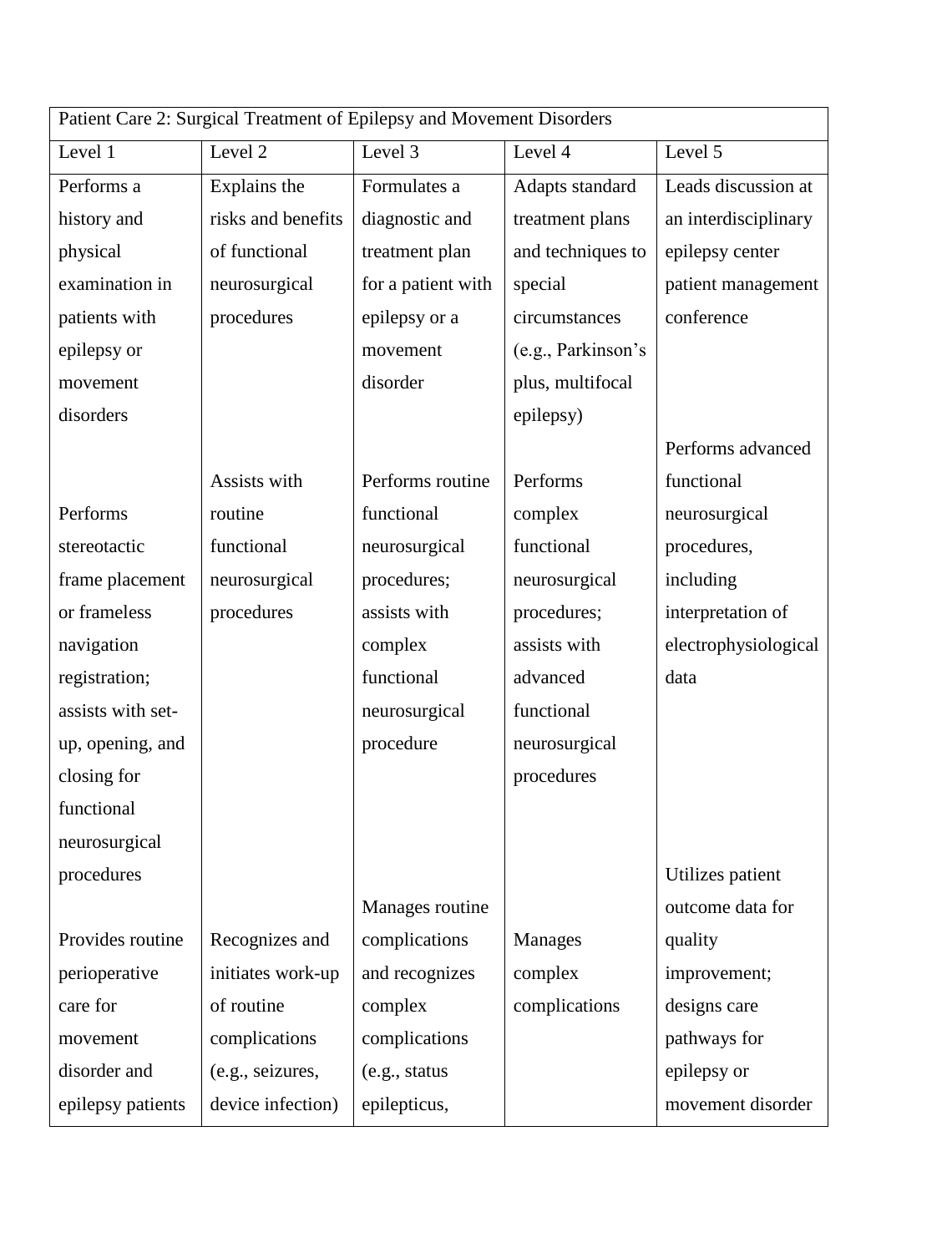|  |  | $-$ |  | . |
|--|--|-----|--|---|
|--|--|-----|--|---|

| Patient Care 3: Pain and Peripheral Nerve Disorders |                    |                   |                   |                    |  |
|-----------------------------------------------------|--------------------|-------------------|-------------------|--------------------|--|
| Level 1                                             | Level 2            | Level 3           | Level 4           | Level 5            |  |
| Performs a                                          | Explains the       | Formulates a      | Adapts standard   | Leads discussion   |  |
| history and                                         | risks and benefits | diagnostic and    | treatment plans   | at an              |  |
| physical                                            | of chronic pain    | treatment plan    | and techniques to | interdisciplinary  |  |
| examination in                                      | and peripheral     | for patients with | special           | case conference    |  |
| patients with                                       | nerve procedures   | chronic pain or   | circumstances     | or specialty       |  |
| chronic pain or a                                   |                    | peripheral nerve  | (e.g., cancer     | clinic for chronic |  |
| peripheral nerve                                    |                    | disorders         | pain,             | pain or            |  |
| disorder                                            |                    |                   | deafferentation   | peripheral nerve   |  |
|                                                     |                    |                   | pain)             | disorder patients  |  |
|                                                     |                    |                   |                   |                    |  |
|                                                     | Assists with       | Performs routine  |                   |                    |  |
| Interrogates and                                    | routine chronic    | chronic pain and  | Performs          | Performs           |  |
| programs                                            | pain and           | peripheral nerve  | complex chronic   | advanced chronic   |  |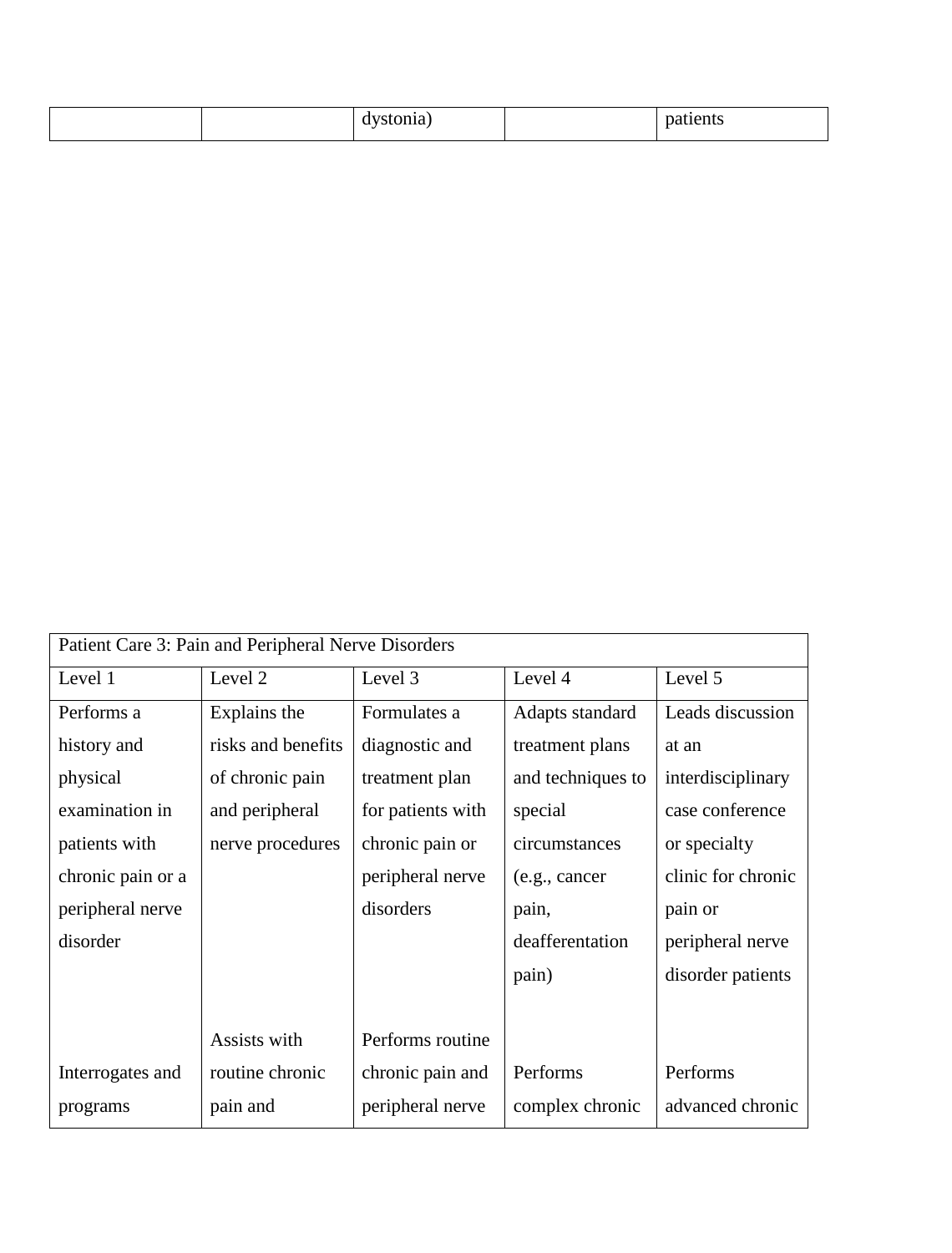| implanted         | peripheral nerve  | procedures;        | pain and         | pain and          |
|-------------------|-------------------|--------------------|------------------|-------------------|
| devices; assists  | procedures        | assists with       | peripheral nerve | peripheral nerve  |
| with setup,       |                   | complex chronic    | procedures;      | procedures        |
| opening, and      |                   | pain and           | assists with     |                   |
| closing for       |                   | peripheral nerve   | advanced chronic |                   |
| chronic pain and  |                   | procedures         | pain and         |                   |
| peripheral nerve  |                   |                    | peripheral nerve |                   |
| procedures        | Recognizes and    |                    | procedures       |                   |
|                   | initiates work-up | Manages routine    |                  | Utilizes patient  |
| Provides routine  | of routine        | complications      |                  | outcome data for  |
| perioperative     | complications     | and recognizes     | <b>Manages</b>   | quality           |
| care for chronic  | (e.g., implanted  | complex            | complex          | improvement;      |
| pain or           | device failure or | complications      | complications    | designs care      |
| peripheral nerve  | infection)        | (e.g., intrathecal |                  | pathways for      |
| disorder patients |                   | drug overdose or   |                  | chronic pain or   |
|                   |                   | withdrawal)        |                  | peripheral nerve  |
|                   |                   |                    |                  | disorder patients |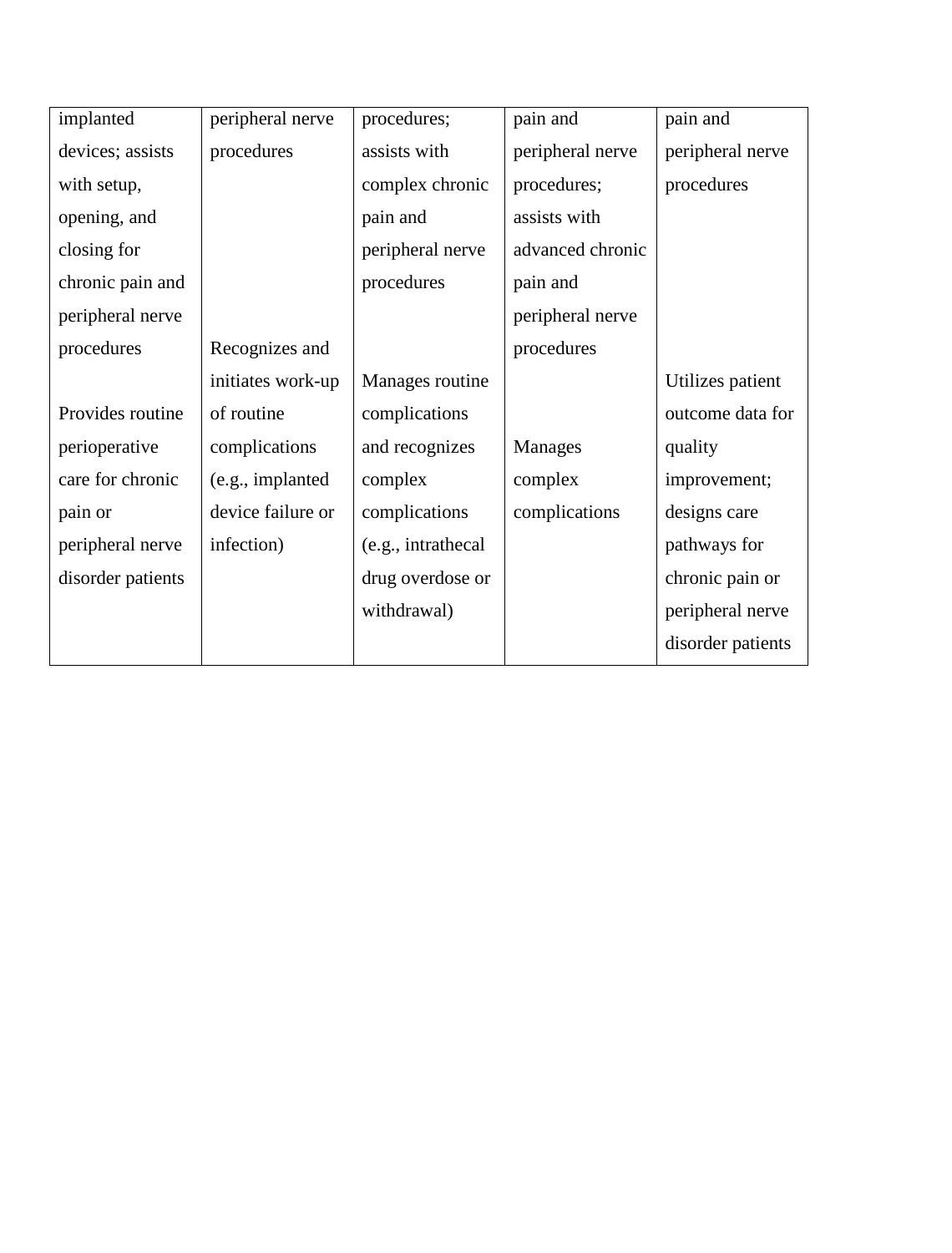|                    | Patient Care 4: Spinal Neurological Surgery |                      |                   |                   |  |  |
|--------------------|---------------------------------------------|----------------------|-------------------|-------------------|--|--|
| Level 1            | Level 2                                     | Level 3              | Level 4           | Level 5           |  |  |
| Performs a         | Explains the                                | Formulates a         | Adapts standard   | Leads discussion  |  |  |
| history and        | risks and benefits                          | diagnostic and       | treatment plans   | at an             |  |  |
| physical           | of spinal surgery                           | treatment plan for a | and techniques to | interdisciplinary |  |  |
| examination in     |                                             | patient with         | special           | spine case        |  |  |
| patients with      |                                             | degenerative,        | circumstances     | conference or     |  |  |
| degenerative,      |                                             | traumatic, or        | (e.g., spinal     | specialty clinic  |  |  |
| traumatic, or      |                                             | neoplastic spinal    | deformity,        |                   |  |  |
| neoplastic spinal  |                                             | disorders            | postirradiated    |                   |  |  |
| disorders          |                                             |                      | spine, or         |                   |  |  |
|                    |                                             |                      | infection)        |                   |  |  |
|                    |                                             |                      |                   |                   |  |  |
|                    | Assists with                                | Performs routine     | Performs          | Performs          |  |  |
| Implements         | routine spinal                              | spinal surgery       | complex spinal    | advanced spinal   |  |  |
| spinal bracing or  | surgery                                     | procedures; assists  | surgery           | surgery and       |  |  |
| traction; assists  | procedures                                  | with complex         | procedures;       | reconstructive    |  |  |
| with set-up,       |                                             | spinal surgery       | assists with      | procedures        |  |  |
| opening, and       |                                             | procedures           | advanced spinal   |                   |  |  |
| closing for spinal |                                             |                      | surgery and       |                   |  |  |
| surgery            |                                             |                      | reconstructive    |                   |  |  |
| procedures         |                                             |                      | procedures        |                   |  |  |
|                    |                                             |                      |                   |                   |  |  |
|                    | Recognizes and                              |                      |                   | Utilizes patient  |  |  |
| Provides routine   | initiates work-up                           | Manages routine      | <b>Manages</b>    | outcome and       |  |  |
| perioperative      | of routine                                  | complications and    | complex           | registry data for |  |  |
| care for spinal    | complications                               | recognizes           | complications     | quality           |  |  |
| surgery patients   | (e.g., pain,                                | complex              |                   | improvement and   |  |  |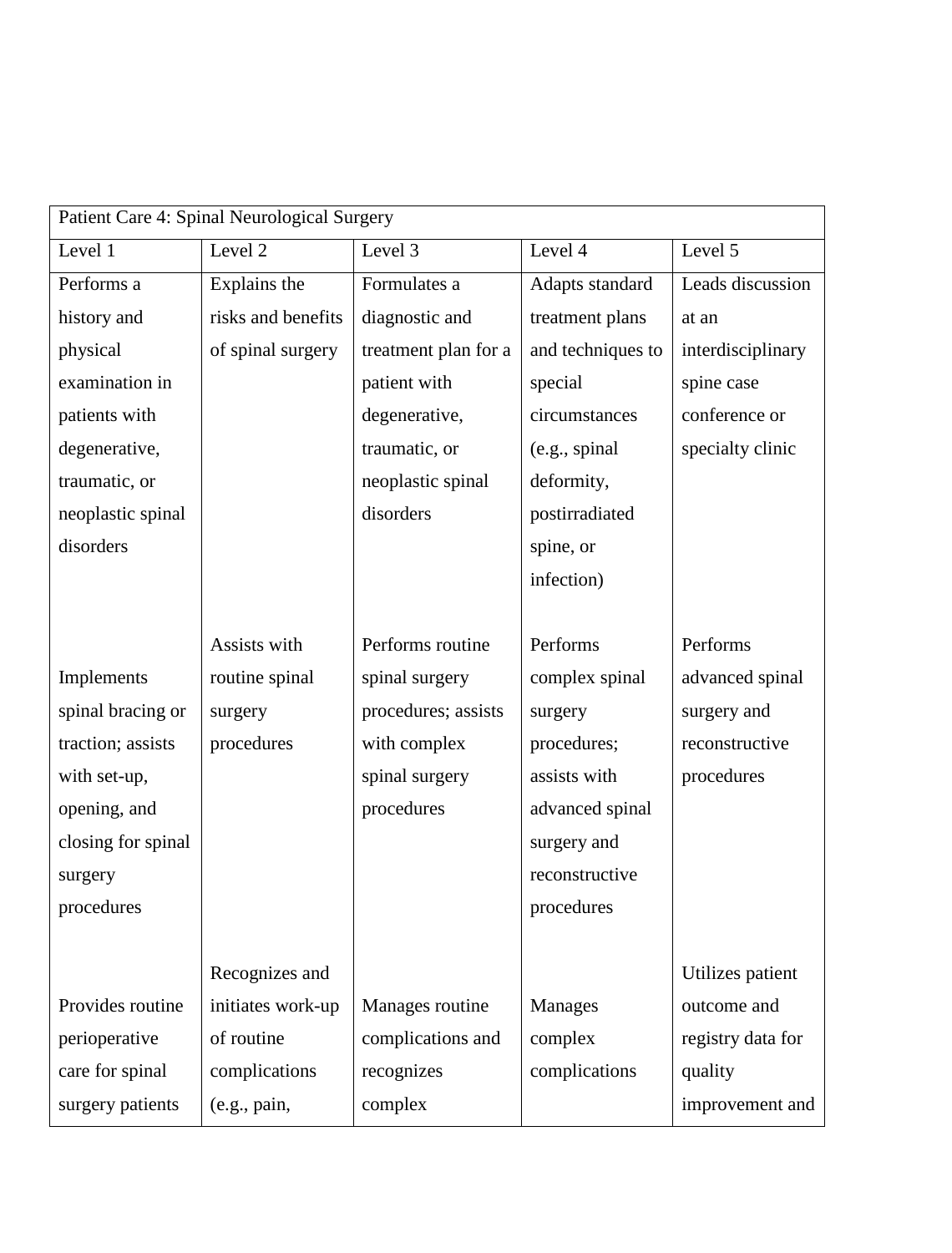| surgical site | complications (e.g., | treatment |
|---------------|----------------------|-----------|
| infection)    | myelopathy,          | selection |
|               | cerebrospinal fluid  |           |
|               | (CSF) leak,          |           |
|               | instrument           |           |
|               | failure/malposition) |           |

| Patient Care 5: Vascular Neurological Surgery |                    |                    |                   |                   |  |
|-----------------------------------------------|--------------------|--------------------|-------------------|-------------------|--|
| Level 1                                       | Level 2            | Level 3            | Level 4           | Level 5           |  |
| Performs a                                    | Explains the       | Formulates a       | Adapts standard   | Leads discussion  |  |
| history and                                   | risks and benefits | diagnostic and     | treatment plans   | at an             |  |
| physical                                      | of vascular        | treatment plan     | and techniques to | interdisciplinary |  |
| examination in                                | neurosurgical      | for a patient with | special           | vascular          |  |
| patients with                                 | and endovascular   | ischemic or        | circumstances     | neurosurgical     |  |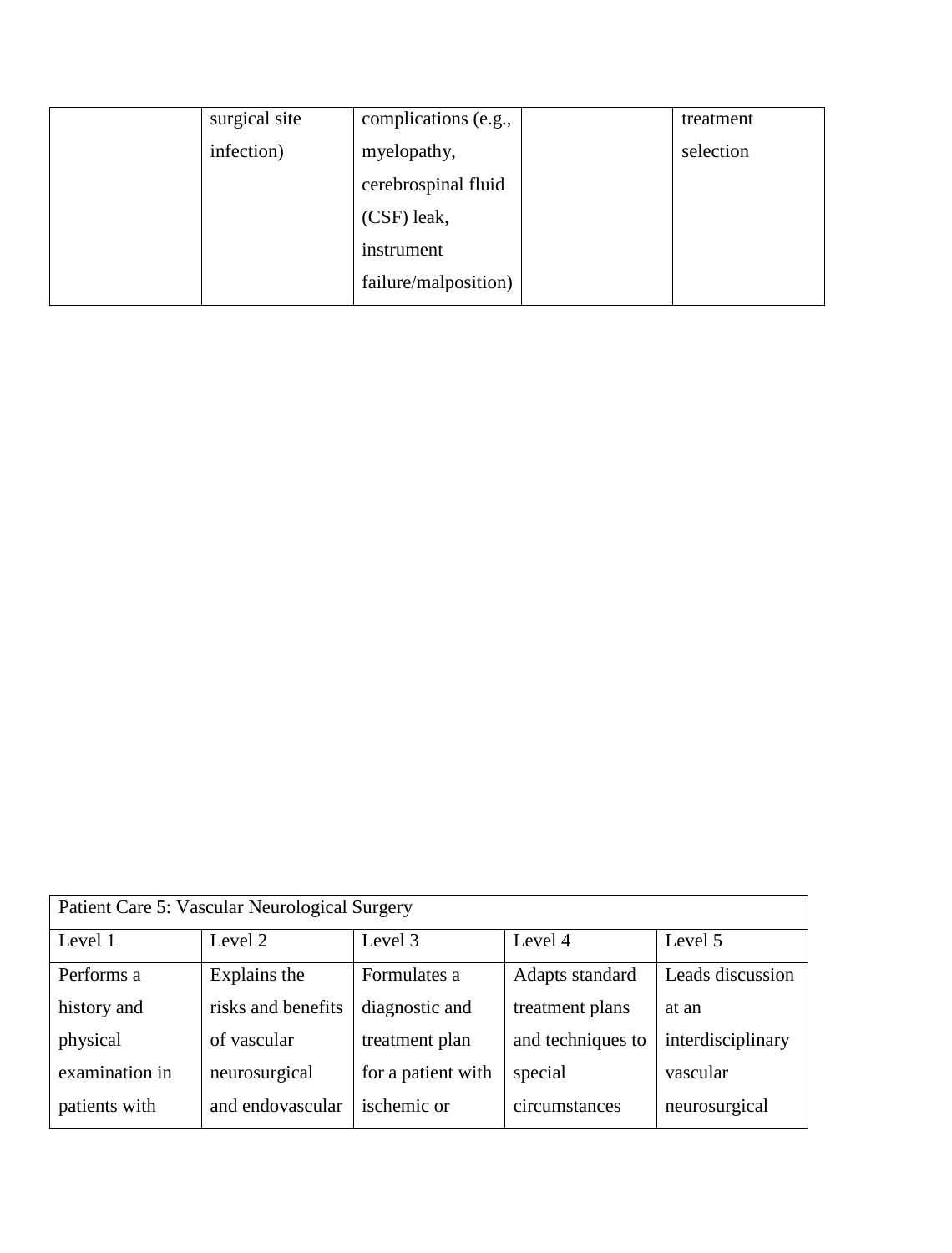| ischemic or       | procedures        | hemorrhagic      | (e.g., vasculitis, | and endovascular |
|-------------------|-------------------|------------------|--------------------|------------------|
| hemorrhagic       |                   | stroke or        | ischemic heart     | surgery case     |
| stroke or         |                   | vascular         | disease)           | conference or    |
| vascular          |                   | neurosurgical    |                    | specialty clinic |
| neurosurgical     |                   | disorders        |                    |                  |
| disorders         | Assists with      |                  | Performs           | Performs         |
|                   | routine vascular  | Performs routine | complex vascular   | advanced         |
| Manages and       | neurosurgical     | vascular         | neurosurgical      | vascular         |
| obtains CSF       | and endovascular  | neurosurgical    | and endovascular   | neurosurgical    |
| samples from      | procedures        | and endovascular | procedures;        | and endovascular |
| external          |                   | procedures;      | assists with       | procedures       |
| ventricular       |                   | assists with     | advanced           |                  |
| drains; assists   |                   | complex vascular | vascular           |                  |
| with setup,       |                   | neurosurgical    | neurosurgical      |                  |
| opening, and      |                   | and endovascular | and endovascular   |                  |
| closing for       |                   | procedures       | procedures         |                  |
| vascular          |                   |                  |                    |                  |
| neurosurgical     |                   |                  |                    |                  |
| and endovascular  |                   |                  |                    |                  |
| procedures        | Recognizes and    |                  |                    |                  |
|                   | initiates work-up | Manages routine  | Manages            | Utilizes patient |
|                   | of routine        | complications    | complex            | outcome data for |
| Provides routine  | complications     | and recognizes   | complications      | quality          |
| perioperative     | (e.g., seizure,   | complex          |                    | improvement;     |
| care for vascular | hydrocephalus)    | complications    |                    | designs care     |
| neurosurgical     |                   | (e.g., cerebral  |                    | pathways for     |
| and endovascular  |                   | vasospasm,       |                    | vascular         |
| patients          |                   | herniation       |                    | neurosurgical    |
|                   |                   | syndrome, intra- |                    | and endovascular |
|                   |                   | operative        |                    | patients         |
|                   |                   | aneurysm         |                    |                  |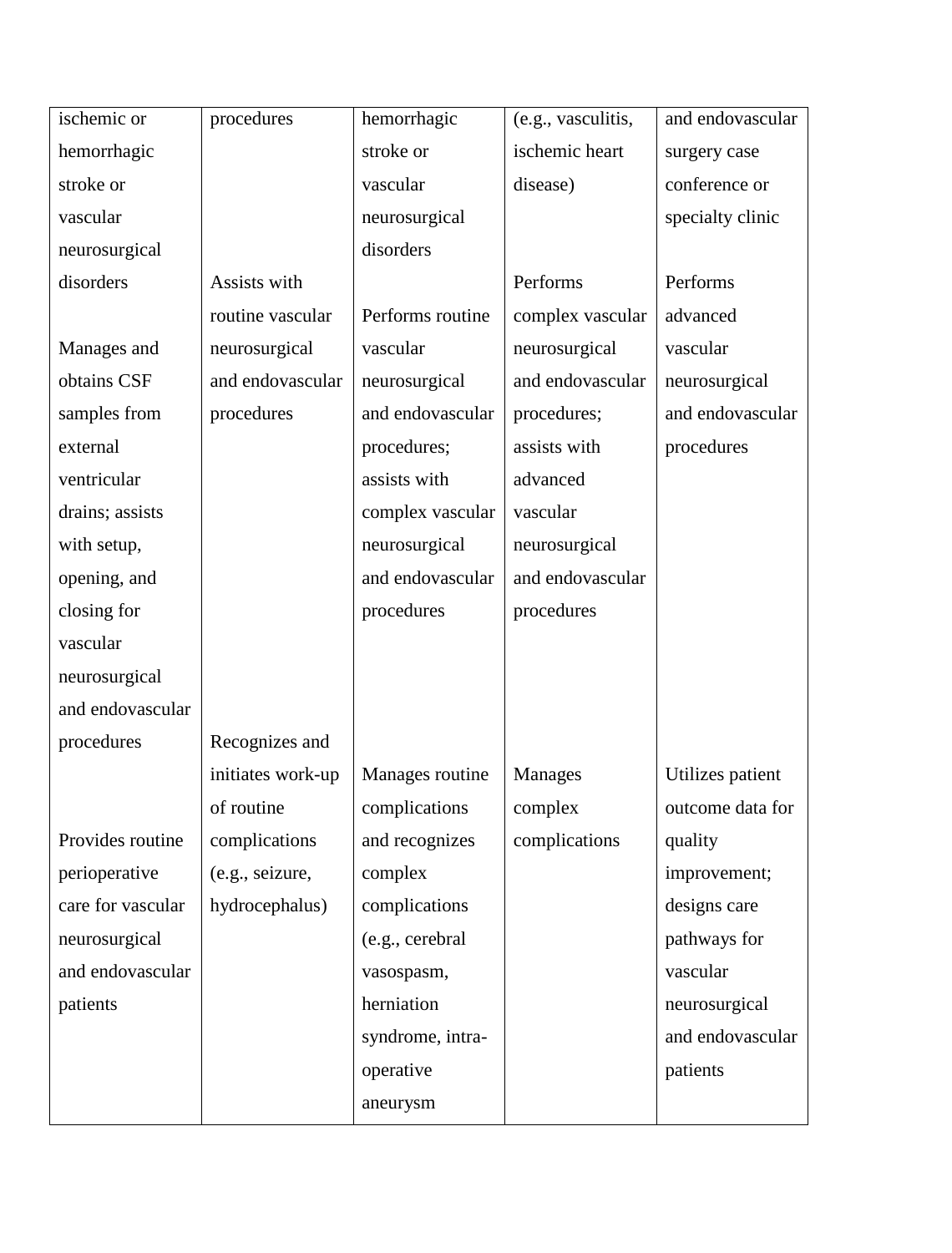| . . | ------ |
|-----|--------|
| - - | ruit   |

| Patient Care 6: Pediatric Neurological Surgery |                    |                  |                   |                   |  |
|------------------------------------------------|--------------------|------------------|-------------------|-------------------|--|
| Level 1                                        | Level 2            | Level 3          | Level 4           | Level 5           |  |
| Performs an age                                | Explains the       | Formulates a     | Adapts standard   | Leads discussion  |  |
| appropriate                                    | risks and benefits | diagnostic and   | treatment plans   | at an             |  |
| history and                                    | of pediatric       | treatment plan   | and techniques to | interdisciplinary |  |
| physical                                       | neurosurgical      | for a pediatric  | special           | pediatric case    |  |
| examination with                               | procedures;        | patient;         | circumstances     | conference or     |  |
| developmental                                  | adapts diagnoses   | determines       | (e.g., very young | specialty clinic; |  |
| assessment,                                    | to agerelated      | prognosis in     | children and      | counsels          |  |
| including for                                  | variations         | severe brain     | infants)          | expectant parents |  |
| non-accidental                                 |                    | injury and/or    |                   | regarding fetal   |  |
| trauma                                         |                    | diagnoses brain  |                   | anomalies         |  |
|                                                |                    | death in infants |                   |                   |  |
|                                                |                    | and children     |                   |                   |  |
|                                                | Assists with       |                  | Performs          | Performs          |  |
| Performs CSF                                   | routine pediatric  | Performs routine | complex           | advanced          |  |
| shunt tap and                                  | neurosurgical      | pediatric        | pediatric         | pediatric         |  |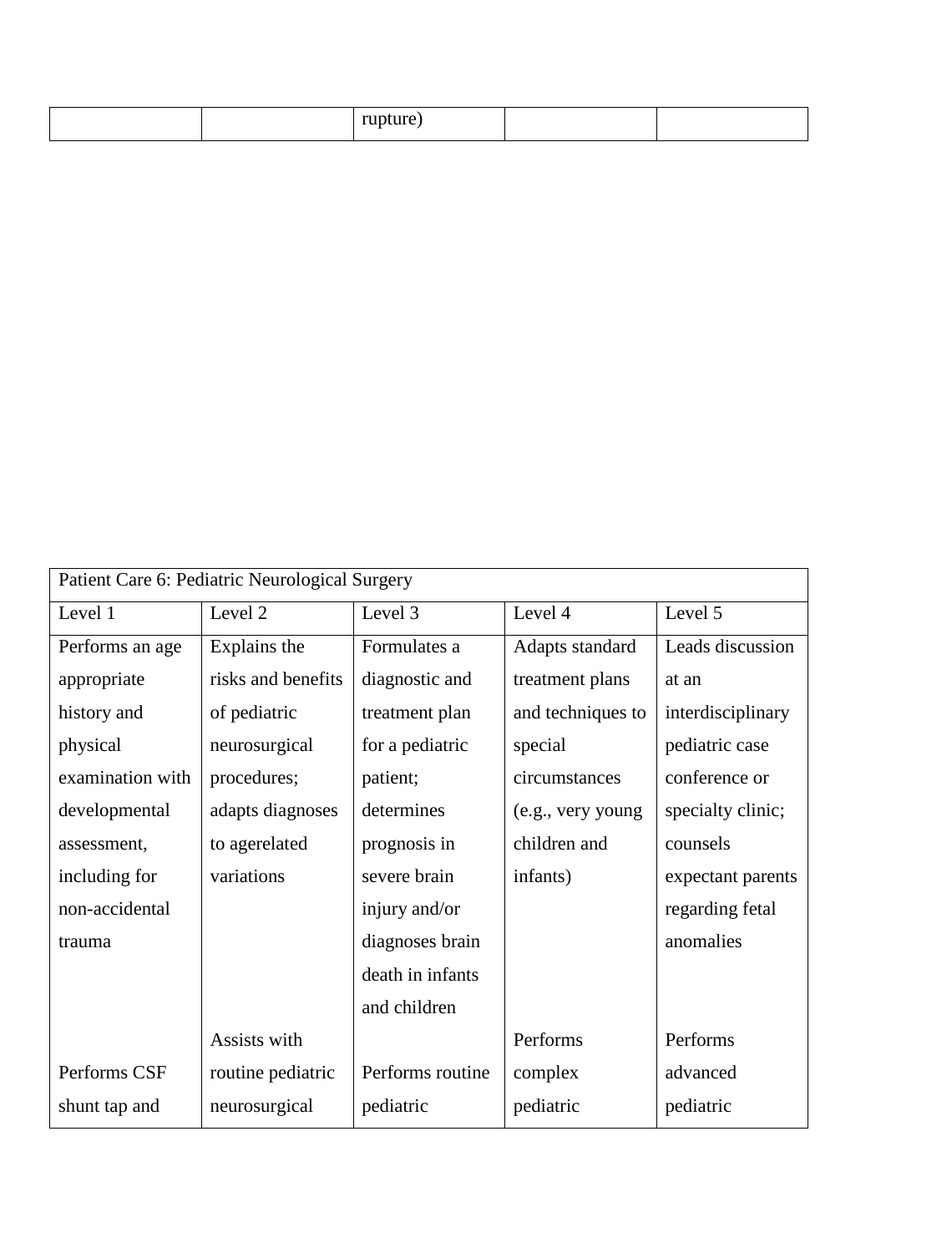| valve              | procedures        | neurosurgical    | neurosurgical  | neurosurgical    |
|--------------------|-------------------|------------------|----------------|------------------|
| programming;       |                   | procedures;      | procedures;    | procedures       |
| assists with set-  |                   | assists with     | assists with   |                  |
| up, opening, and   |                   | complex          | advanced       |                  |
| closing for        |                   | pediatric        | pediatric      |                  |
| pediatric          |                   | neurosurgical    | neurosurgical  |                  |
| neurosurgical      |                   | procedures       | procedures     |                  |
| procedures         |                   |                  |                |                  |
|                    | Recognizes and    |                  |                |                  |
| Provides routine   | initiates work-up |                  |                | Utilizes patient |
| perioperative      | of routine        | Manages routine  | <b>Manages</b> | outcome data for |
| care for pediatric | complications,    | complications    | complex        | quality          |
| neurosurgical      | including in pre- | and recognizes   | complications  | improvement;     |
| patients           | verbal children   | complex          |                | designs care     |
|                    | (e.g., CSF shunt  | complications    |                | pathways for     |
|                    | failure, seizure) | (e.g., hematoma, |                | pediatric        |
|                    |                   | CSF leak)        |                | neurosurgical    |
|                    |                   |                  |                | patients         |

| Patient Care 7: Traumatic Brain Injury (TBI) |                |                  |                 |                  |
|----------------------------------------------|----------------|------------------|-----------------|------------------|
| Level 1                                      | Level 2        | Level 3          | Level 4         | Level 5          |
| Performs a                                   | Explains risks | Selects patients | Adapts standard | Leads discussion |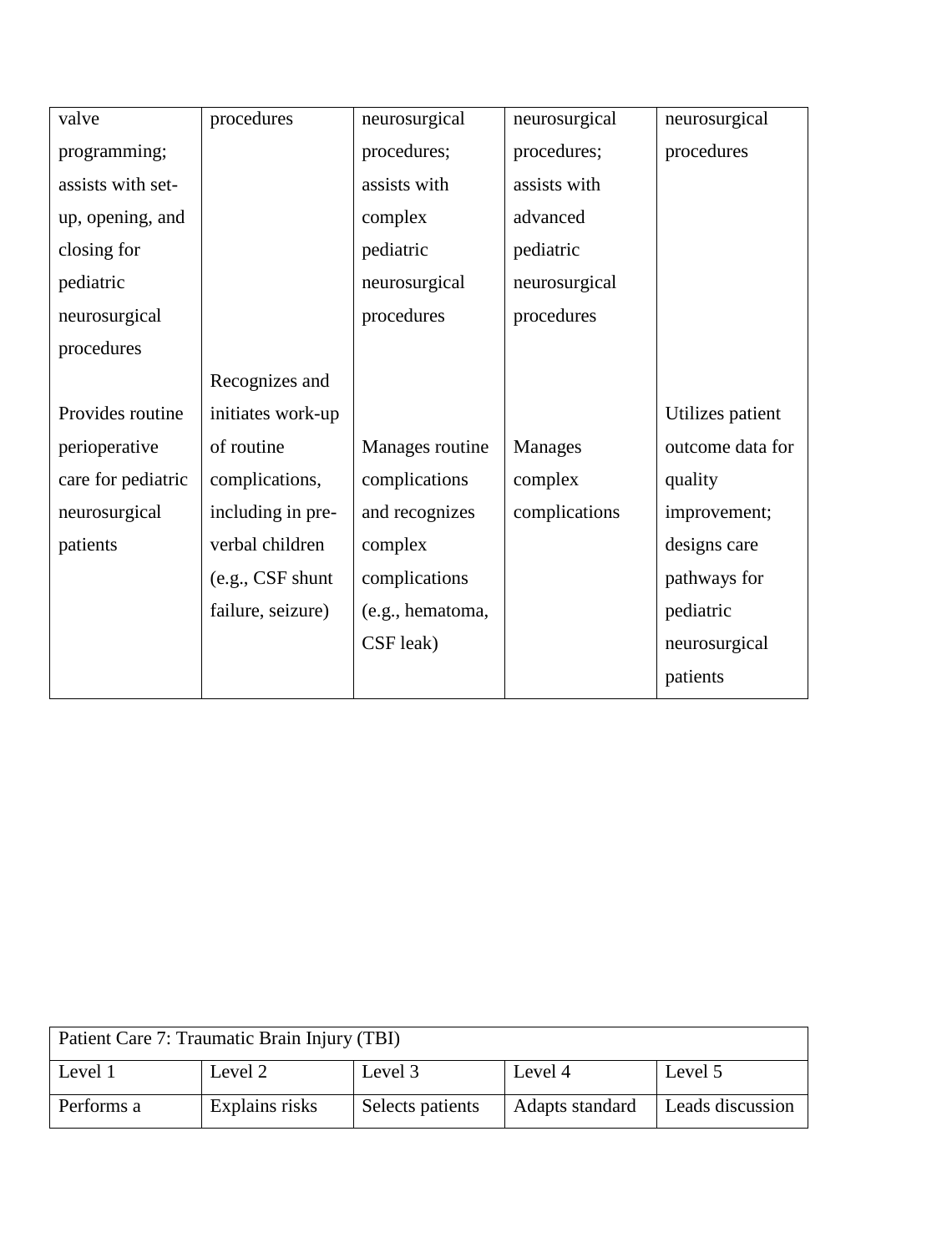| history and         | and benefits of   | for operative     | treatment plans   | at                |
|---------------------|-------------------|-------------------|-------------------|-------------------|
| physical            | trauma            | intervention;     | to special        | interdisciplinary |
| examination in      | neurosurgical     | prioritizes the   | circumstances     | trauma unit       |
| patients with       | procedures;       | management of     | (e.g., medical    | rounds and/or     |
| severe TBI and      | evaluates         | injuries in       | comorbidity,      | conference        |
| assigns a           | patients with     | patients with     | coagulopathy)     |                   |
| <b>Glasgow Coma</b> | multiple trauma   | multiple trauma   |                   |                   |
| Scale score         |                   |                   |                   |                   |
|                     |                   | Performs routine  | Performs          |                   |
|                     | Assists with      | procedures for    | complex           | Performs          |
| Places an           | routine           | patients with     | procedures for    | advanced          |
| intracranial        | procedures for    | TBI; assists with | patients with     | procedures for    |
| pressure (ICP)      | patients with TBI | complex           | TBI; assists with | patients with TBI |
| monitor; assists    |                   | procedures for    | advanced          |                   |
| with set-up,        |                   | patients with TBI | procedures for    |                   |
| opening, and        |                   |                   | patients with TBI |                   |
| closing for         |                   |                   |                   |                   |
| neurotrauma         |                   |                   |                   |                   |
| procedures          |                   | Manages routine   |                   |                   |
|                     | Recognizes and    | complications     | Manages           | Utilizes patient  |
| Provides routine    | initiates work-up | and recognizes    | complex           | outcome data for  |
| perioperative       | of routine        | complex           | complications     | quality           |
| care for patients   | complications     | complications     |                   | improvement;      |
| with TBI            | (e.g., sinus      | (e.g., cerebral   |                   | designs care      |
|                     | injury, air       | herniation        |                   | pathways for      |
|                     | embolus)          | syndrome,         |                   | neurotrauma       |
|                     |                   | persistent CSF    |                   | patients          |
|                     |                   | fistula)          |                   |                   |
|                     |                   |                   |                   |                   |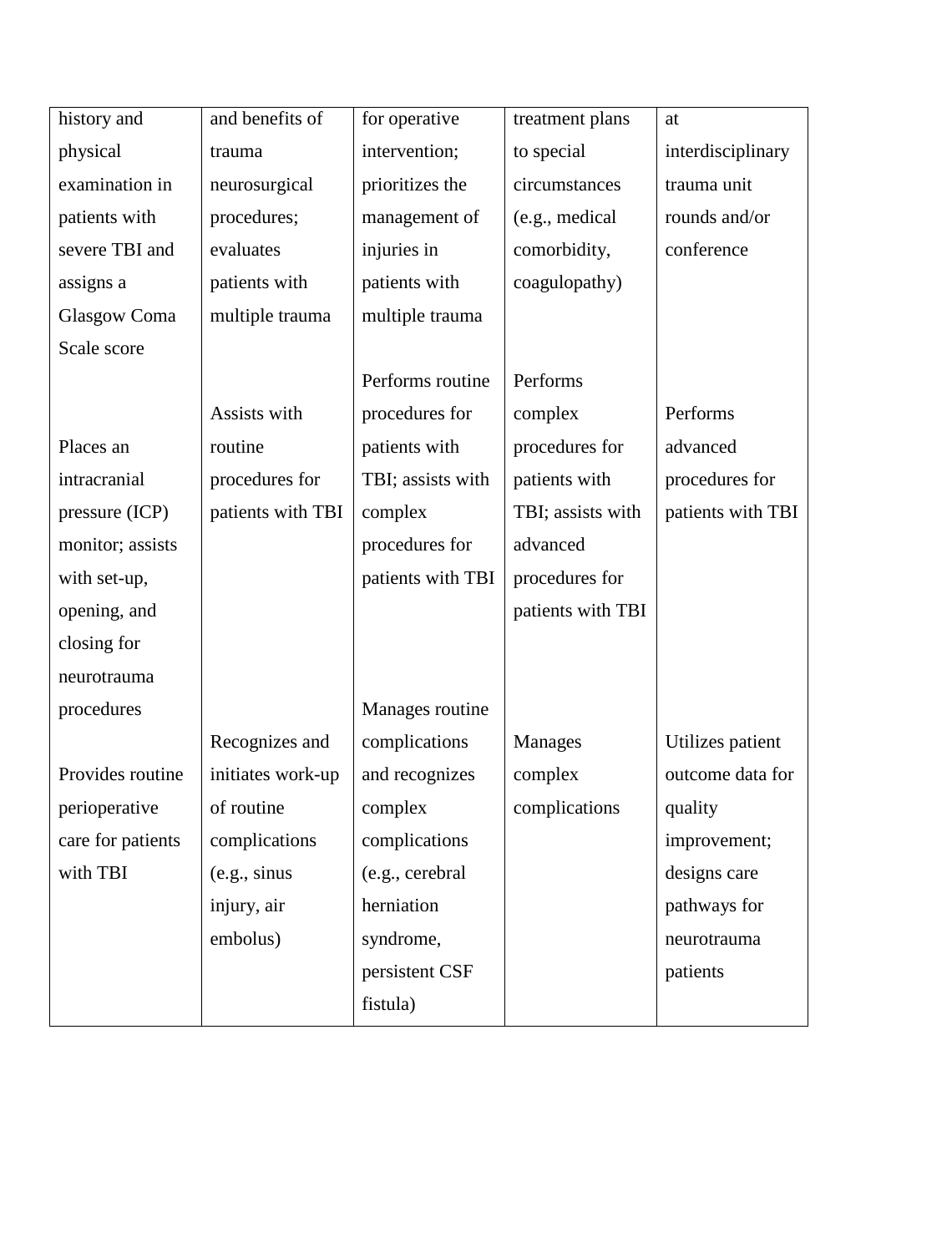| Patient Care 8: Critical Care |                |                   |                   |                    |
|-------------------------------|----------------|-------------------|-------------------|--------------------|
| Level 1                       | Level 2        | Level 3           | Level 4           | Level 5            |
| Performs a                    | <b>Manages</b> | <b>Manages</b>    | Diagnoses and     | Leads a            |
| history and                   | transient      | refractory        | initiates         | multidisciplinary  |
| physical                      | intracranial   | intracranial      | management of     | neurocritical care |
| examination in                | hypertension   | hypertension      | acute respiratory | team               |
| critically-ill                | (e.g.,         | (e.g., cerebral   | distress          |                    |
| patients                      | hyperosmolar   | perfusion         | syndrome          |                    |
|                               | agents, CSF    | pressure directed |                   |                    |
|                               | drainage)      | therapy,          |                   |                    |
|                               |                | advanced          |                   |                    |
|                               |                | monitoring,       |                   |                    |
|                               |                | decompressive     |                   |                    |
|                               |                | craniectomy)      |                   | Performs           |
| Inserts arterial              |                |                   | Performs          | advanced           |
| and central                   | Assists with   | Performs routine  | complex and       | neurocritical care |
| venous catheters              | routine        | and assists with  | assists with      | unit procedures;   |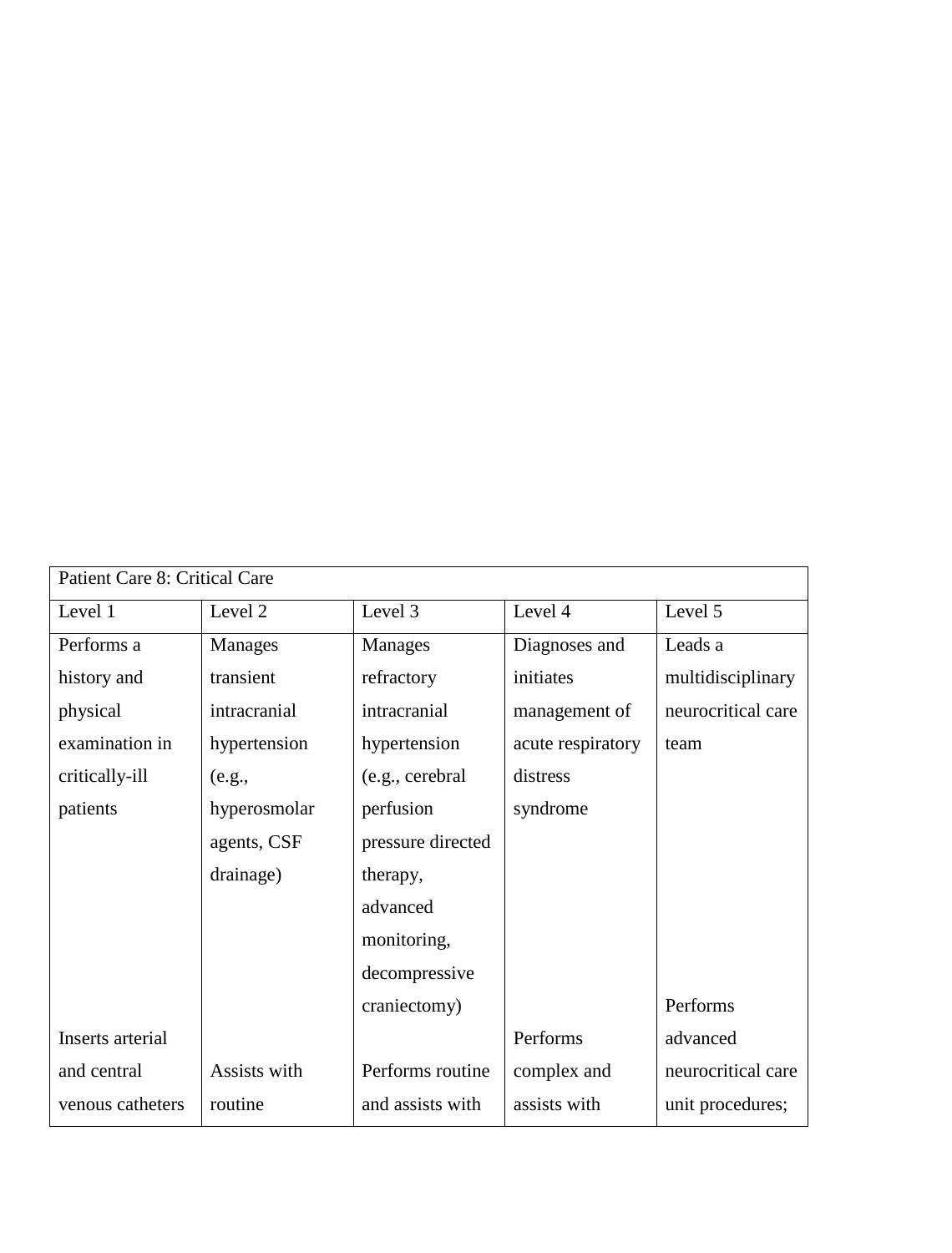|                    | neurocritical care | complex            | advanced           | performs        |
|--------------------|--------------------|--------------------|--------------------|-----------------|
|                    | unit procedures;   | neurocritical care | neurocritical care | bronchoscopy    |
|                    | manages airway     | unit procedures;   | unit procedures;   |                 |
|                    | and performs       | manages difficult  | manages or         |                 |
|                    | endotracheal       | and emergency      | initiates          |                 |
|                    | intubation         | airways            | management of      |                 |
|                    |                    |                    | surgical airways   | <b>Manages</b>  |
| <b>Manages</b>     |                    |                    |                    | complex         |
| neurocritical care | Recognizes and     | Manages routine    | Manages            | critically-ill  |
| unit admissions    | initiates work-up  | systemic           | metabolic and      | patients (e.g., |
| and discharges     | of routine         | complications      | nutritional        | septic shock,   |
|                    | systemic           | and prioritizes    | support for        | organ failure); |
|                    | complications      | simultaneous       | critically-ill     | designs care    |
|                    | (e.g., pneumonia,  | critical clinical  | patients           | pathways for    |
|                    | infection,         | events             |                    | critically-ill  |
|                    | pulmonary          |                    |                    | patients        |
|                    | embolus, cardiac   |                    |                    |                 |
|                    | dysrhythmia,       |                    |                    |                 |
|                    | myocardial         |                    |                    |                 |
|                    | infarction)        |                    |                    |                 |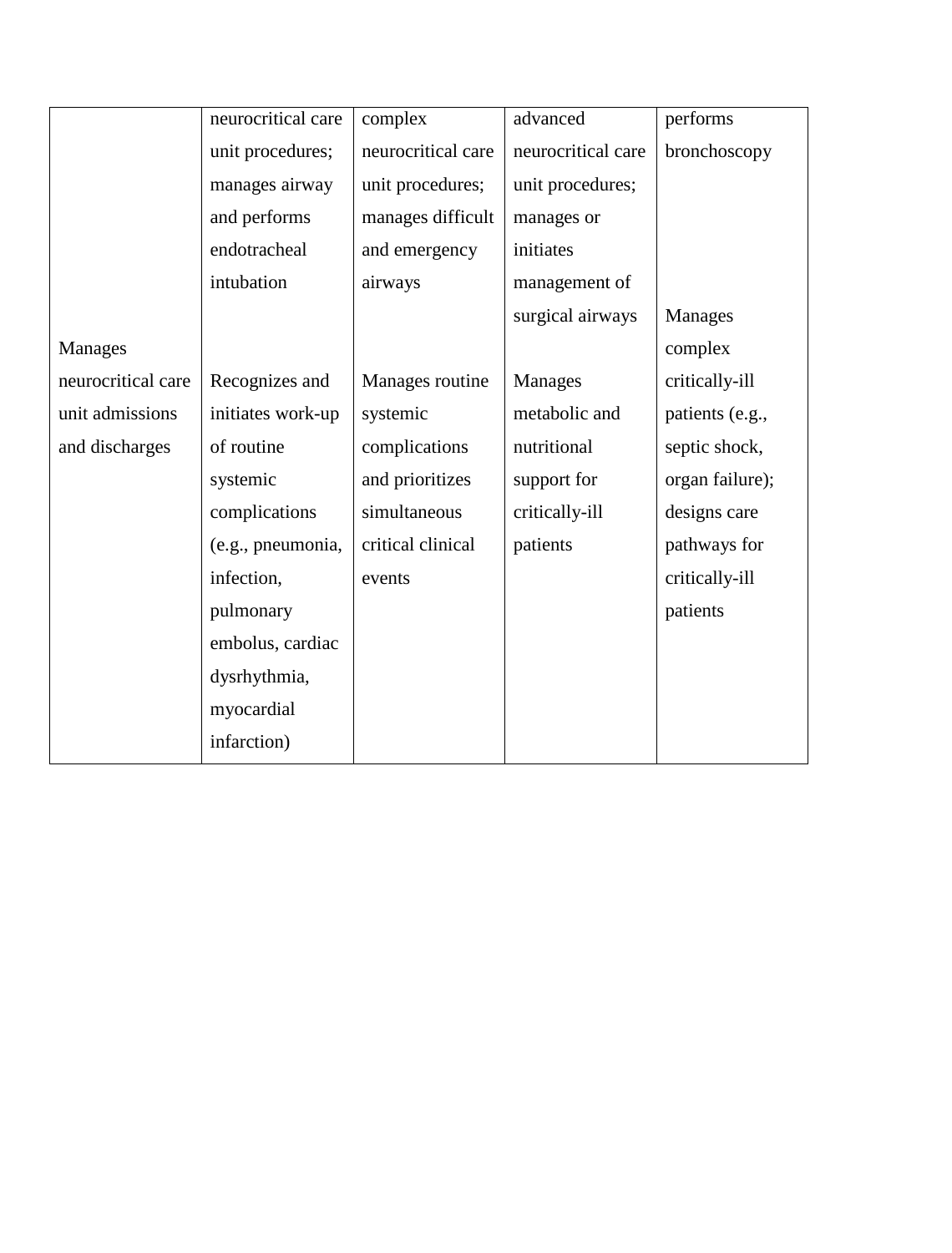| Medical Knowledge 1: Information Gathering and Interpretation |                    |                   |                 |                  |  |
|---------------------------------------------------------------|--------------------|-------------------|-----------------|------------------|--|
| Level 1                                                       | Level 2            | Level 3           | Level 4         | Level 5          |  |
| Correlates                                                    | Correlates         | Identifies        | Interprets      | Effectively      |  |
| normal                                                        | pathological       | anatomical and    | unusual         | teaches          |  |
| neuroanatomy                                                  | neuroanatomy       | temporal patterns | variations in   | anatomic-        |  |
| and physiology                                                | and physiology     | of disease        | patterns of     | pathological     |  |
| with function                                                 | with function      | occurrence        | disease         | correlation      |  |
|                                                               |                    |                   | occurrence      |                  |  |
|                                                               | Describes          | Prioritizes,      |                 |                  |  |
| Gathers,                                                      | indications for    | orders, and       | Prioritizes,    | Utilizes complex |  |
| interprets, and                                               | standard           | interprets        | orders, and     | diagnostic       |  |
| reports basic                                                 | diagnostic testing | diagnostic tests  | interprets      | approaches in    |  |
| diagnostic test                                               |                    | appropriate to    | complex         | novel situations |  |
| results (e.g.,                                                |                    | clinical urgency  | diagnostic      |                  |  |
| serology, chest                                               |                    | and complexity    | studies (e.g.,  |                  |  |
| radiograph, brain                                             |                    |                   | SPECT, cerebral |                  |  |
| and spine CT)                                                 |                    |                   | perfusion, MR   |                  |  |
|                                                               |                    |                   | tractography)   |                  |  |

| Medical Knowledge 2: Critical Thinking for Diagnosis and Therapy |                 |                 |                   |               |  |
|------------------------------------------------------------------|-----------------|-----------------|-------------------|---------------|--|
| Level 1                                                          | Level 2         | Level 3         | Level 4           | Level 5       |  |
| Lists a                                                          | Provides a      | Provides a      | Interprets        | Studies and   |  |
| differential                                                     | comprehensive   | focused         | anomalous         | reports       |  |
| diagnosis for                                                    | differential    | differential    | presentations and | challenging   |  |
| common clinical                                                  | diagnosis for a | diagnosis based | rare disorders    | diagnostic    |  |
| presentations                                                    | wide range of   | on individual   |                   | presentations |  |
|                                                                  | clinical        | patient         |                   |               |  |
|                                                                  | presentations   | presentation    |                   |               |  |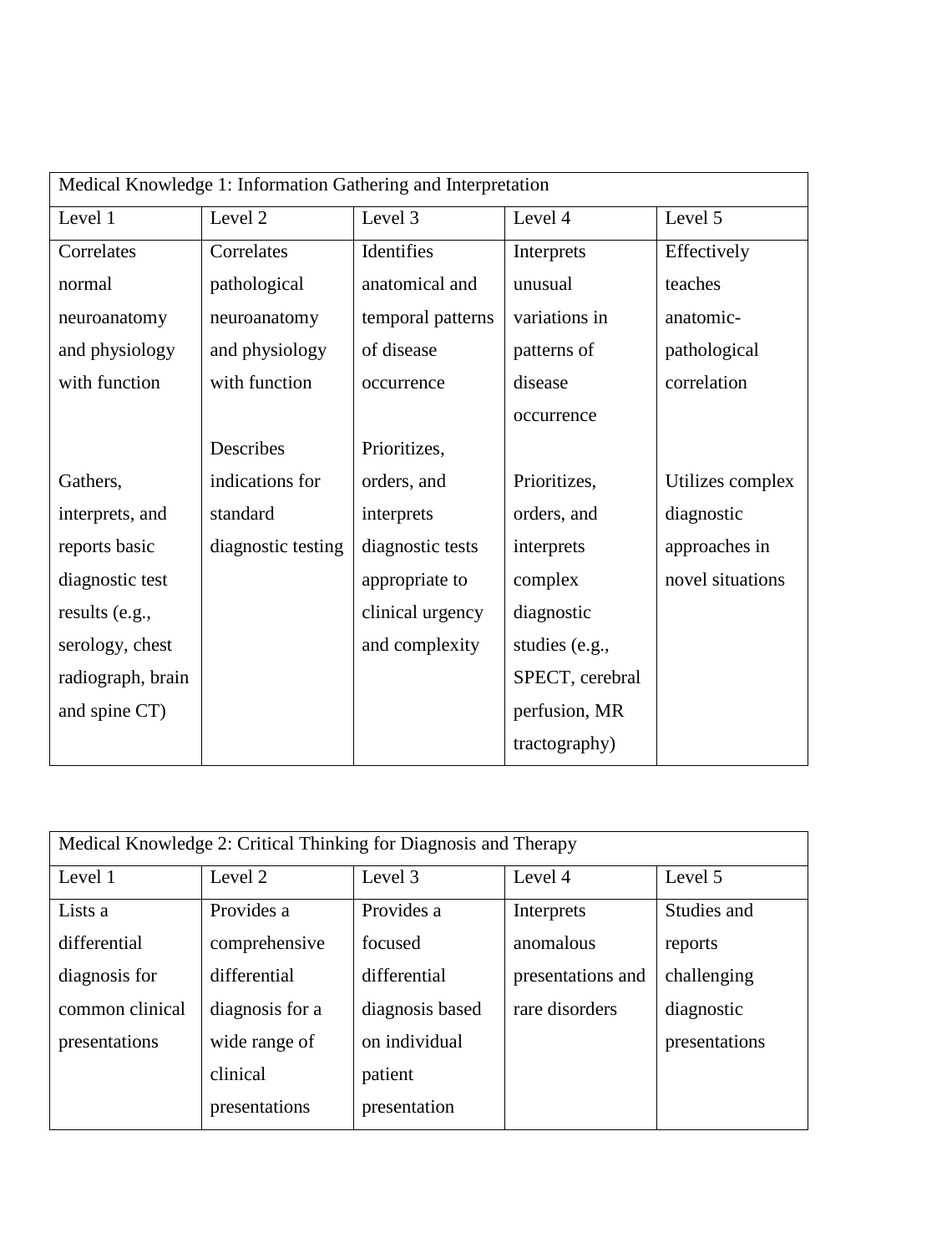|                   | Explains       |                    | Adapts        | Creates new or    |
|-------------------|----------------|--------------------|---------------|-------------------|
| Lists therapeutic | advantages and |                    | therapeutic   | modifies existing |
| options for       | drawbacks of   | Justifies optimal  | choice to     | therapeutic       |
| common clinical   | standard       | therapeutic        | anomalous or  | options           |
| presentations     | therapeutic    | option based on    | rare patient  |                   |
|                   | options        | individual patient | presentations |                   |
|                   |                | presentation       |               |                   |

| <b>Systems-Based Practice 1: Patient Safety</b> |                   |                    |                  |  |  |
|-------------------------------------------------|-------------------|--------------------|------------------|--|--|
| Level 2                                         | Level 3           | Level 4            | Level 5          |  |  |
| Recognizes and                                  | Discloses patient | Analyzes patient   | Actively engages |  |  |
| reports patient                                 | safety events;    | safety events and  | teams in process |  |  |
| safety events;                                  | supervises        | offers error       | and system       |  |  |
| performs safe                                   | handoffs and      | prevention         | modification to  |  |  |
| and effective                                   | transitions of    | strategies;        | prevent patient  |  |  |
| hand-offs and                                   | care              | advocates for      | safety events;   |  |  |
| transitions of                                  |                   | safe and effective | improves care    |  |  |
| care in complex                                 |                   | transitions of     | transition       |  |  |
|                                                 |                   |                    |                  |  |  |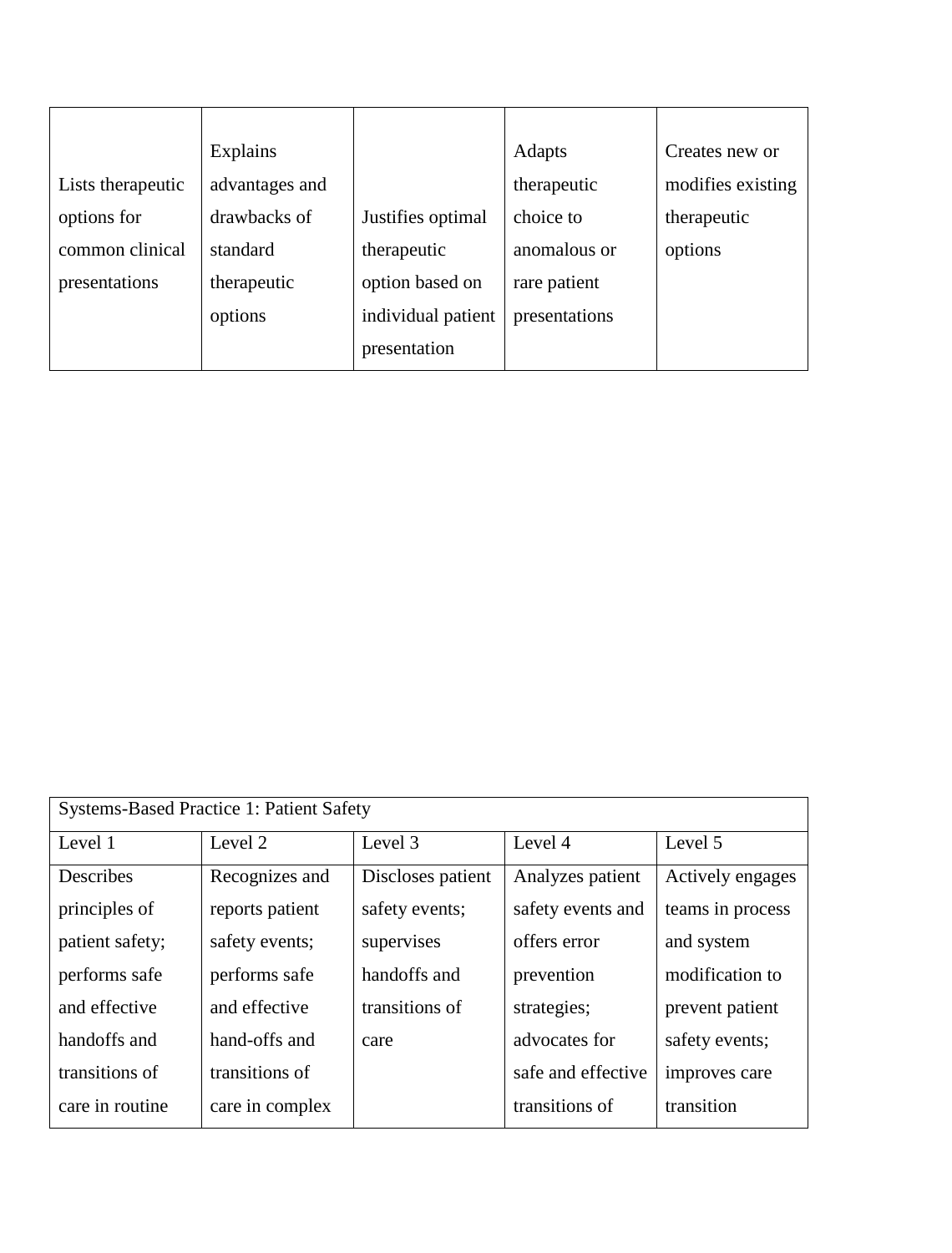|  | clinical situations   clinical situations | care within and | practices within  |
|--|-------------------------------------------|-----------------|-------------------|
|  |                                           | across health   | and across health |
|  |                                           | care systems    | care systems      |

| Systems-Based Practice 2: Quality Improvement |                    |                    |                    |                  |  |
|-----------------------------------------------|--------------------|--------------------|--------------------|------------------|--|
| Level 1                                       | Level 2            | Level 3            | Level 4            | Level 5          |  |
| Describes basic                               | Participates in    | Identifies quality | Advances           | Creates,         |  |
| quality                                       | local quality      | improvement        | multiple quality   | implements, and  |  |
| improvement                                   | improvement        | opportunities and  | improvement        | assesses quality |  |
| methods and                                   | initiatives (e.g., | assists in the     | initiatives        | improvement      |  |
| metrics                                       | surgical site      | development,       | through            | initiatives      |  |
|                                               | infection (SSI)    | implementation,    | participation in a |                  |  |
|                                               | reduction, care    | and analysis of a  | quality            |                  |  |
|                                               | pathway            | quality            | improvement        |                  |  |
|                                               | implementation)    | improvement        | working group or   |                  |  |
|                                               |                    | project            | committee          |                  |  |

| Systems-Based Practice 3: Health Care Systems Awareness |                    |                |                    |                   |  |
|---------------------------------------------------------|--------------------|----------------|--------------------|-------------------|--|
| Level 1                                                 | Level 2            | Level 3        | Level 4            | Level 5           |  |
| Describes                                               | Analyzes how       | <b>Seeks</b>   | Prepares for       | Collaborates with |  |
| principles of                                           | personal practice  | information    | transition to      | nursing and       |  |
| Indian health                                           | affects the health | about          | practice (e.g.     | administrative    |  |
| payment systems                                         | care system (e.g.  | neurosurgical  | information        | teams to promote  |  |
|                                                         | test ordering,     | career options | technology, risk   | high value,       |  |
|                                                         | length of stay,    | and identifies | management,        | quality care      |  |
|                                                         | readmissions)      | professional   | billing and        | within a health   |  |
|                                                         |                    | mentor(s)      | coding, financial, | care system       |  |
|                                                         |                    |                | personnel)         |                   |  |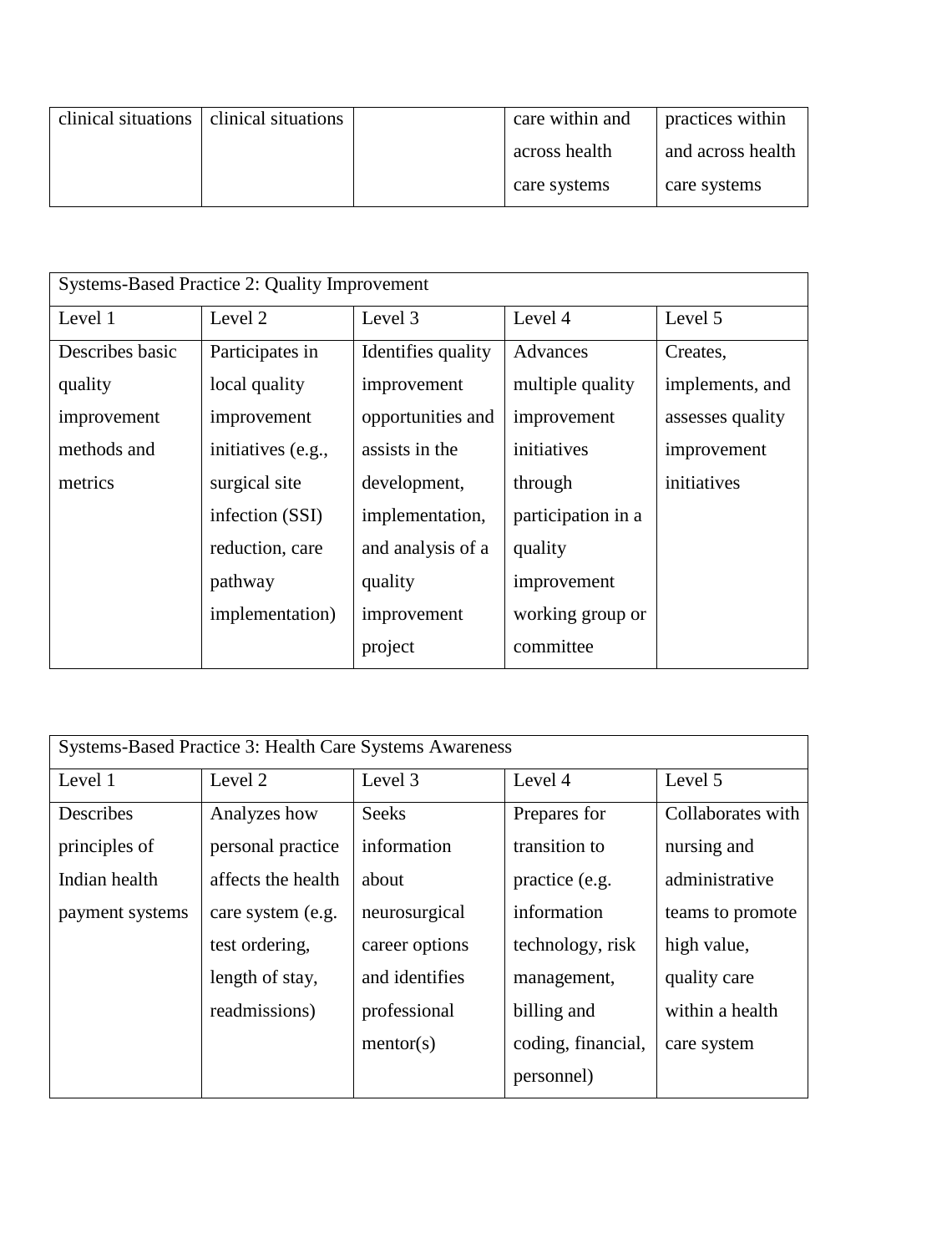| Practice-Based Learning and Improvement 1: Evidence-Based Practice |                   |                   |                  |                    |  |
|--------------------------------------------------------------------|-------------------|-------------------|------------------|--------------------|--|
| Level 1                                                            | Level 2           | Level 3           | Level 4          | Level 5            |  |
| Applies                                                            | Applies           | Critically adapts | Participates in  | Promotes           |  |
| institutional                                                      | published         | guideline         | the creation and | evidence-based     |  |
| treatment                                                          | treatment         | recommendations   | implementation   | practice by        |  |
| guidelines in                                                      | guidelines in     | to individual     | of institutional | publishing         |  |
| basic patient                                                      | standard patient  | patient specifics | guidelines or    | clinical           |  |
| care; identifies                                                   | care; tracks      | and preferences;  | evidence-based   | guidelines and     |  |
| and reports                                                        | personal clinical | evaluates and     | practice         | teaching at local  |  |
| complications                                                      | care outcomes     | applies available | protocols;       | or national        |  |
|                                                                    |                   | outcomes data to  | analyzes and     | conferences;       |  |
|                                                                    |                   | improve patient   | reports outcomes | participates in    |  |
|                                                                    |                   | care              | data             | clinical outcomes  |  |
|                                                                    |                   |                   |                  | registry design or |  |
|                                                                    |                   |                   |                  | administration     |  |

| Practice-Based Learning and Improvement 2: Research |                   |                   |                     |                   |
|-----------------------------------------------------|-------------------|-------------------|---------------------|-------------------|
| Level 1                                             | Level 2           | Level 3           | Level 4             | Level 5           |
| Formulates                                          | Participates      | Contributes to    | Leads a clinical    | Receives grant    |
| hypotheses and                                      | effectively in    | peer reviewed     | or basic scientific | funding for       |
| investigative                                       | clinical or basic | clinical or basic | research effort,    | clinical or basic |
| approaches to                                       | scientific        | scientific        | including           | scientific work   |
| clinical or basic                                   | research          | literature        | application for     | and makes novel   |
| scientific                                          |                   |                   | funding             | scientific        |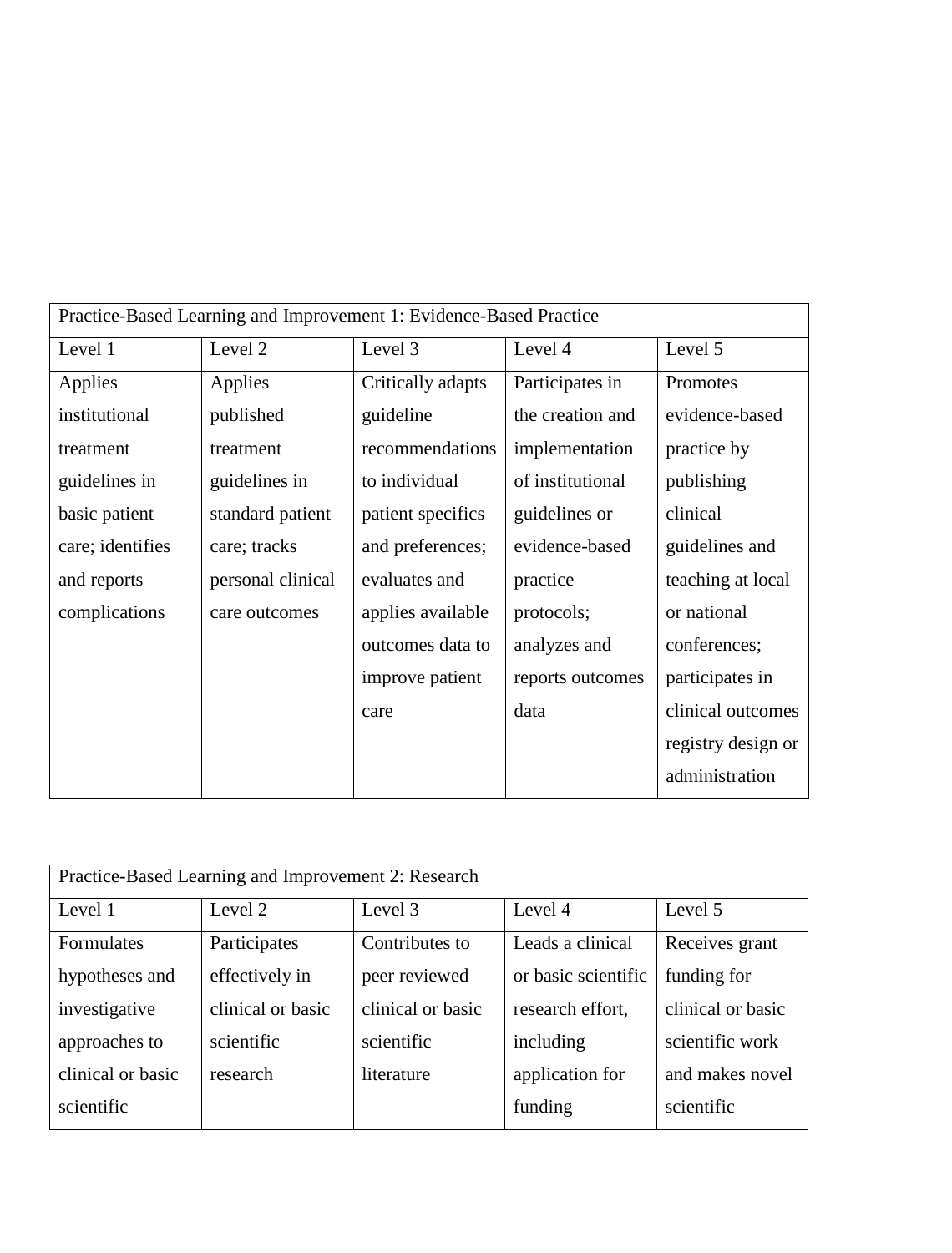| .<br>$n^{r}$<br>odiems ? |  |  |  | itribution(s |
|--------------------------|--|--|--|--------------|
|--------------------------|--|--|--|--------------|

| Practice-Based Learning and Improvement 3: Mentorship and Teaching |                    |                      |                   |                     |
|--------------------------------------------------------------------|--------------------|----------------------|-------------------|---------------------|
| Level 1                                                            | Level 2            | Level 3              | Level 4           | Level 5             |
| Demonstrates                                                       | Teaches medical    | Teaches health       | Organizes         | Designs and         |
| self awareness                                                     | students, other    | professionals in     | educational       | implements          |
| and identifies                                                     | residents, and     | formal settings      | activities at the | clinical rotations. |
| gaps in                                                            | patients in        | $(e.g.,$ nursing in- | program level;    | curricula, or       |
| knowledge,                                                         | informal settings; | service training,    | mentors residents | learning and        |
| skills, and                                                        | develops faculty   | residency            | and other health  | assessment tools;   |
| experience;                                                        | mentorship of      | teaching             | care              | models and          |
| incorporates                                                       | self               | conference);         | professionals     | teaches             |
| feedback                                                           |                    | mentors medical      |                   | mentoring to        |
|                                                                    |                    | students             |                   | others              |

| Professionalism 1: Ethical Behavior |                   |                   |                  |                  |
|-------------------------------------|-------------------|-------------------|------------------|------------------|
| Level 1                             | Level 2           | Level 3           | Level 4          | Level 5          |
| <b>Behaves</b>                      | Employs ethical   | Performs tasks in | Recognizes,      | Promotes ethical |
| ethically and                       | and legal         | a thorough,       | reports, and     | and professional |
| professionally                      | principles (e.g., | timely, and       | helps rectify    | behavior by      |
| and takes                           | informed          | respectful        | lapses in ethics | creating a       |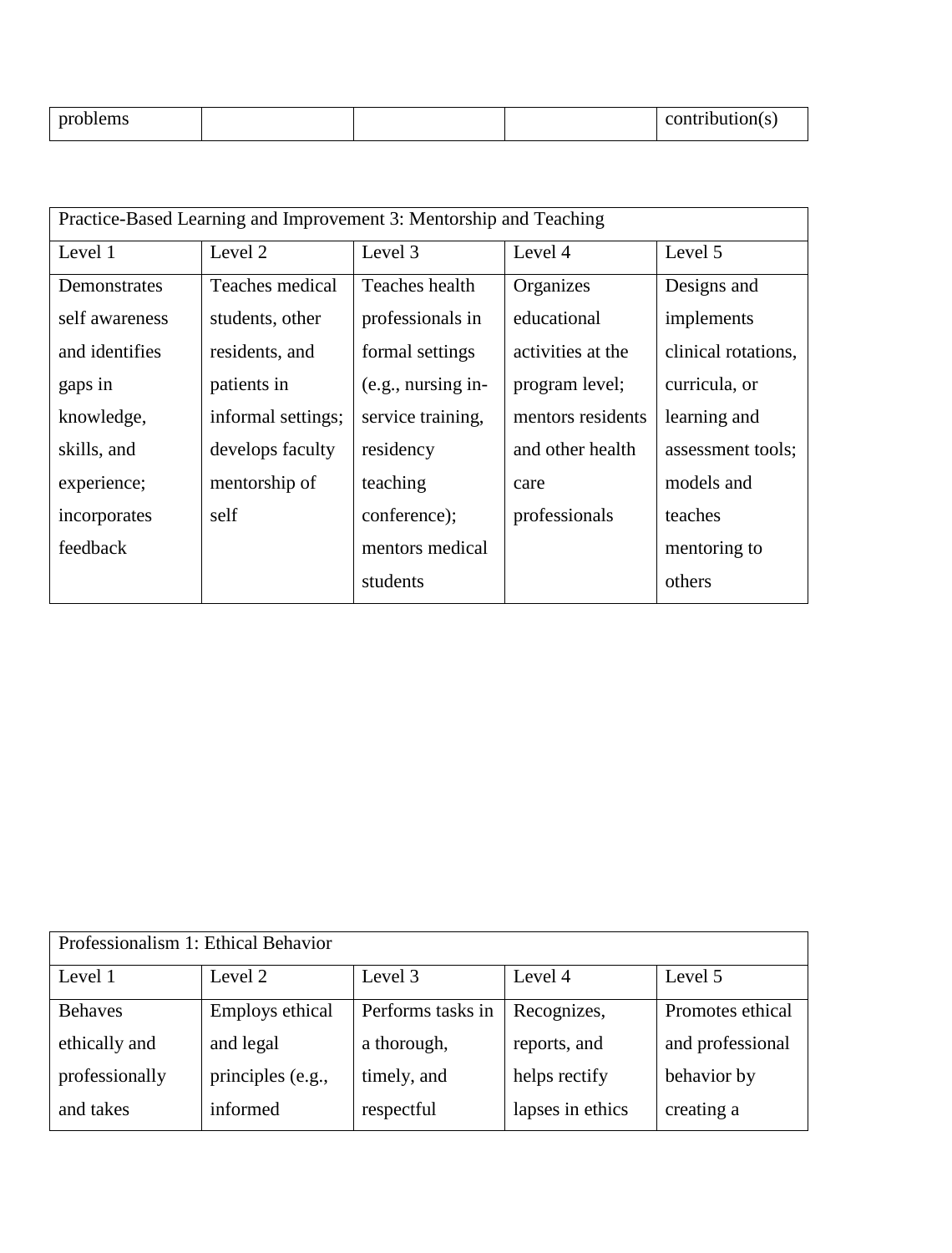| responsibility for | consent, advance  | manner in       | <b>or</b>        | teaching            |
|--------------------|-------------------|-----------------|------------------|---------------------|
| personal conduct   | directives,       | complex or      | professionalism, | resource.           |
|                    | confidentiality,  | stressful       | including        | addressing          |
|                    | error disclosure, | situations and  | coaching others  | system-level        |
|                    | resource          | takes ownership |                  | problems, or        |
|                    | stewardship) and  | of team         |                  | serving on an       |
|                    | appropriately     | outcomes        |                  | ethics panel or     |
|                    | seeks advice      |                 |                  | Institutional       |
|                    |                   |                 |                  | <b>Review Board</b> |
|                    |                   |                 |                  |                     |

| Professionalism 2: Well-Being |                   |                   |                   |                    |
|-------------------------------|-------------------|-------------------|-------------------|--------------------|
| Level 1                       | Level 2           | Level 3           | Level 4           | Level 5            |
| Describes the                 | Evaluates         | Monitors and      | Coaches and       | Develops a         |
| importance of                 | personal and      | attempts to       | assists others in | structured plan or |
| personal and                  | professional      | optimize          | meeting           | team activity to   |
| professional                  | well-being; seeks | professional      | professional      | optimize           |
| wellbeing;                    | appropriate       | well-being of the | expectations;     | personal and       |
| manages sleep                 | personal help and | team; adjusts     | recognizes and    | professional       |
| deprivation and               | fatigue           | team              | responds to       | well-being,        |
| fatigue                       | mitigation when   | assignments to    | physical          | resilience, and    |
|                               | needed            | mitigate fatigue  | impairment in     | success;           |
|                               |                   | and promote       | self and others   | participates in a  |
|                               |                   | wellness          |                   | peer support       |
|                               |                   |                   |                   | program            |

| Interpersonal and Communication Skills 1: Patient and Family Communication |             |             |              |                  |
|----------------------------------------------------------------------------|-------------|-------------|--------------|------------------|
| Level 5<br>Level 1<br>Level 3<br>Level 2<br>Level 4                        |             |             |              |                  |
| Uses language                                                              | Establishes | Establishes | Consistently | Formally teaches |
| and nonverbal                                                              | therapeutic | therapeutic | models and   | communication    |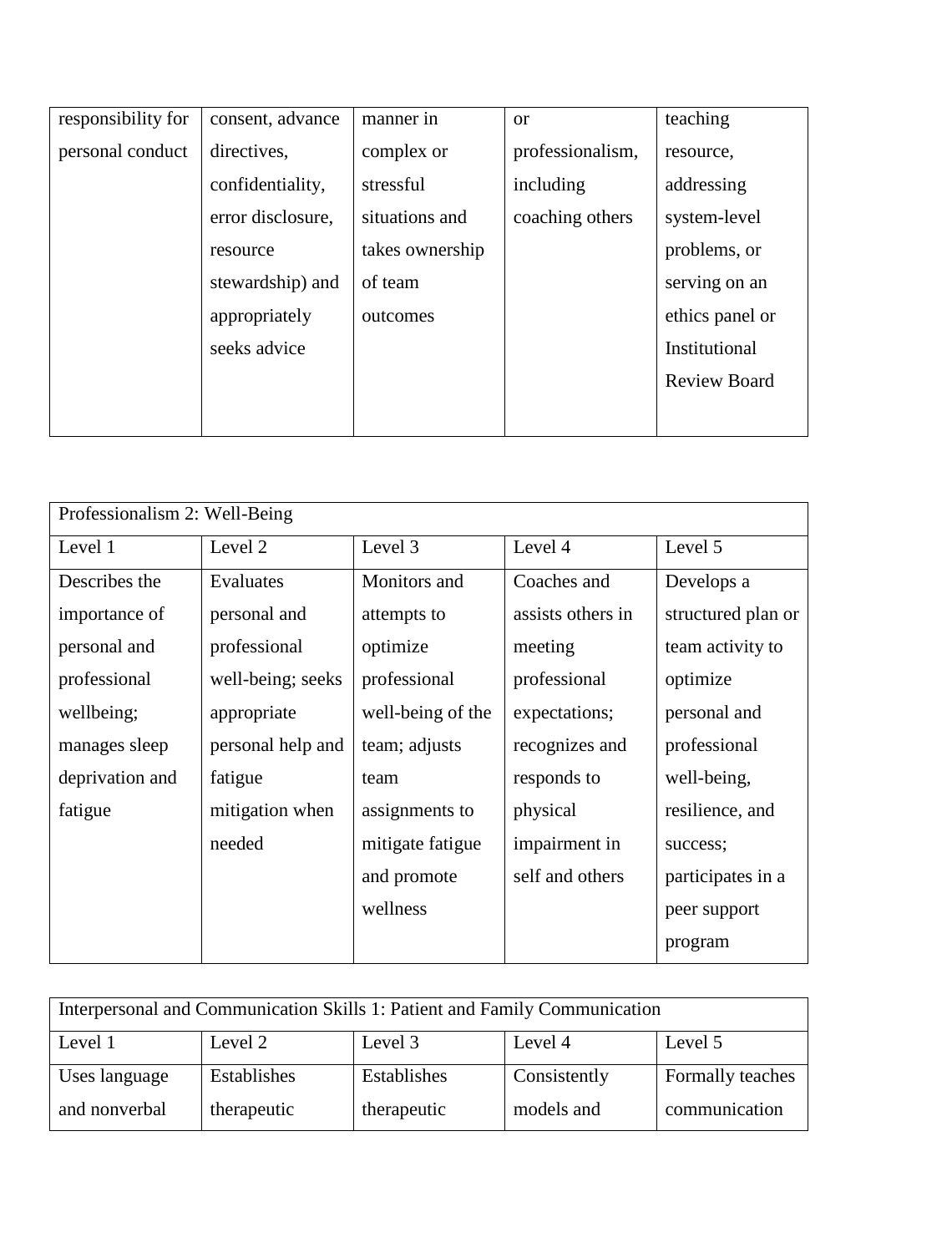| behavior to        | relationships in | relationships,   | mentors others in | skills to health |
|--------------------|------------------|------------------|-------------------|------------------|
| exhibit respect,   | straightforward  | thoughtfully     | optimal patient   | care             |
| establish rapport, | encounters using | delivers         | and family        | professionals    |
| and demonstrate    | active listening | information, and | communications    |                  |
| cultural           | and clear        | strives for      |                   |                  |
| competency         | language         | consensus in     |                   |                  |
|                    |                  | challenging      |                   |                  |
|                    |                  | patient          |                   |                  |
|                    |                  | encounters       |                   |                  |
|                    |                  |                  |                   |                  |

| Interpersonal and Communication Skills 2: Communication in Coordination of Care |                   |                   |                   |                 |
|---------------------------------------------------------------------------------|-------------------|-------------------|-------------------|-----------------|
| Level 1                                                                         | Level 2           | Level 3           | Level 4           | Level 5         |
| Accurately                                                                      | Communicates      | Effectively       | Models and        | Develops or     |
| records                                                                         | orally and in     | manages           | mentors others in | implements      |
| information in                                                                  | writing in a      | complex, team-    | effective         | strategies for  |
| the patient record                                                              | respectful,       | based clinical    | communication,    | improving       |
| and safeguards                                                                  | organized, clear, | care; coordinates | including         | communication   |
| protected health                                                                | concise and       | care within a     | bidirectional     | and teamwork    |
| information;                                                                    | timely manner     | hospital system   | feedback and      | within a health |
| coordinates care                                                                | with all members  |                   | conflict          | care system;    |
| within the                                                                      | of the inter-     |                   | resolution;       | creates care    |
| neurosurgical                                                                   | professional      |                   | coordinates long- | pathways at the |
| service                                                                         | health care team; |                   | term care,        | health care     |
|                                                                                 | coordinates care  |                   | including         | system level    |
|                                                                                 | with consulting   |                   | rehabilitation    |                 |
|                                                                                 | services          |                   |                   |                 |

### **TEACHING AND LEARNING METHODS**

**General Principles**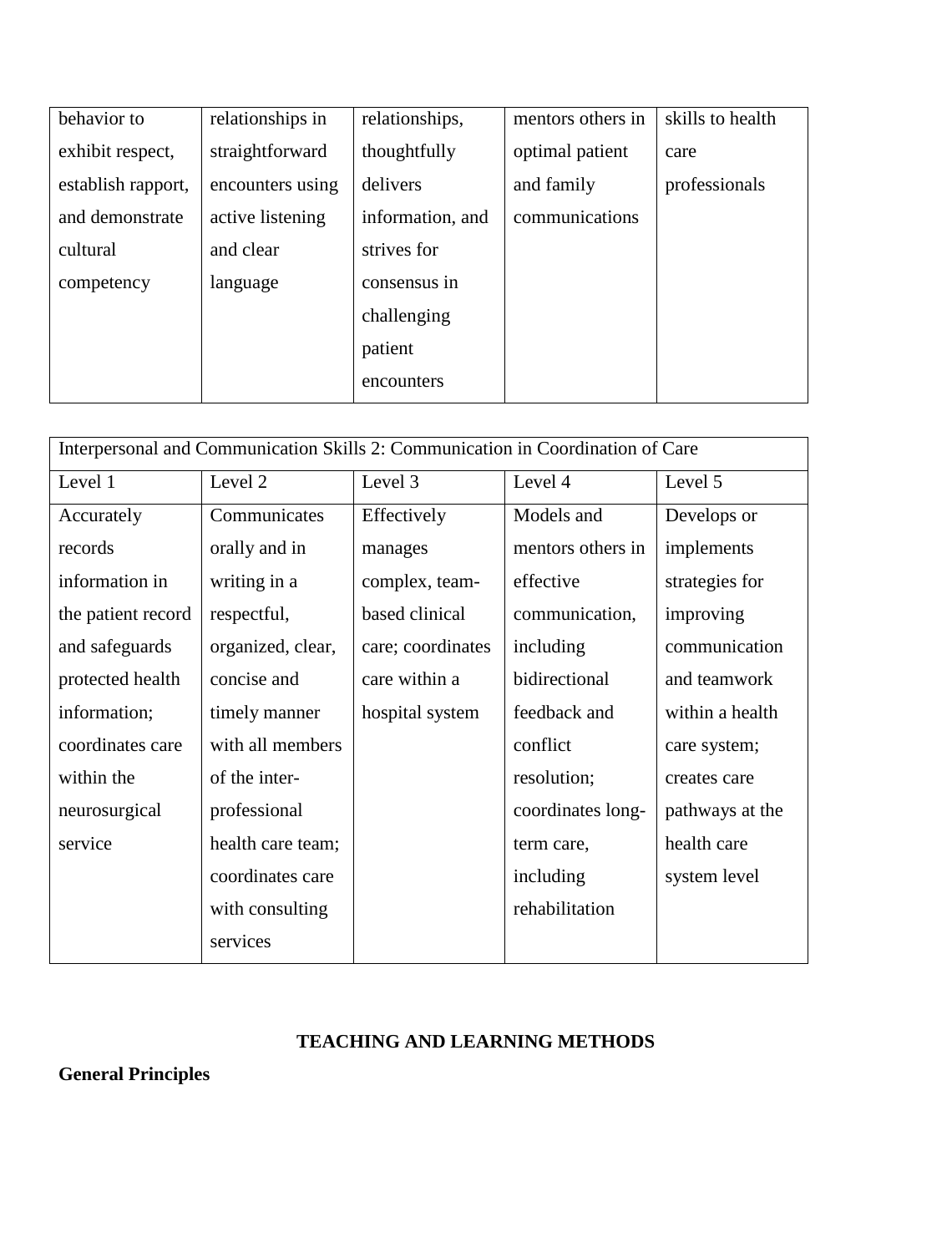- Acquisition of practical competencies being the keystone of postgraduate medical education, postgraduate training is skills oriented.
- Learning in postgraduate program is essentially self-directed and primarily emanating from clinical and academic work. The formal sessions are merely meant to supplement this core effort.

#### **Teaching Sessions**

The teaching methodology consists of bedside discussions, ward rounds, case presentations, clinical grand rounds, statistical meetings, journal club, lectures and seminars. Along with these activities, trainees should take part in inter-departmental meetings i.e clinico-radiological meetings that are organized regularly. Trainees are expected to be fully conversant with the use of computers and be able to use databases such as the Pubmed, Scopus etc.

They should be familiar with concept of evidence based medicine and the use of guidelines available for managing various diseases.

#### **Teaching Schedule**

Following is the suggested weekly teaching programme:

- 1. Seminar Once a week
- 2. Journal club Once a week
- 3. Bedside clinic Once a week
- 4. Treatment/Planning session Once a week
- 5. Neuroradiology session Once a week
- 6. File audits(discharge/death) Once a week
- Scientific and Academic Forum (SAF) meetings conducted regularly and MCh residents would present interesting cases, seminars and take part in clinico-radiological case discussions.

#### **Conferences**

- A resident must attend at least one conference/workshop per year.
- One paper must be presented in at least 3 years.

#### **Schedule of Postings:**

OPD: Every day OT: Twice a week Emergency Duties: Thrice a week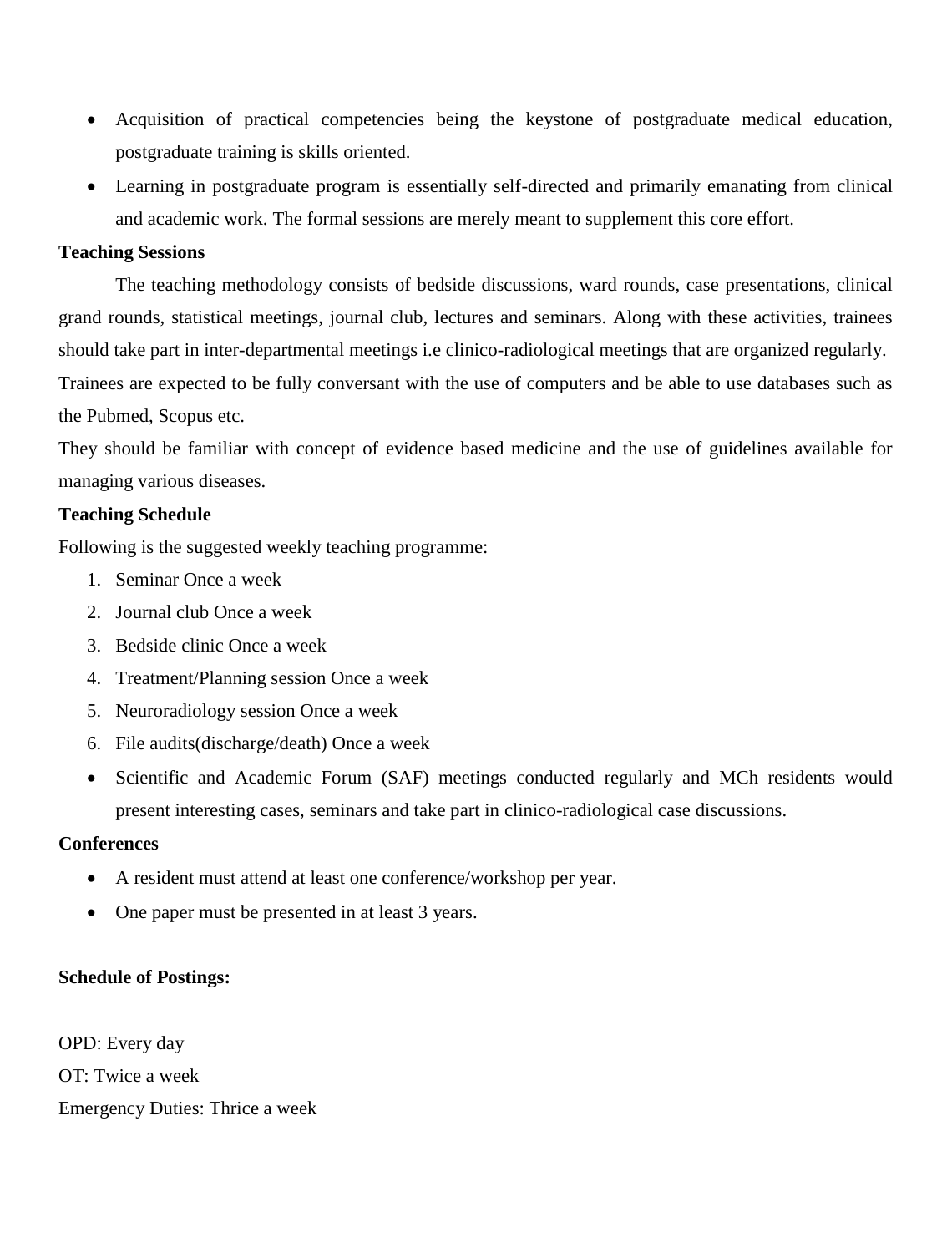- The M.Ch. resident should do the dressings of the patient that have been operated up on /assisted by them.
- The M.Ch. resident should note down the History and examination of patients admitted and should daily put progress notes in files.
- The normal working hours will be from 8.00 AM to 4.00 PM.
- When on emergency duty, the resident is supposed to stay overnight in the resident room.
- The M.Ch. resident shall be posted in other (internal/external) departments as per the following schedule:
	- o Neuro-Pathology 15 days
	- o Critical Care 1 month
	- o Neuroradiology 15 days
	- o Anaesthesia 15 days
	- o 1 month (2 weeks each) of peripheral postings in two institutions

#### **Log Book:**

All the work carried out during the course will be duly recorded by the candidate in the log book signed by the consultant.

#### **Research Projects**

- Every resident shall carry out work on an assigned research project under the guidance of a recognized postgraduate teacher; the project shall be written and submitted in the form of a Thesis. This is mandatory.
- Every resident shall submit Thesis plan to university within time frame set by university
- The resident will:
	- i. Identify a relevant research problem
	- ii. Conduct a critical review of literature
	- iii. Formulate a hypothesis
	- iv. Determine the appropriate study design
	- v. State the objectives of the study
	- vi. Prepare a study protocol
	- vii. Undertake a study according to the protocol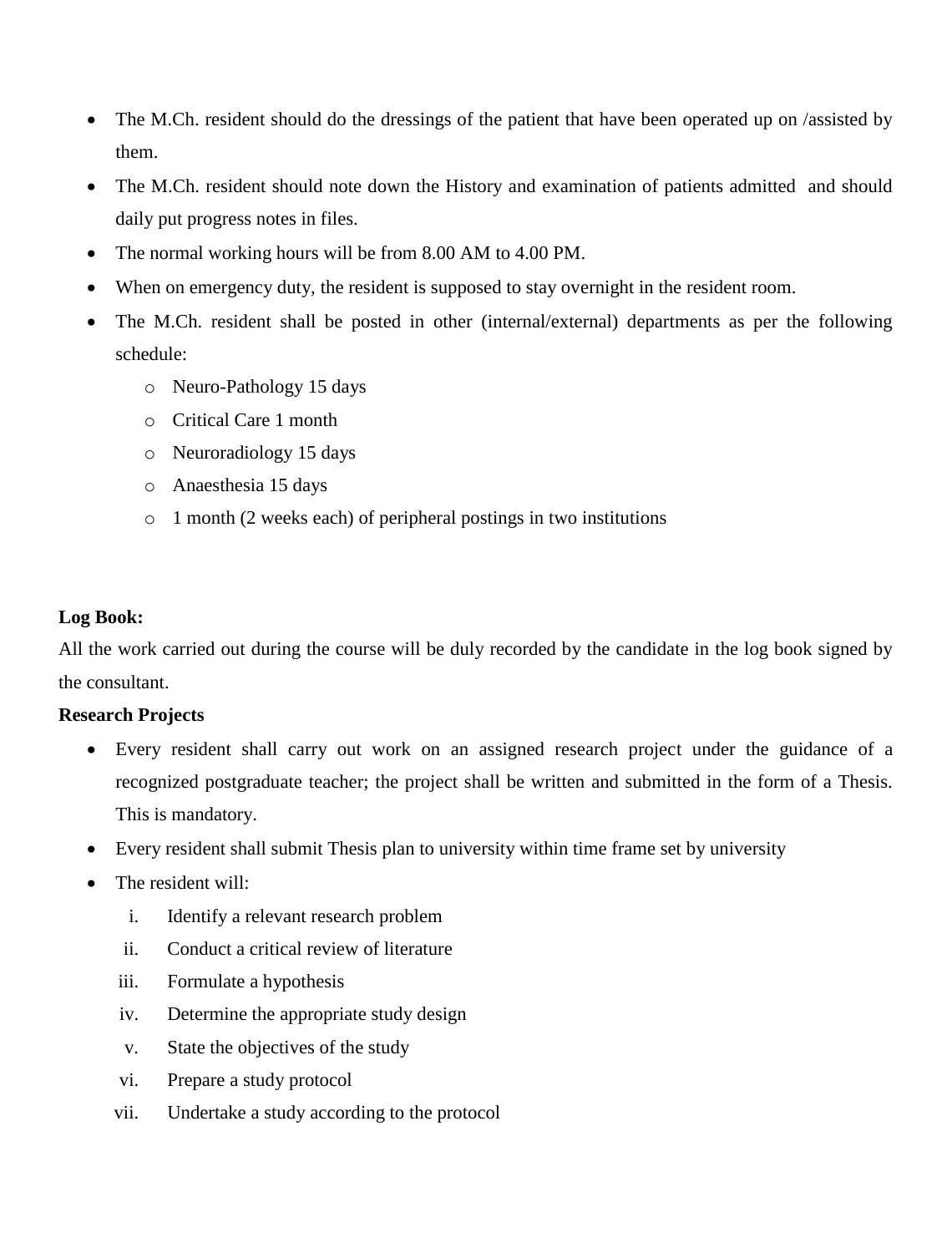- viii. Analyze and interpret
- ix. Research data, and draw conclusion
- x. Write a research paper.

#### **ASSESSMENT**

All the PG residents are assessed daily for their academic activities and also periodically for milestones at 6 month intervals.

#### **General Principles**

- The assessment is valid, objective and reliable
- It covers cognitive, psychomotor and affective domains.
- Formative, continuing and summative (final) assessment is also conducted in theory as well as practical. In addition, research project is also assessed separately.

#### **Formative Assessment**

- The formative assessment is continuous as well as end of term.
- The former is based on the feedback from the consultants concerned.
- Formative assessment will provide feedback to the candidate about his/her performance and help to improve in the areas they are found waiting.
- Record of internal assessment should be presented to the board of examiners for consideration at the time of final examination.

#### **Internal Assessment**

The performance of the resident during the training period should be monitored throughout the course and duly recorded in the log books, as documentary evidence of the ability and daily work of the student.

#### **1. Personal attributes:**

- **Behavior and Emotional Stability:** Dependable, disciplined, dedicated, stable in emergency situations, shows positive approach.
- **Motivation and Initiative:** Takes on responsibility, innovative, enterprising, does not shirk duties or leave any work pending.
- **Honesty and Integrity:** Truthful, admits mistakes, does not cook up information, has ethical conduct, exhibits good moral values, loyal to the institution.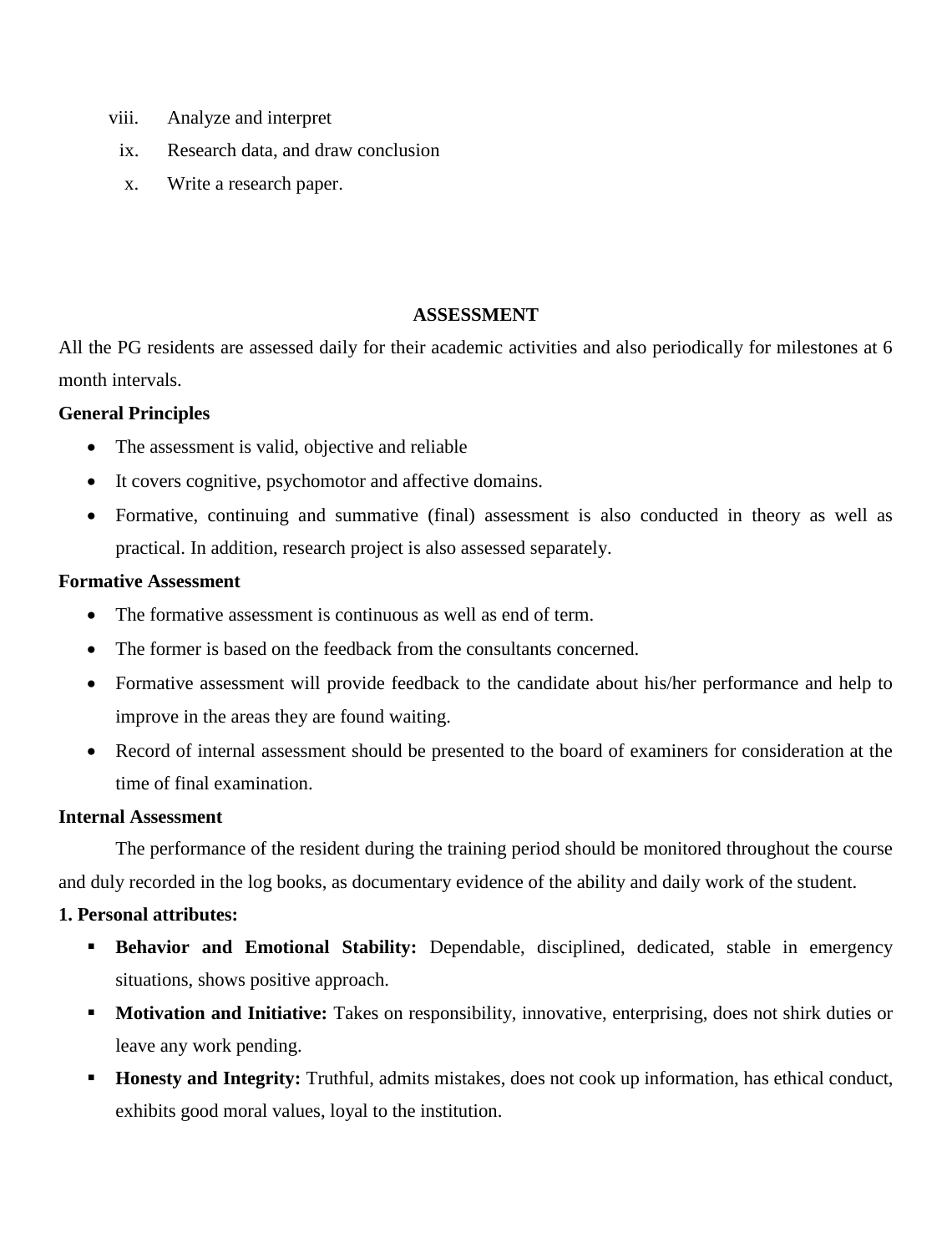**Interpersonal Skills and Leadership Quality:** Has compassionate attitude towards patients and attendants, gets on well with colleagues and paramedical staff, is respectful to seniors, has good communication skills.

### **2. Clinical Work:**

- **Availability:** Punctual, available continuously on duty, responds promptly on calls and takes proper permission while obtaining leave.
- **Diligence:** Dedicated, hardworking, does not shirk duties, leaves no work pending, and does not sit idle, competent in clinical case work up and management.
- **Academic ability:** Intelligent, shows sound knowledge and skills, participates adequately in academic activities, and performs well in oral presentation and departmental tests.
- **Clinical Performance:** Proficient in clinical presentations and case discussion during rounds and OPD work up. Preparing Documents of the case history/examination and progress notes in the file (daily notes, round discussion, investigations and management) Skill of performing bedside procedures and handling emergencies.

**3. Academic Activity:** Performance during presentation at Journal club/ Seminar/ Case discussion/Stat meeting and other academic sessions. Proficiency in skills as mentioned in job responsibilities.

**4. End of term theory examination** The candidate shall be eligible to sit for the final theory and practical exams, only if he/she has a minimun of 80% attendance.

### **5. End of term practical/oral examinations**.

#### **Summative Assessment**

- The pass percentage will be 50%.(individually in theory and practical/viva)
- Candidate will have to pass theory and practical examinations separately.

| <b>Theory examination</b> |                                           |              |  |  |
|---------------------------|-------------------------------------------|--------------|--|--|
| <b>Paper Name</b>         | <b>Subject</b>                            |              |  |  |
|                           |                                           | <b>Marks</b> |  |  |
| Paper $-I$                | Basic Sciences as related to Neurosurgery | 100          |  |  |
| Paper-II                  | <b>Clinical Neurosurgery</b>              | 100          |  |  |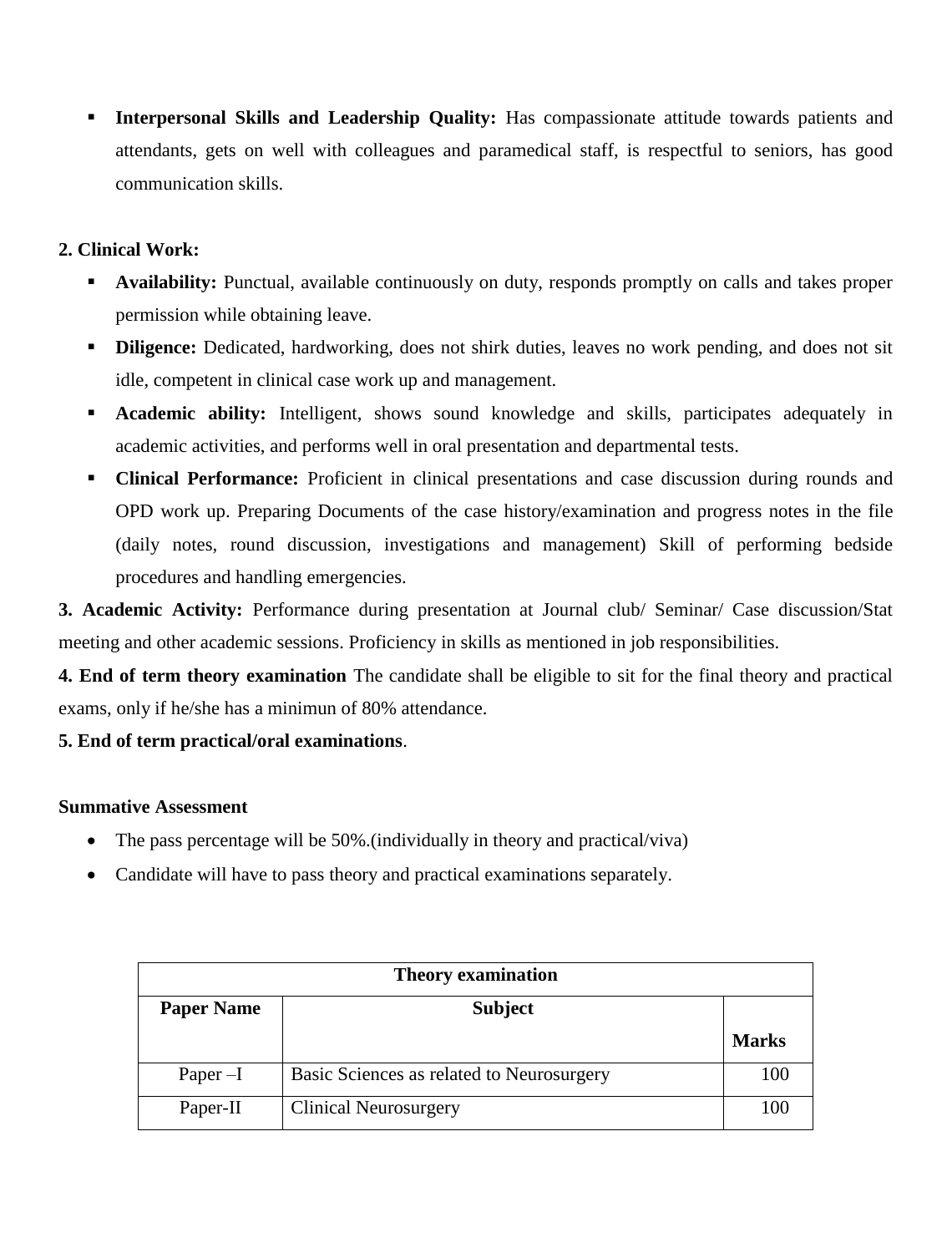| Paper-III    | <b>Operative Neurosurgery</b>                | 100 |  |
|--------------|----------------------------------------------|-----|--|
| Paper-IV     | Recent advances in Neurosurgery              | 100 |  |
| <b>Total</b> |                                              |     |  |
|              | <b>Practical &amp; Viva-Voce Examination</b> |     |  |
|              | Long Case $(100 \times 1)$                   | 100 |  |
|              | Short Cases $(2 \times 75)$                  | 150 |  |
|              | Procedure                                    | 50  |  |
|              | Grand Viva including                         | 100 |  |
|              | Instruments/Radiology/Pathology              |     |  |
|              | <b>Total</b>                                 | 400 |  |

#### **SUGGESTED BOOKS & JOURNALS:**

#### **Suggested Books**

- 1. Neuroanatomy
	- a. Snell
	- b. James Fix
	- c. Rhoton Microneurosurgery
- 2. Clinical Neurological examination
	- a. Fuller
	- b. Dejong
	- c. Strub and Black, higher mental function examination
- 3. Clinical Neurology
	- a. Gelb
	- b. Bradley
	- c. Adam
- 4. Neuroradiology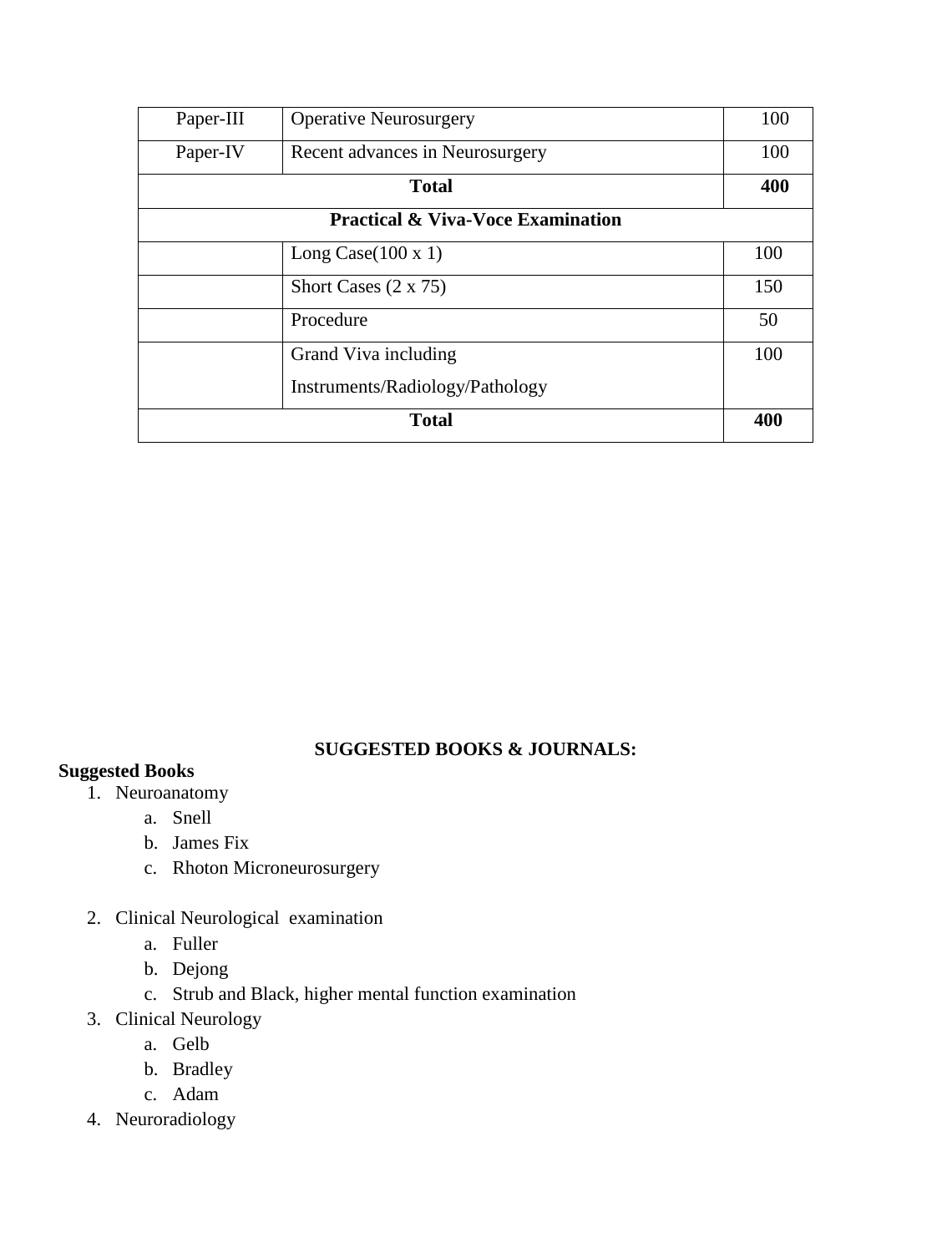- a. Neuroradiology: The Requisites, 4th Edition Authors: Rohini Nadgir, David Yousem
- b. Diagnostic Neuroradiology Authors: Anna Osborne
- 5. Neuropathology
	- a. Escourolle & Poirier's Manual of Basic Neuropathology
- 6. Clinical and Operative Neurosurgery
	- a. Youman's
	- b. Schmidek and Sweet Operative Neurosurgical Techniques
	- c. Greenberg

#### **Suggested Journals**

- 1. Neurosurgery
- 2. Journal of Neurosurgery
- 3. Journal of Neurosurgery- Spine
- 4. Journal of Neurosurgery- Paediatrics
- 5. Neurology India
- 6. Neurosurgical Focus
- 7. Neurosurgical Clinics of North America

#### **MODEL QUESTIONS PAPERS**

#### **M.Ch. Neurosurgery**

#### **Paper-I: Basic Sciences as Related to Neurosurgery**

#### **Maximum Marks: 100.** Time: 3 Hours

- Attempt **ALL** questions.
- Answer each question and its parts in **SEQUENTIAL ORDER**.
- **ALL** questions carry equal marks.
- Illustrate your answer with **SUITABLE DIAGRAMS**.
- 1. Describe various structures and their relations in the cerebello-pontine angle cistern with illustrations of microsurgical anatomy of CP angle.
- 2. With illustrations describe the microsurgical anatomy of  $III<sup>rd</sup>$  ventricle.
- 3. A patient presents to the Neurosurgery OPD with tightness of all four limbs. The radiological evaluation shows that the patient has cervical spondylotic myelopathy. Write a short note on pathophysiology of Spasticity.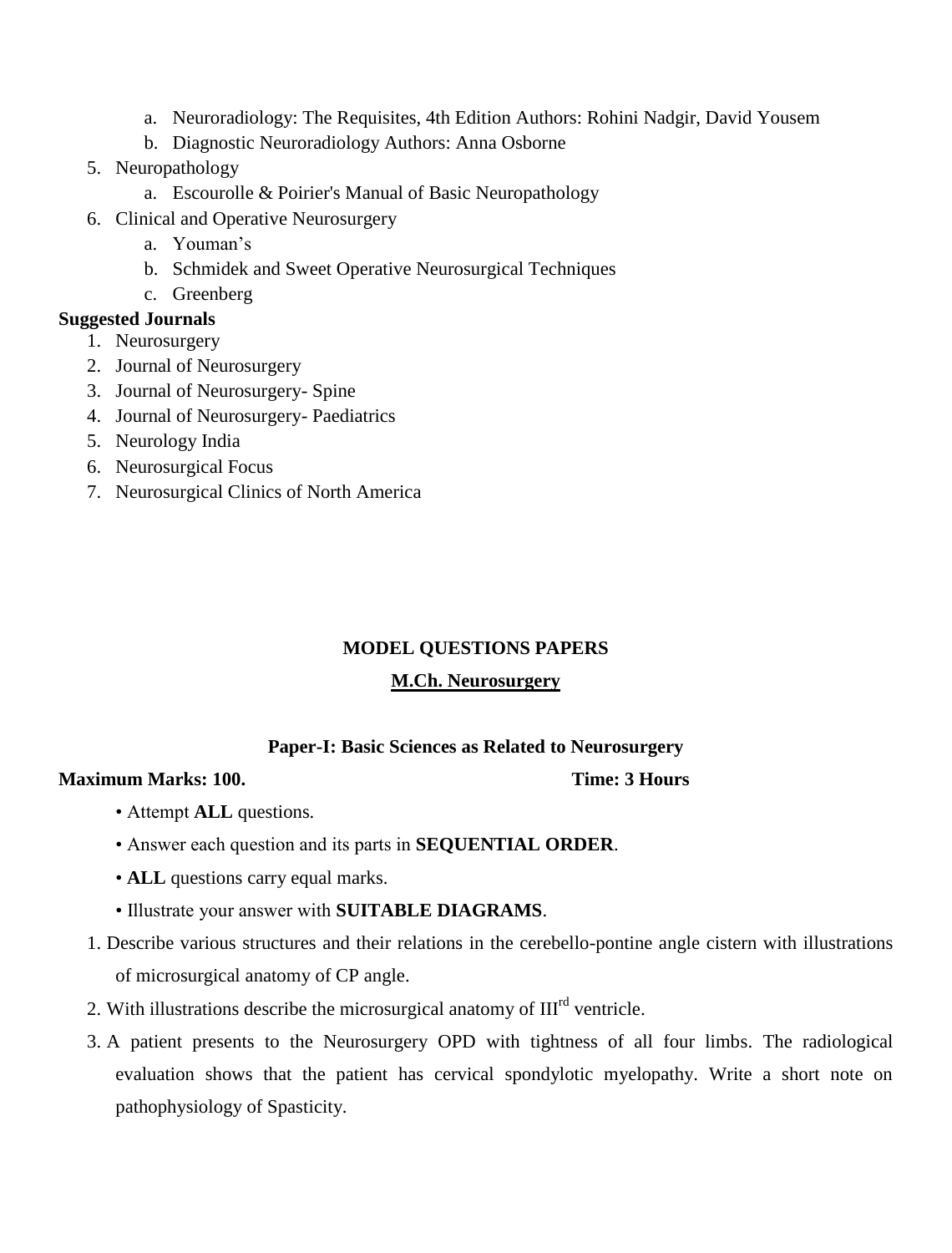- 4. What are the various components of blood brain barrier?
- 5. List the principles of CT scan and MRI scan.
- 6. Describe and illustrate anatomy of Cavernous Sinus.
- 7. Describe Internuclear Opthalmoplegia and sites of lesions causing this condition.
- 8. List two important genetic pathways and their significance in brain tumor.
- 9. Enumerate the types of cerebral edema & their pathophysiology
- 10. Discuss five false localizing signs in CNS examinations with examples

#### **Paper-II: Clinical Neurosurgery**

#### **Maximum Marks : 100 Time : 3 Hours**

- Attempt **ALL** questions.
- Answer each question and its parts in **SEQUENTIAL ORDER**.
- **ALL** questions carry equal marks.
- Illustrate your answer with **SUITABLE DIAGRAMS**.

#### **Write Short Notes on**

- 1. Current management guidelines in Optico-chiasmatic Hypothalamic gliomas.
- 2. Ossified posterior longitudinal ligament and its significance in Cervical spondylotic myelopathy
- 3. Cavernous malformations of Brainstem- Clinical presentation and management options
- 4. Describe the evaluation and management principles in Cushing's disease
- 5. A five year old boy presented with features of raised intracranial pressure. MRI of the brain showed an enhancing fourth ventricular tumour. What the differentials and how would you manage this patient?
- 6. Describe the role of Intracranial pressure monitoring in Head Injury.
- 7. Trigeminal neuralgia etiology, diagnosis, treatment options and outcomes
- 8. A patient presents to you with C 5 level traumatic quadriparesis. X-ray of the cervical spine showed a Grade 2 C4-5 subluxation. Describe the treatment plan.
- 9. Spinal ependymoma.
- 10. Describe the evaluation of a patient for Epilepsy surgery

#### **Paper-III Operative Neurosurgery**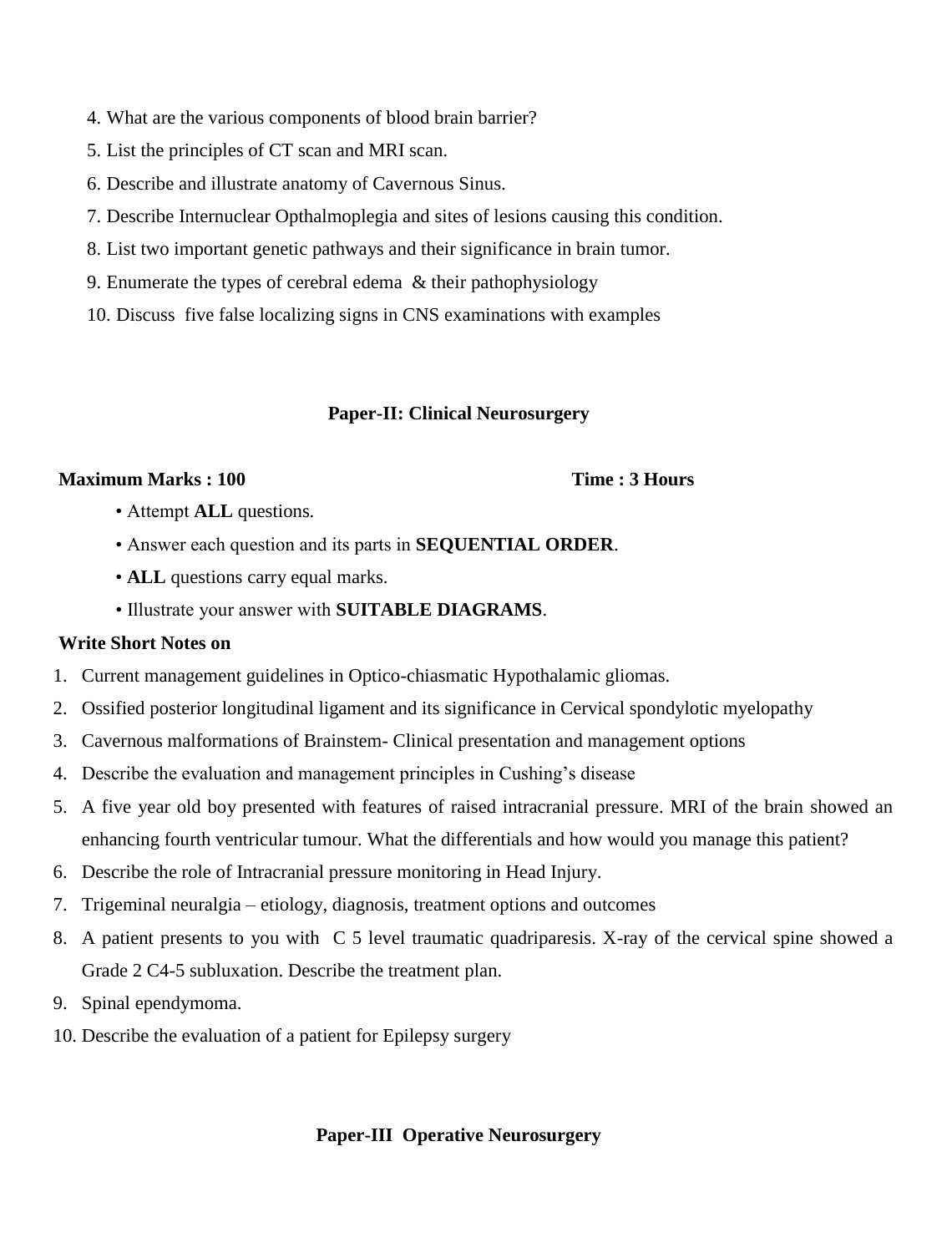#### **Maximum Marks : 100 Time : 3 Hours**

- Attempt **ALL** questions.
- Answer each question and its parts in **SEQUENTIAL ORDER**.
- **ALL** questions carry equal marks.
- Illustrate your answer with **SUITABLE DIAGRAMS**.

#### **Write Short Notes on**

- 1. Describe the surgical anatomy of the CP angle and the steps in the retrosigmoid approach to Vestibular schwannomas.
- 2. Surgical management of traumatic AAD.
- 3. Describe the various surgical approaches for amygdalohippocampectomy
- 4. What are the indications, steps and complications of Transphenoidal surgery for pituitary tumours?
- 5. A 40 year old male presented with complaints of multiple episodes of headache with drop attacks. After the MRI brain , he is found to have a colloid cyst in the third ventricle. What are all the surgical approaches to IIIrd ventricle and elaborate on one of the surgical approaches?
- 6. Lumbar microdiscectomy vs Endoscopic lumbar discectomy.
- 7. Role of stereotactic surgery in management of intracranial tumours
- 8. A 24 year old lady was brought to emergency department in with headache and sudden onset right hemipaeresis. What are the differential diagnoses? Write the management of AVM.
- 9. Neurosurgical management of brain abscess.
- 10. A 54 years old male presented with complaints of back pain radiating to the abdomen. He has developed both lower limb weakness. What are the differential diagnoses? What are the investigations for evaluating this patient? What are the steps of management of Tuberculous spondylodiscitis?

#### **Paper-IV Recent Advances in Neurosurgery**

#### **Maximum Marks : 100 Time : 3 Hours**

- Attempt **ALL** questions.
- Answer each question and its parts in **SEQUENTIAL ORDER**.
- **ALL** questions carry equal marks.
- Illustrate your answer with **SUITABLE DIAGRAMS**.

#### **Write Short Notes on:**

- 1. Nanotechnology in Neuro-oncology.
- 2. The role neuronavigation in spine surgery.